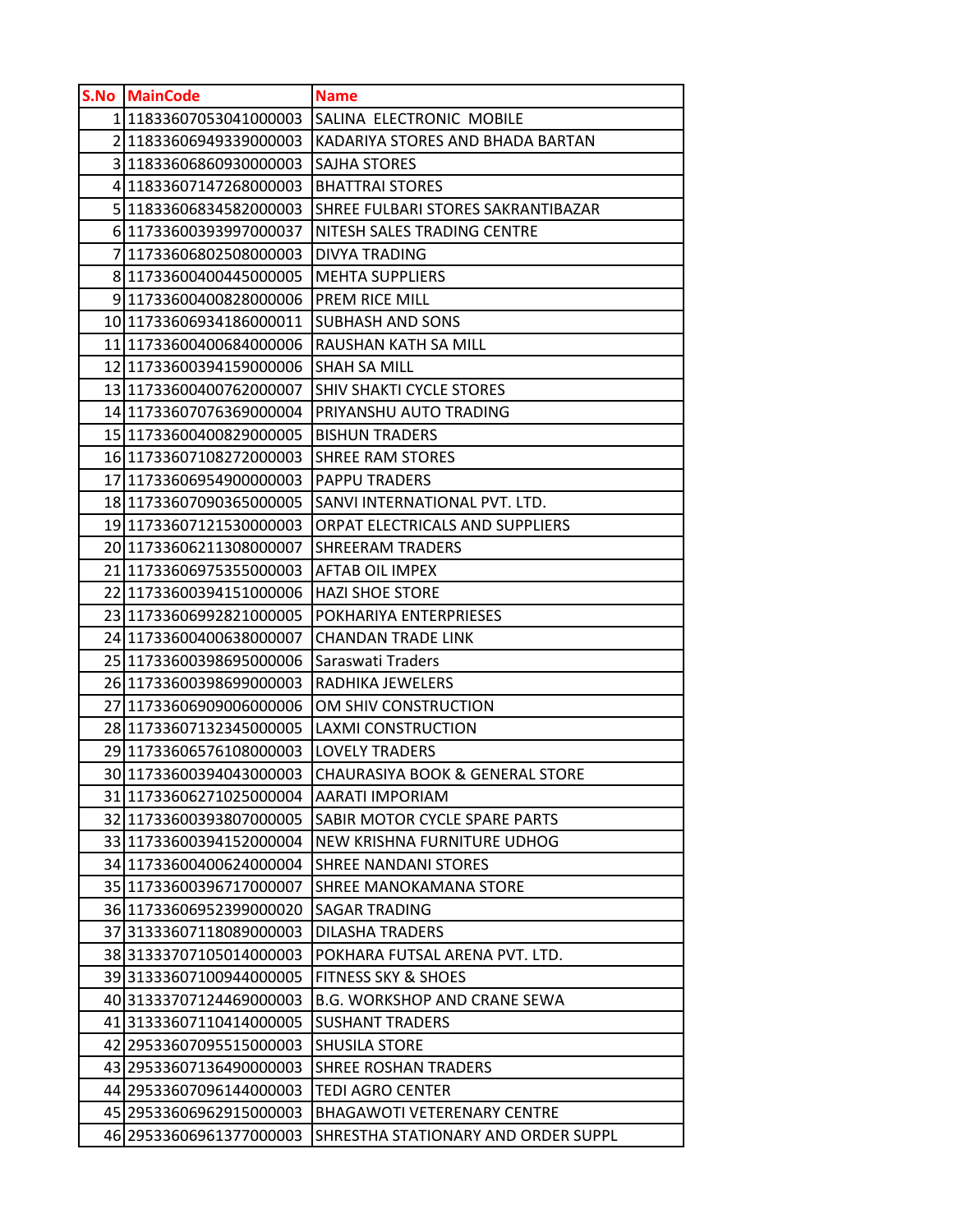| 47 29533606946424000003 | <b>JORAYAL AGRO CENTRE</b>          |
|-------------------------|-------------------------------------|
| 48 29533607107281000003 | SHAILESHWORI TAILORING CENTER       |
| 49 29533606961743000003 | K.B. AADHUNIK KRISHI AAUZAR UDHYOG  |
| 50 29533607013136000003 | NEW NILAM TRADE AND SUPPLIERS       |
| 51 29533607053191000003 | KOMAL TRADE AND SUPPLIERS           |
| 52 29533606956664000003 | SADIPTA KASTHA FURNITURE            |
| 53 29533607136516000003 | <b>CHAND KANYA TRADERS</b>          |
| 54 09133601107536000011 | DHAWALAGIRI BOARDING SCHOOL         |
| 55 09133606964591000003 | SUBODH AND BISHESH SUPPLIERS        |
| 5609133601107536000010  | DHAWALAGIRI BOARDING SCHOOL         |
| 57 09133606505697000006 | HEMJA KRISHI FIRM BIKRI KENDRA      |
| 58 09133701107536000009 | DHAWALAGIRI BOARDING SCHOOL         |
| 59 24733606807296000003 | HIMALAYA TRADERS AND SUPPLIERS      |
| 60 24733606950235000003 | NEW HIM KRISHNA SUPPLIERS           |
| 61 24733606867253000003 | <b>ASHIN GYAREJ</b>                 |
| 62 24733606896593000003 | SABHYATA ACADEMY SALYAN PVT LTD     |
| 63 24733606677748000004 | DHAKAL TRADERS AND SUPPLER          |
| 64 02233606553907000003 | H.K BHANDA PASAL                    |
| 65 02233600403512000004 | PALIKHE METAL EMPORIUM              |
| 66 02233606797812000006 | M R Rakshaya Builders               |
| 6702233606857682000003  | <b>KANDEL FANCY STORES</b>          |
| 68 02233606706334000003 | MILAN TANDORI RESTRURANT            |
| 69 02233606627406000003 | G P P STORES                        |
| 70002233606700024000003 | <b>KAMAL SUPPLIERS</b>              |
| 7102233600415442000006  | PARBAT RESTAURENT                   |
| 72 02233600696721000005 | <b>SHAHA FENCY</b>                  |
| 73 02233600415119000006 | <b>R.K SUPPLIERS</b>                |
| 74 02233600407521000005 | KALIGANDAKI AGROVET CENTER          |
| 75 02233606837494000007 | HIMAL NIRMAN SEWA                   |
| 7602233600407264000003  | <b>SAMJANA STORES</b>               |
| 77 02233600415319000010 | NEW DHAULAGIRI TRADERS              |
| 7802233600609847000005  | DHAULAGIRI SMART TRADERS            |
| 7902233600405791000004  | <b>BINAYAK BASTRALAYA</b>           |
| 8002233606831329000003  | <b>MALEPATI FENSHI STORE</b>        |
| 8102233600411022000004  | MAHA LAXMI HARDWARE                 |
| 82 02233600415460000005 | DHAULAGIRI AALU PAYAJ BHANDAR       |
| 83 02233600405845000005 | Shristi Hardware                    |
| 84 02233600403529000010 | <b>OJHA FANCY STORES</b>            |
| 85 02233600407269000004 | Dhaulagiri Glass House              |
| 8602233600612728000003  | KRISHNA RAJ SHARMA                  |
| 87 02233600610175000003 | SAPKOTA BROTHERS                    |
| 8802233606758545000007  | A A CONSTRUCTION                    |
| 8902233600403706000003  | BAGLUNG CABLE TV (P) LTD            |
| 90 02233606713527000005 | Rajib and Brothers Khadya Stores    |
| 91 02233600412312000010 | SHRISTI FURNITURE UDHYOG            |
| 92 02233606252671000003 | BIDHATA SHOPPING CENTER PRO RAJU PR |
| 93 10933607111970000003 | NISHA HARDWARE AND GENERAL STORES   |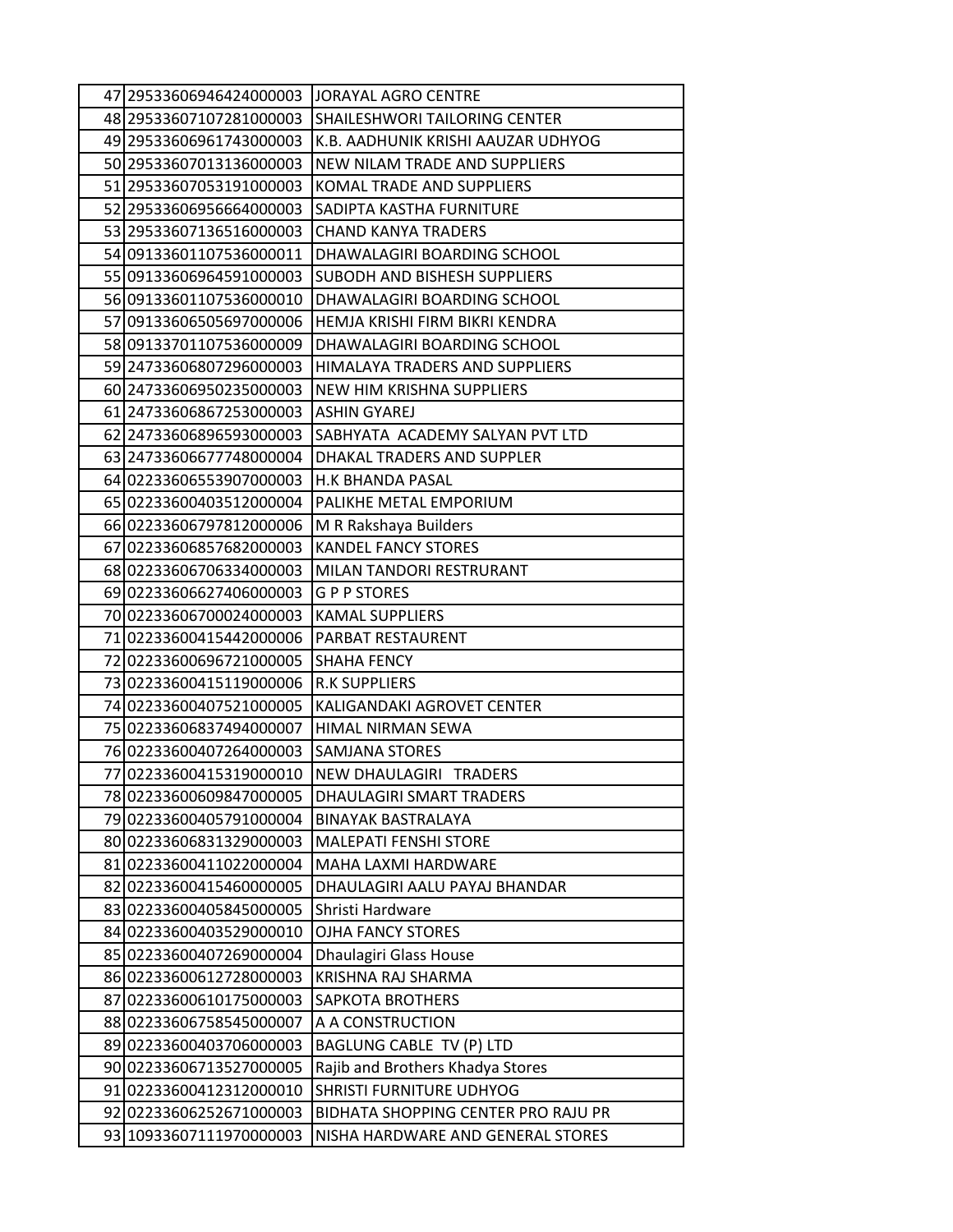| 94 10933600780571000005  | <b>ASHISH ENTERISES</b>             |
|--------------------------|-------------------------------------|
| 95 10933606652719000003  | <b>ROHIT TENT HOUSE</b>             |
| 96 10933606915088000003  | MAA RAJDEVI SRINGAR AND GENERAL STO |
| 97 10933606961016000003  | SUDHA GENERAL SUPPLIERS             |
| 98 10933600780705000004  | <b>NEW NIKESH TAILORS</b>           |
| 99 10933606995279000003  | MUKESH NEW SILAI MECHINE CENTER     |
| 100 10933606915133000003 | KUSHWAHA BASTRALAYA                 |
| 101 10933600780717000005 | TARA GENERAL STORES(PRO. RATNA B. S |
| 102 10933606811662000004 | MAHLAXMI BAS.REDI.& SHO.CENTER      |
| 103 10933606579956000008 | RAJESH HARDWARE                     |
| 104 10933606752175000023 | <b>SIWANI ENTERPRISES</b>           |
| 105 10933606829609000004 | <b>UMANG ENTERPRISES</b>            |
| 106 10933600780986000003 | NOOR KIRANA PASAL(Pro.Noor Jaha Kha |
| 107 10933606207232000004 | <b>Rahmat Enterprises</b>           |
| 108 03533600609048000004 | <b>SOPNIL SHOE CENTER</b>           |
| 109 03533606444606000005 | <b>SSR COLLECTION</b>               |
| 11003533600011438000004  | JENAS ENGINEERING WORKS             |
| 111 03533606695208000003 | <b>LUMBINI IMPEX</b>                |
| 112 03533606278027000011 | <b>DURGA TRADE LINK</b>             |
| 113 03533600021010000011 | <b>DISHANT SUPPLIERS</b>            |
| 114 03533606975042000005 | <b>SHRINIKA ENTERPRISES</b>         |
| 115 03533606571230000005 | MILAN READYMADE STORE               |
| 11603533607152377000003  | AAKRITI HARDWARE                    |
| 117 01533600055679000004 | NEW SREEJANA HARDWARE AND SANITARY  |
| 118 01533606707996000013 | HOTEL SUN AND SNOW P. LTD           |
| 11901533706707996000012  | HOTEL SUN AND SNOW P. LTD           |
| 120001533600051806000005 | <b>GENERAL MECHANICAL WORKS</b>     |
| 121 01533601140609000005 | Taujale Watch Shop                  |
| 122 01533600051191000005 | <b>OXFORD STATIONERY</b>            |
| 123 01533600049757000008 | PRAGATI GHREEHA                     |
| 124 01533600049327000004 | SHREE KRISHNA FURNITURE SUPPLIERS   |
| 125 29833606872202000004 | <b>BIJAY E MOTORS</b>               |
| 126 29833607055126000003 | POKHREL ELECTRONIC TATHA ELECTRICAL |
| 127 29833606994195000003 | OM SHREE SAI ELECTRICALS & ELECTRON |
| 128 29833607023862000003 | <b>NABIN HOTEL</b>                  |
| 129 29833606873044000004 | DEURALI FURNITURE UDHYOG            |
| 130 29833606876047000003 | HIMAL KASTHA TATHA FURNITURE UDHYOG |
| 131 29833607052072000003 | RANA GRILL TATHA ALUMINIUM UDHYOG   |
| 132 29833606934256000004 | KHANAL AUTO WORKSHOP                |
| 133 29833607108366000003 | <b>SHREE BELBASE TRADERS</b>        |
| 134 29833607108172000003 | BUDDHABHUMI ELECTRICAL AND PLUMBING |
| 135 29833606925750000003 | <b>AAPHNO HARDWARE</b>              |
| 136 25433706645605000007 | HUMAGAI GENERAL SUPPLIERS           |
| 137 25433706749425000005 | TUTESHWAR NATH CONSTRUCTION         |
| 138 25433706594871000004 | <b>GHAR SANSAR</b>                  |
| 139 25433706900952000003 | TULASE GIRI                         |
| 140 25433606785713000003 | <b>JHA AND SONS</b>                 |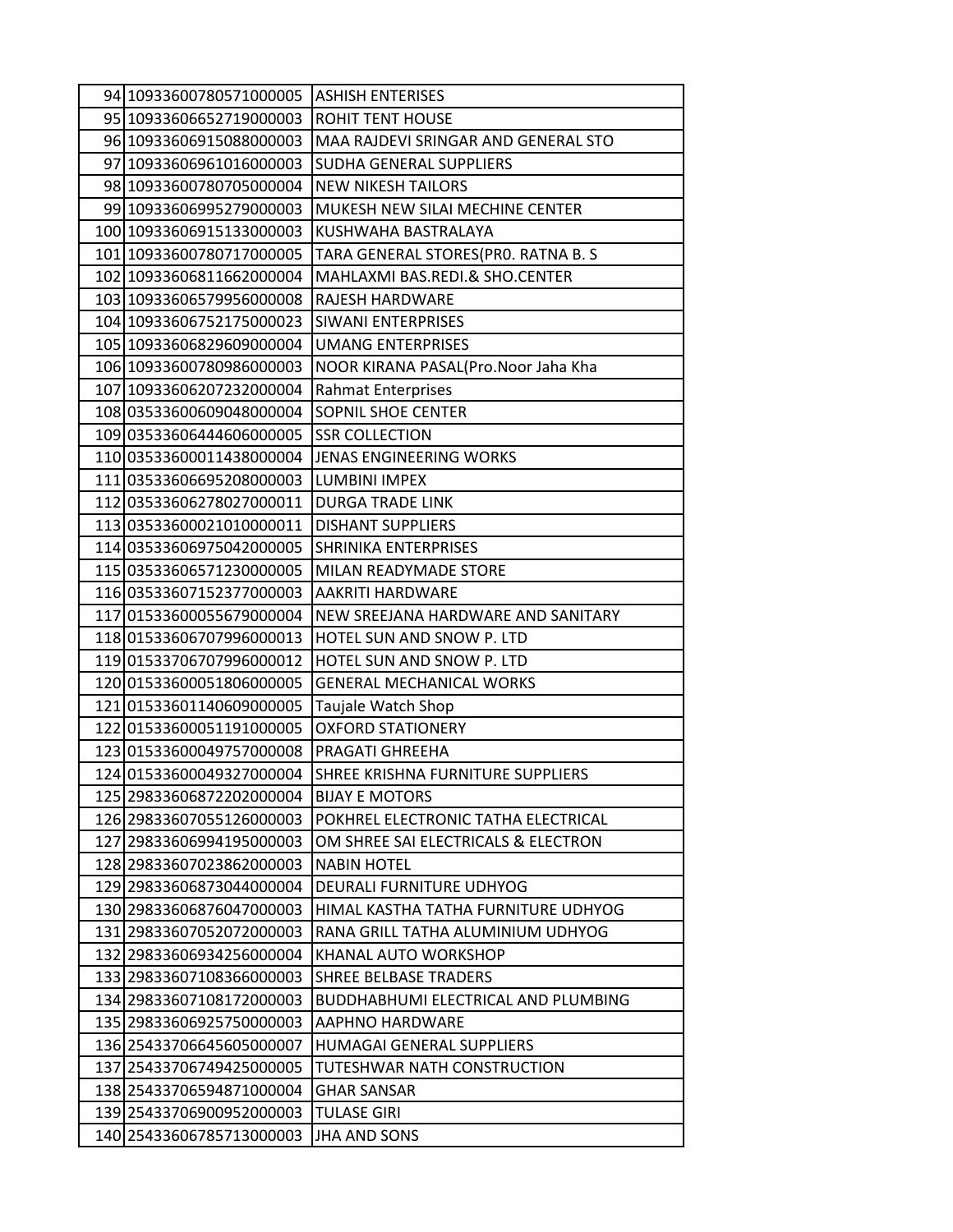| 141 25433606633923000004 | <b>MUSKAN GENERAL STORES</b>                   |
|--------------------------|------------------------------------------------|
| 142 25433606614592000004 | <b>SURYADARSHAN TRADING &amp; SUPPLIERS PV</b> |
| 143 25433706749425000004 | <b>TUTESHWAR NATH CONSTRUCTION</b>             |
| 144 25433606619254000004 | <b>GAURISHANKAR ENGINEERING &amp; WORKHOP</b>  |
| 145 25433706765692000003 | <b>BHUPATI CONSTRUCTION PVT.LTD</b>            |
| 146 25433606645978000003 | KUSHWAHA HARDWARE (PR.BINOD KR. MA)            |
| 147 25433606617549000004 | <b>BARDIBAS PLY AND GLASS HOUSE</b>            |
| 148 25433607115088000003 | ROSHNI IRON STORES                             |
| 149 25433706624461000004 | RAM PUJAN MAHATO                               |
| 150 25433606645605000008 | <b>HUMAGAI GENERAL SUPPLIERS</b>               |
| 151 25433606974211000003 | <b>MUNNA TRADERS</b>                           |
| 152 25433606687420000018 | Raj Enterprises                                |
| 153 25433606653709000005 | <b>BARDIBAS PACHAGING COMPANY PVT.LTD</b>      |
| 154 25433606716618000003 | Giri Enterprises                               |
| 155 25433606924274000004 | <b>RAJESH TRADERS</b>                          |
| 156 25433606625563000007 | <b>SUN SAI TRADERS</b>                         |
| 157 25433606790425000011 | RAJ SHOE CENTER                                |
| 158 25433606939140000003 | <b>LAMA IRON STORES</b>                        |
| 159 25433606594871000005 | <b>GHAR SANSAR</b>                             |
| 160 25433606799227000003 | Shree Krishna Stores                           |
| 161 14033606969627000003 | <b>BARSHA TRADE AND GENERAL STORES</b>         |
| 162 14033606555178000004 | <b>GUPTA PAN &amp; GENERAL STORES</b>          |
| 163 14033611155946000003 | <b>GUPTA FRUIT AND GENERAL STORES</b>          |
| 164 14033606926685000003 | <b>ABHISEK GRILL UDHOG</b>                     |
| 165 14033606930065000003 | <b>MANISH COSMETIC &amp; GIFT HOUSE</b>        |
| 166 14033611152933000002 | <b>AMIT CYCLE STORES</b>                       |
| 167 14033606627637000004 | GUPTA PAAN PALACE & KIRANA PASAL               |
| 168 14033606830763000003 | <b>SHREE LAXMI TRADERS</b>                     |
| 169 14033606905580000003 | SAMJHANA KIRANA STORES                         |
| 170 14033606934746000003 | NAV KIRAN ENG.BOA. SCHOOL BARAHTHW             |
| 171 14033611156065000003 | <b>SURAJ GENERAL STORES</b>                    |
| 172 14033606216518000006 | <b>RITESH ENTERPRISES</b>                      |
| 173 14033606930447000003 | <b>LAXMI GENERAL STORES</b>                    |
| 174 14033611155631000006 | <b>SUSHIL BASTRALAYA</b>                       |
| 175 14033606972645000003 | <b>SANGITA WHOLE SALE STORES</b>               |
| 176 14033606580686000005 | <b>AJIT MOBILE CENTER</b>                      |
| 177 14033611156205000004 | AADITYA JENERAL STORE                          |
| 178 14033611155918000005 | UNIQUE CHANDRA JYOTI ENGLISH BOARD             |
| 179 14033607033713000003 | <b>JAMES TRADERS</b>                           |
| 180 14033606698998000003 | NOWEL OFFSET PRESS                             |
| 181 14033606636831000003 | <b>SHIV GRIL UDYOG</b>                         |
| 182 14033606972981000003 | <b>GUPTA GENERAL STORES</b>                    |
| 183 14033607035911000003 | NARAYAN GALLA BHANDAR                          |
| 184 14033606891309000003 | AASHISH KIRANA PASAL                           |
| 185 14033611155617000004 | <b>SOHANI TRADERS</b>                          |
| 186 14033606316110000007 | OM MANAKAMANA TRADERS                          |
| 187 16733706956692000003 | TIL BAHADUR POUDEL                             |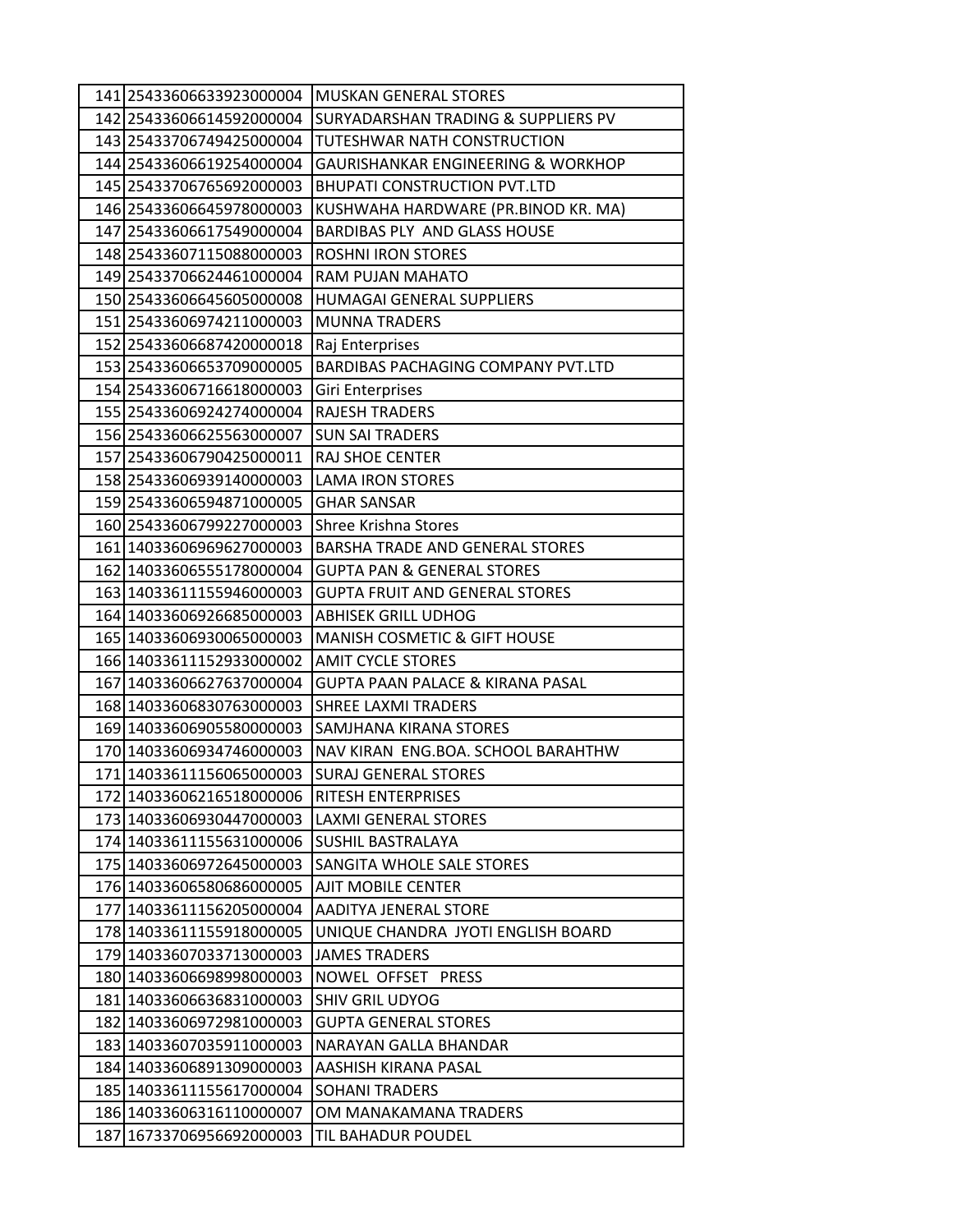| 188 16733607107215000003 | <b>PUSPANJALI TRADERS</b>                  |
|--------------------------|--------------------------------------------|
| 189 16733606949706000003 | RAJESH FANCY AND SHOES CENTER              |
| 190 10433606959634000003 | ALKA READYMADE BRANDED STORE               |
| 191 10433606941100000003 | <b>ANJALI KIRANA</b>                       |
| 192 10433607030341000003 | Narayan Pustak Pasal                       |
| 193 10433606993727000003 | SPJ INTERNATIONAL SUPPLIERS                |
| 194 10433606518025000005 | A-ONE BIRAT AADHUNIK FURNITURE             |
| 195 10433606308084000006 | SAWATI READYMADE HOUGYARI UDHOG            |
| 196 10433600929569000004 | NEW PINCH MEN COLLECTION                   |
| 197 10433600929555000003 | <b>Kamal Trade Centre</b>                  |
| 198 06333601158296000008 | UPAHAR BHANDA PASAL                        |
| 19906333606907659000004  | SONIYA ELECTRONICS                         |
| 200006333606600369000007 | DD ORDERS AND SUPPLIERS                    |
| 20106333601167233000005  | NEW PARBAT GRILL UDHYOG                    |
| 202 06333601176867000006 | Shreekrishna Hardwares Suppliers           |
| 20306333601176209000002  | <b>Bishal Hardware and General Supplie</b> |
| 204 06333601177331000005 | <b>Dhairing Stores</b>                     |
| 205 06333601161111000002 | <b>BIJAY STORES</b>                        |
| 206 06333601157662000009 | <b>RUPSE NIRMAN SEWA</b>                   |
| 207 06333606398754000008 | TAKURA BIKASH BUILDERS PVT LTD             |
| 208 06333601178900000004 | THAPA POULTRY AND MEAT SUPPLIERS           |
| 20906333601180687000002  | Pangali Gyanu Stores                       |
| 210 06333601167679000003 | <b>PRADIP ENTERPRISES</b>                  |
| 211 23833706789429000003 | <b>TILAK BOHORA</b>                        |
| 212 23833706756662000003 | <b>BAL BAHADUR GURUNG</b>                  |
| 213 23833706751307000003 | <b>GOBINDA BASNET</b>                      |
| 214 23833601097361000005 | ROJA FANCY PASAL                           |
| 215 23833601097539000005 | HOTEL MOUNT KAILASH RESTAURANT & CA        |
| 216 23833601092748000004 | ANNAPURNA KIRANA PASAL                     |
| 217 23833606605758000004 | <b>KARPURESHORE SUPPLIERS</b>              |
| 218 23833606798006000004 | Namuna Fresh House and Suppliers           |
| 219 23833606920413000005 | AARYASH NIRMAN SEWA                        |
| 220 23833606798171000006 | CHAMPAWOTI NIRMAN SEWA                     |
| 221 23833606880904000003 | NIRA KHAJA GHAR(PRO.NIRA AALEE)            |
| 222 23833706764540000008 | THANIMAI HARDWARE                          |
| 223 23833706764540000006 | THANIMAI HARDWARE                          |
| 224 23833601093934000002 | NEW SHRESTHA EMPORIUM (PRO SANTA           |
| 225 23833606939760000003 | SHIVA BINAYAK PUJA SAMAGRI PASAL           |
| 226 23833606812123000003 | IMTYAZ COSMETIC PASAL                      |
| 227 23833607079156000003 | <b>SHISHIR AGRO</b>                        |
| 228 23833606634591000005 | RAWAL PLASTIC STORES                       |
| 229 00533706738979000003 | BAJURAL MIYA \$ NURSAPHA KHATUN            |
| 230 00533600824735000007 | KRISHNA REDIMADE SUPLLIERS                 |
| 231 00533700827413000006 | <b>BISHNU KUMARI THAPA</b>                 |
| 232 00533600824086000006 | NEW KAPURI PASAL(PRO BIJAYLAL KAPUI        |
| 233 00533600824244000006 | <b>BIBEK ENTERPRISES</b>                   |
| 234 00533600828124000003 | ANIK BOOKS & STA.-GOKULNATH KANDU          |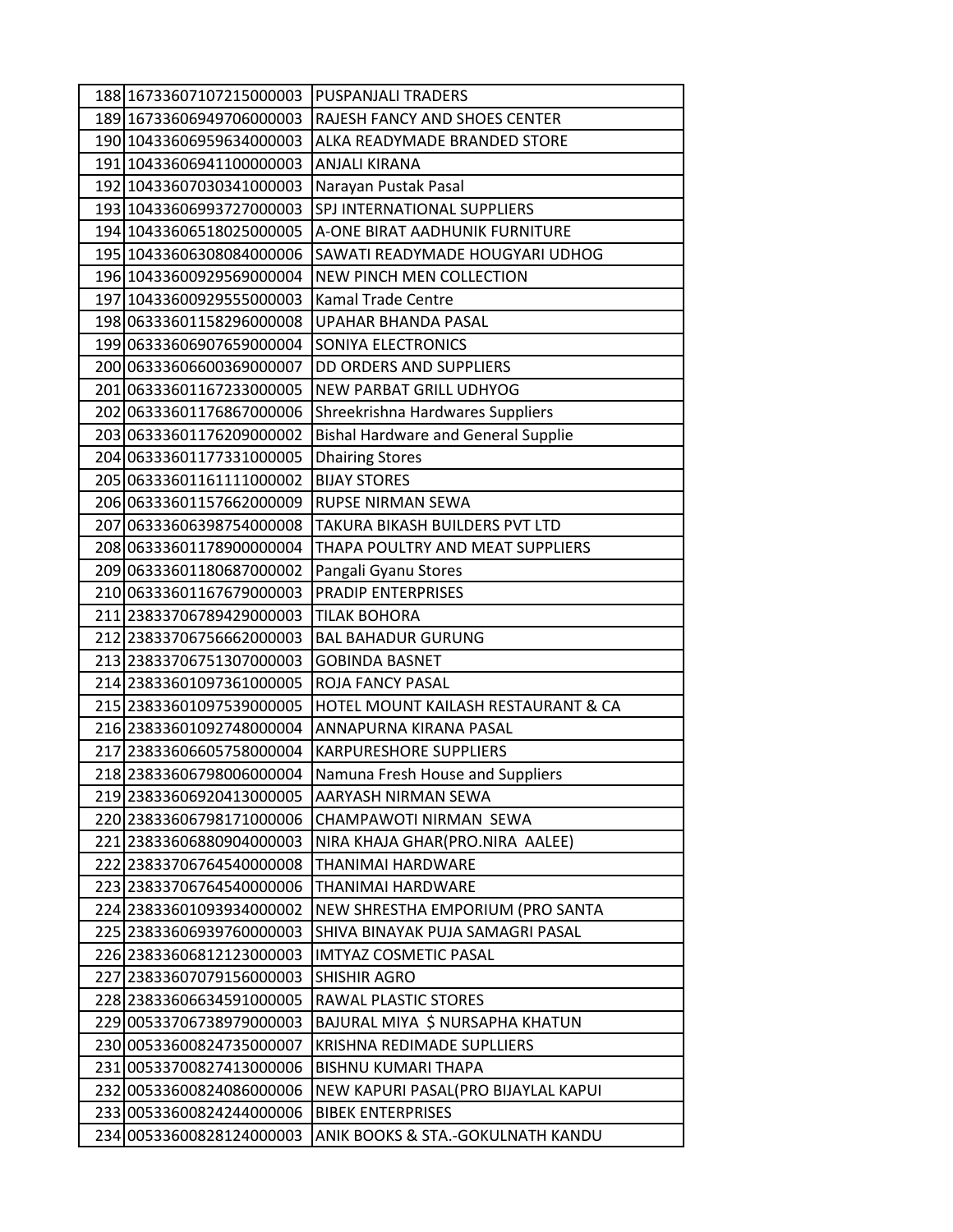| 235 00533700827406000003 | <b>BISHNU KUMARI THAPA</b>            |
|--------------------------|---------------------------------------|
| 236 00533707090198000003 | KISHOR SAPKOTA                        |
| 237 00533600828389000003 | CHAULAGAIN KIRANA PASAL-MITRA P. CH   |
| 238 00533706939124000006 | SHYAMILA IRON AND STEELINDUSTRIES     |
| 239 00533606988296000003 | ROSHIKA GALLA KIRANA PASAL            |
| 240 00533606318866000006 | HIMESH STATIONARY & PUSTAK            |
| 241 00533606625717000003 | DIPA COLD STORE                       |
| 242 00533606950137000003 | <b>MANJU GRILL UDHYOG</b>             |
| 243 00533606362809000008 | KHUSBU KASTHA FURNITURE UDHYOG        |
| 244 00533606990419000003 | NISCHAL KASTHA FURNITURE UDHYOG       |
| 245 00533600824680000006 | KANCHANJUNGA VAR. ST NETRA PUP.       |
| 246 00533606693803000004 | M/s. BASANTA GRILL UDHOG              |
| 247 00533606615344000004 | YABESH GRILL UDYOG                    |
| 248 00533600827866000006 | <b>SUBHAM STORE</b>                   |
| 249 00533607004639000003 | <b>BG SASTO BAZAR</b>                 |
| 25001133706986872000004  | BHANDARI KRISHI FARM                  |
| 251 01133607001138000008 | <b>SAT SAHEB SUPPLIRES</b>            |
| 252 01133606220348000004 | AafnoMotorcycleParts Kharid Bikri     |
| 253 01133600425434000002 | <b>SARASWATI IRON STORES</b>          |
| 254 01133600417778000003 | <b>NEW LIGAL HARDWARES</b>            |
| 255 01133606973475000003 | <b>JAY NEPAL TRADERS</b>              |
| 256 01133606951107000005 | <b>UNION TRADERS</b>                  |
| 257 01133607001151000003 | U.N.GARMENT                           |
| 258 01133606530882000005 | NEW SANGAM TENT UDHYOG                |
| 259 01133600417854000009 | <b>NEW ARUN EMPEX</b>                 |
| 260 01133607142863000003 | SHREE BAJRA YOGINI TRADE CONCERN      |
| 261 01133606971740000013 | SHREE TILAK INTERNATIONAL             |
| 262 01133607024973000003 | AXATA ELECTRO HUB                     |
| 263 01133606887056000003 | SUBHAKAMANA HARDWARE                  |
| 264 01933706461532000003 | <b>BHAKTAPUR CITY GUEST HOUSE</b>     |
| 265 26433606910859000003 | INDRKALA KIRANA AND GENRAL STORE      |
| 266 26433607030961000003 | <b>BIKRAM TALI UDHOG</b>              |
| 267 26433606942483000003 | <b>GAUTAM MOTOR CYCLE SPARE PARTS</b> |
| 268 26433606921192000003 | SAROJ MISTHAN BHANDAR HOTEL           |
| 269 26433606910109000003 | <b>RABI GENRAL STORE</b>              |
| 270 26433606890832000003 | SAHU KIRANA GENERAL STORE             |
| 271 26433607016977000003 | JAY BISHWAKARMA KABAD STORES          |
| 272 26433607017428000003 | RAGHVENDRA RICE MILL                  |
| 273 26433606864807000006 | JAY GANESH TRADERS                    |
| 274 26433606910107000014 | <b>NABIN INTERPRIZEJ</b>              |
| 275 26433606786586000006 | <b>AAYUSH TRADERS</b>                 |
| 27602033600060364000006  | <b>DIL TRADERS</b>                    |
| 277 02033607125786000003 | A Q G ENTERPRISES                     |
| 278 02033606520120000005 | <b>NEW SWOSTIK ENTERPRISES</b>        |
| 279 02033606692578000004 | TRIPURA SUNDARI BAG PRODUCT           |
| 28002033600062031000008  | PAKHRIN FANCY STORE                   |
| 281 02033606642174000004 | NEW DHAWALAGIRI BASU STORES           |
|                          |                                       |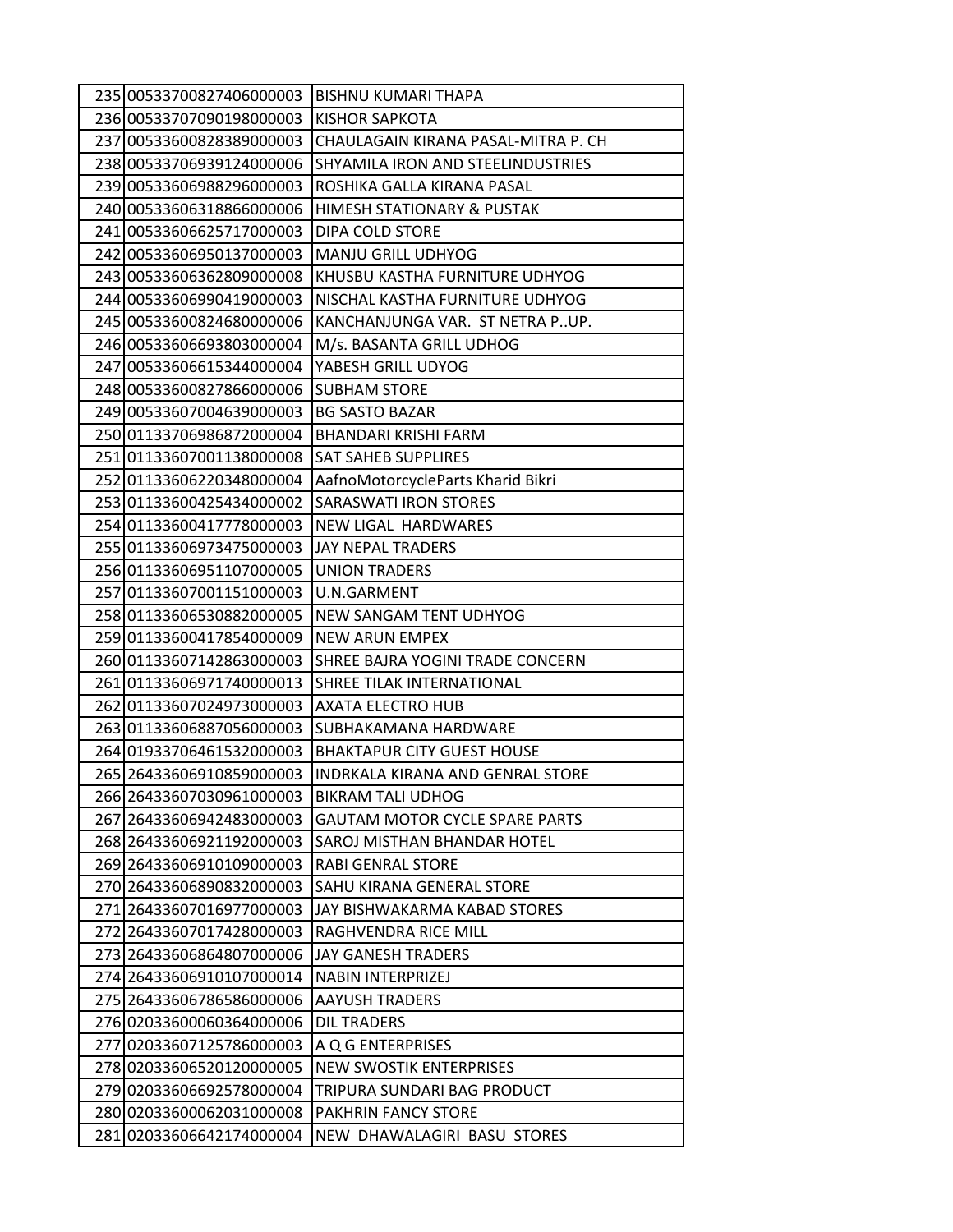| 282 02033606979204000003 | RITIKA INTERNATIONAL TRADE LINK      |
|--------------------------|--------------------------------------|
| 28302033606700277000015  | POONAM HERBAL INDUSTRIES             |
| 284 02033607010199000004 | <b>INDRACHOWK BRASS TRADER</b>       |
| 285 18333606938439000003 | <b>NEW SANTOSH STORES</b>            |
| 286 18333606988354000003 | <b>BHANDARI HOTAL</b>                |
| 287 18333606850712000003 | SURYASAN ELECTRONICS PASAL           |
| 288 18333606868017000003 | SHREE UNIQUE HOME DECOR & SANITARY   |
| 289 18333607076842000003 | No: 1 Mobile Gallery                 |
| 290 18333606858513000003 | <b>AARNAV TRADERS</b>                |
| 291 18333606858488000003 | SHRESTHA ORDER AND SUPPLIERS         |
| 292 17533600958971000003 | <b>MILAN JEWELERS</b>                |
| 293 17533606888123000003 | SHUSANTA BATTERY PASAL TATHA AUTO E  |
| 294 17533606201507000003 | PARAJULI HOTEL N LODGE               |
| 295 17533706852439000003 | <b>UPENDRA KHATRI</b>                |
| 296 17533706600346000003 | <b>BHAKTA JANG RAI</b>               |
| 297 17533706348962000003 | RAJAN KUMAR PRADHAN&AMRIT B. TAMANG  |
| 298 17533600959152000006 | ASIM KHUDRA TATHA KIRANA PASAL       |
| 299 17533606981774000003 | PRAKRITI & SMRITI COSMETIC TATHA FA  |
| 300 17533600960030000003 | Janak Narandra Bhada Pasal           |
| 301 17533607127745000003 | SAMITA FANCY AND GENERAL SUPPLIERS   |
| 302 17533600958023000004 | Priti Kirana Pasal                   |
| 303 17533606971572000003 | KANTIPUR FANCY PASAL                 |
| 304 17533607031139000003 | <b>MANJIL SUPPLIERS</b>              |
| 305 17533706877570000009 | <b>HIMAL SUBBA</b>                   |
| 306 17533606215191000003 | <b>SUBEDI TRADERS</b>                |
| 307 17533607034785000003 | <b>BISWAS DIGITAL PHOTO STUDIO</b>   |
| 308 17533600960412000004 | Ram Gopal Shrestha Kapada Pasal      |
| 309 17533607127099000003 | <b>SUDIN KIRANA PASAL</b>            |
| 310 17533600960661000005 | Ambika Fancy Tatha Cosmetic Pasal    |
| 311 28133606823311000005 | NEW PRATIKSHYA JWELLERS              |
| 312 28133606881423000004 | <b>NEW SHIVASHAKTI TRADERS</b>       |
| 313 28133606878950000006 | RAJ ORDER AND SUPPLIERS              |
| 314 15733607152902000003 | JANAKI JAN SEWA TRADE                |
| 315 15733606585666000006 | BETAL KASHTHA FURNITURE UDYOG        |
| 316 15733607129316000003 | BHUMIRAJ MAHADEV ELECTRICAL AND EL   |
| 317 15733606960912000005 | CHAUDHARY CONSTRUCTION SEWA          |
| 318 15733606887927000003 | SHREE SHIVNATH KUTANI PISANI MILL    |
| 319 15733606598779000004 | SHREE BHAGAWATI SATRING SEWA         |
| 320 15733606886184000003 | NEW SHREE DURGA BHAWANI KIRANA PASA  |
| 321 15733606906842000003 | UGRATARA R.K. BAKERY UDHYOG          |
| 322 15733606930044000003 | JOSHI GRILL SHATAR UDHYOG            |
| 323 15733606993706000003 | <b>NEGI CYCLE STORE</b>              |
| 324 15733606748466000004 | BHUMIRAJ-RICE - FILOUR-AND MASALA    |
| 325 15733606946461000003 | HOTEL LOKPRIYA RESTURANT AND LAUGE   |
| 326 15733606960863000003 | <b>CHAUDHARY TRADE AND SUPPLIERS</b> |
| 327 15733606905911000004 | DHURBA FANCY & NEW FANCY COLLECTION  |
| 328 15733606971246000003 | NEW HIMAL TRADERS                    |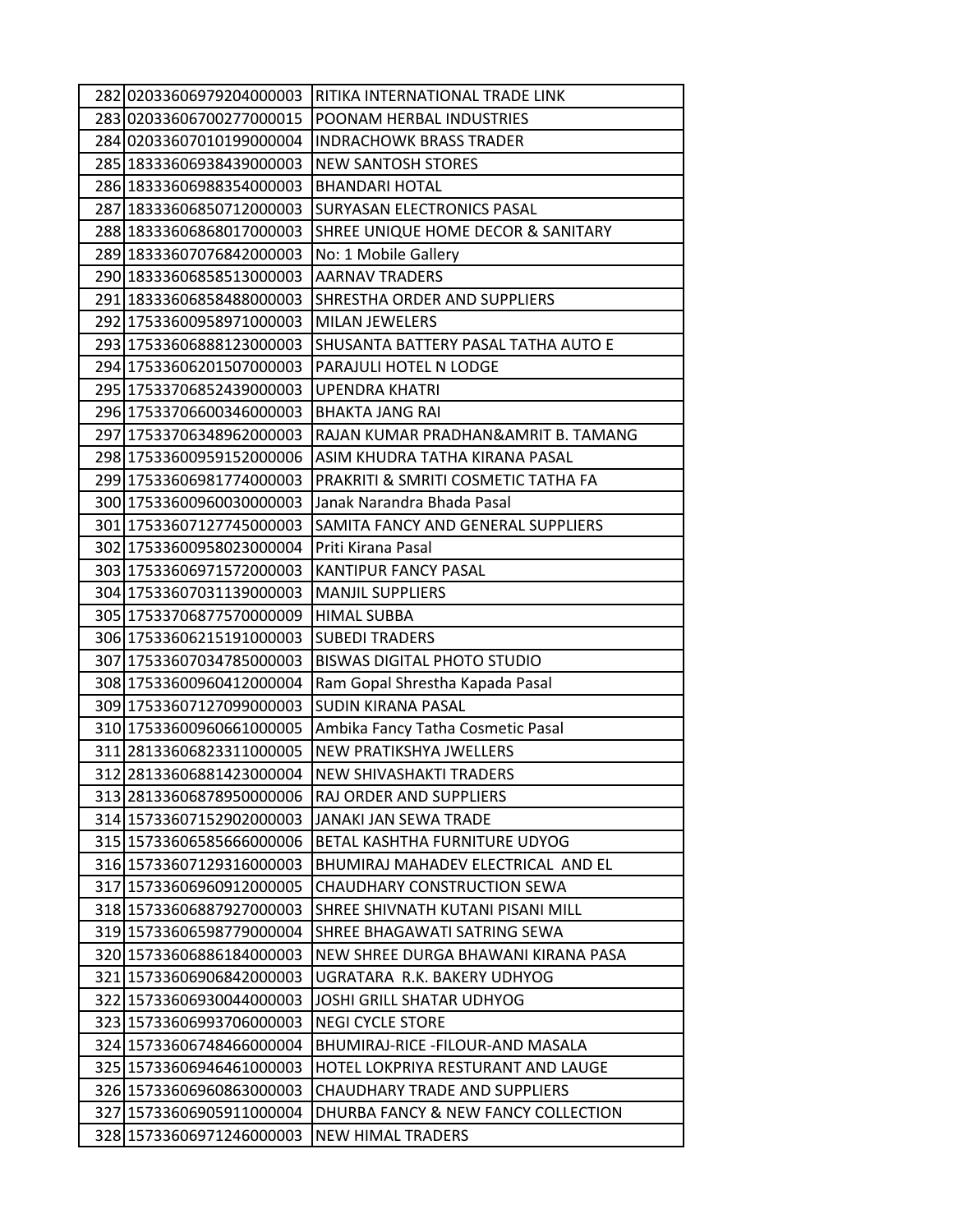| 329 15733606884103000004 | RASHMI COLLECTION                   |
|--------------------------|-------------------------------------|
| 330 15733606907468000003 | JAY BASULING CCT COMPUTER PARTS SUP |
| 331 15733606608755000003 | KAJAL PUSTAK PASAL & CHASMA CENTER  |
| 332 15733606971319000005 | <b>NEW SHREE HIMAL TRADERS</b>      |
| 333 15733606808797000007 | R.C.T. ENGINEERING WORKSHOP         |
| 334 25333706749355000003 | HARIMAYA TAMANG                     |
| 335 25333706741203000003 | <b>SABIN RAI</b>                    |
| 336 25333606889243000003 | DHANABISHNU FOODS                   |
| 337 25333607133881000003 | PRASIN RICE MILL                    |
| 338 25333607060559000003 | KANCHANJUNGA ALUMINIUM TATHA GLASS  |
| 339 25333606607947000003 | JAYA GURU TRADERS                   |
| 340 25333606967134000003 | <b>BIJAL FANCY STORE</b>            |
| 341 25333706697516000004 | GITA REGMI                          |
| 342 25333606704076000003 | KRIPASHA AUTO SOLUTIONS             |
| 343 28433606946613000003 | SR DAJUBHAI FURNITURE UDHYOG        |
| 344 19433606687790000005 | REGMI GENERAL STORES&SUPPLIERS      |
| 345 19433606892251000003 | NEW ALINA FANCY STORES AND SUPPLIER |
| 346 19433606992505000003 | SHREE KEDARNATH SINJYA FANCY STORE  |
| 347 19433606277198000003 | DAHAL STORES                        |
| 348 19433606977974000003 | <b>SAGUN CARPET UDHYOG</b>          |
| 349 19433606672020000004 | Prativa Stores & Suppliers          |
| 350 19433607118262000003 | <b>KARNALI HYGIENE MART</b>         |
| 351 19433606312194000003 | <b>SURKHET SHOE CENTRE</b>          |
| 352 19433606931685000003 | NEUPANE GENERAL ORDER SUPPLIERS     |
| 353 19433606994399000003 | SANGITA GENERAL STORE               |
| 354 19433606981368000004 | ASHISH BASTRALAYA                   |
| 355 19433606779703000003 | THE TRIRATNA                        |
| 356 19433606946483000003 | <b>GRISHMA ORDER AND SUPPLIES</b>   |
| 357 19433607016120000003 | <b>NEW BHERI FANCY STORES</b>       |
| 358 19433600810604000008 | LAXMI CLOTH HOUSE                   |
| 359 19433606860830000004 | <b>NEW HERO BOOK</b>                |
| 360 19433606997530000003 | <b>BG SUPPLIERS</b>                 |
| 361 19433606953466000003 | AARJU COSMETIC AND FANCY HOUSE      |
| 362 19433606930742000003 | STAR INDUSTRIES AND SUPPLIERS       |
| 363 19433606981115000005 | <b>HAMRO SUPPLIERS</b>              |
| 364 19433600811464000002 | STAR SUPPLIERS(PRO.SOM BDR NEPALI)  |
| 365 19433606682817000003 | NEW PANCHAKOSHI FUNITURI UDHYOG     |
| 366 08833606202422000003 | <b>ANUSHIL TRADE CONCERN</b>        |
| 367 08833600435607000015 | <b>MERO RICE MILL</b>               |
| 368 08833600431216000005 | PASHUPATI INDUSTRIES                |
| 369 08833706468697000003 | ALAK RAJ BANSHI                     |
| 370 08833700433406000004 | SOM BAHADUR BASNET                  |
| 371 08833607112140000003 | <b>MINA FANCY STORE</b>             |
| 372 08833606367743000006 | N.S.Trading (Prop .Laxmi Shrestha)  |
| 373 08833600435803000017 | MA BHAWANI HARDWARE                 |
| 374 08833606892310000003 | SHREE SHAMBHU STORE                 |
| 375 12533606474427000003 | NEW PATHIBHARA TRADERS              |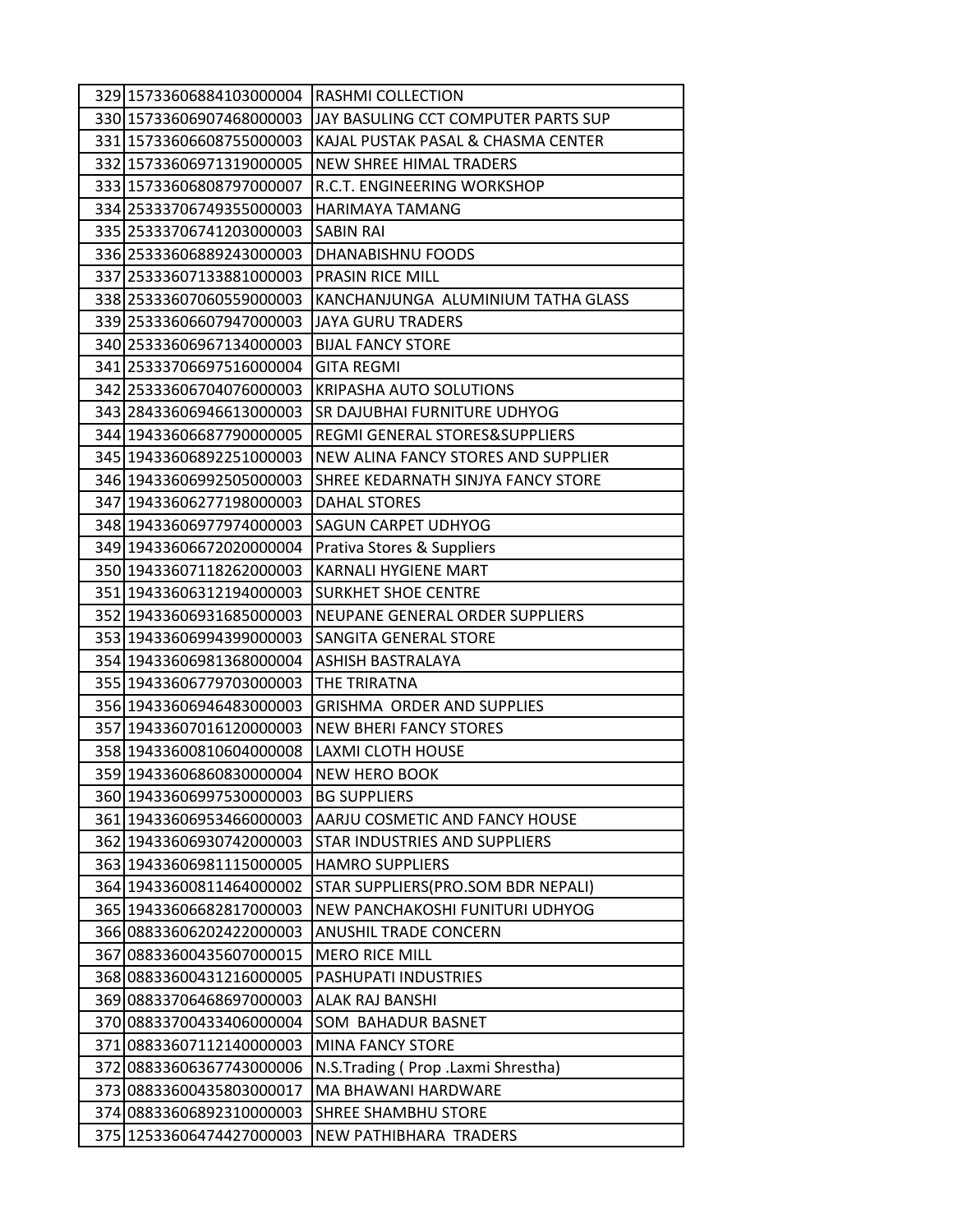| 376 12533606620615000003 | UTSAV TRADE HOUSE                   |
|--------------------------|-------------------------------------|
| 377 12533606337498000005 | PATHIBHARA AUTO WORKSHOP            |
| 378 12533606295374000005 | AMAR FURNITURE UDHYOG               |
| 379 12533606577987000003 | <b>ANURAGHAV METAL WORKS</b>        |
| 380 12133706608774000003 | <b>DAUNE FEEDS SUPPLIERS</b>        |
| 381 12133606941086000003 | SHIKHAR AND SANDESH SHOPPING CENTER |
| 382 12133706257638000009 | <b>MAN SARA KAMI</b>                |
| 383 12133706607522000005 | <b>HEMRAJ JAISI</b>                 |
| 384 12133711144674000013 | <b>CHET BAHADUR KUNWAR</b>          |
| 385 12133711148249000009 | <b>KHAREL HARDWARE</b>              |
| 386 12133711145164000014 | Suk Bahadur Gotame                  |
| 387 12133606274296000005 | <b>GANGA MOTOR PARTS</b>            |
| 388 12133606886006000003 | <b>SHITAL MINI STORE</b>            |
| 389 12133706819769000003 | <b>JIT BAHADUR PUN</b>              |
| 390 12133606888797000004 | CHADANI RESTURANT AND KHAJA GHAR    |
| 391 12133606990480000003 | <b>BURTIBANG FANCY PASAL</b>        |
| 392 12133611148306000003 | K.C. SHOPPING CENTER                |
| 393 12133606250033000005 | <b>SHIVA STORES</b>                 |
| 394 12133606888572000003 | ALISHA CYCLE PASAL & MOTOR PARTS BI |
| 395 12133611148249000010 | KHAREL HARDWARE                     |
| 396 12133606273559000009 | SUBEDI HARDWARE PASAL               |
| 397 06133606723454000006 | Bagmati Motorcycle Center           |
| 398 06133600357528000004 | <b>SANGAM STEEL FURNITURE</b>       |
| 399 06133606494658000003 | <b>GYAWALI COSMETIC</b>             |
| 400 06133600355135000007 | R. R. TRADERS                       |
| 401 06133606836917000003 | JAY BHAIRAV BAG HOUSE               |
| 402 03833600301568000002 | SHANKAR CEMENT PVT. LTD.            |
| 403 03833606643661000006 | <b>TAGS ENTERPRISE</b>              |
| 404 03833606399828000005 | <b>ACHARYA MOTOR PARTS CENTER</b>   |
| 405 03833600300442000007 | ARUN KASTHA TATHA STILL FURNITURE U |
| 406 03833600302041000008 | <b>HIMALAYA SHOE STORE</b>          |
| 407 03833601134586000002 | JAGDAMBA BEARING CENTER             |
| 408 06433606242917000006 | <b>LOTUS HANDICRAFTS</b>            |
| 409 06433606962229000005 | CALICO SUPPLIERS PRIVATE LIMITED    |
| 410 06433606926287000005 | <b>BASU TRADE AND SUPPLIERS</b>     |
| 411 06433606681975000005 | DURGAWATI PRINTING PRESS            |
| 412 06433607012841000003 | VEG AND SWISH PASMINA UDHAYOG       |
| 413 12633606457280000005 | <b>ARUN CONSTRUCTION</b>            |
| 414 12633606215196000010 | <b>Thulung Furniture Udhog</b>      |
| 415 12633606925081000003 | SAULING KIRANA PASAL                |
| 416 12633607054322000003 | <b>NEW PUJA FANCY STORE</b>         |
| 417 12633606445908000004 | <b>Ashrim Fancy Store</b>           |
| 418 12633606222919000007 | Bhojpure Jalpa Jewellers Pro. Bhali |
| 419 12633606568314000004 | New Munal Furniture Udyog           |
| 420 12633606311164000006 | Saptakoshi View Hotel And Lodge     |
| 421 12633606632067000004 | LILA NOODLES UDYOG                  |
| 422 12633606662253000003 | SHIVALAYA KHAJA GHAR                |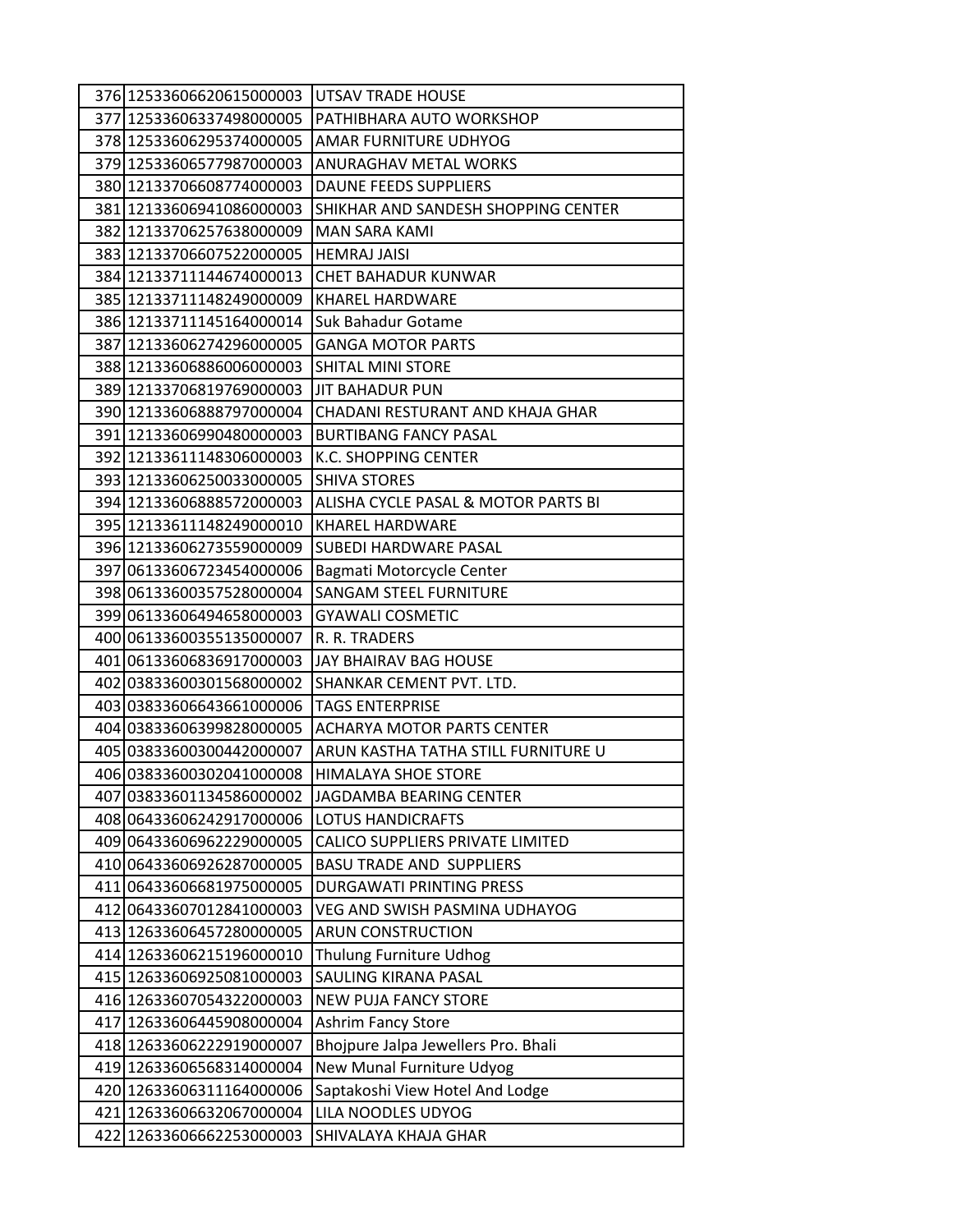| 423 12633606604572000004 | <b>RUPA HOTEL</b>                        |
|--------------------------|------------------------------------------|
| 424 12633606206557000008 | Ghimire Kapada Pasal                     |
| 425 12633606603161000003 | <b>LALIGURAS GLASS HOUSE</b>             |
| 426 12833606631163000004 | <b>BUDDHA FURNITURE UDYOG</b>            |
| 427 12833606758857000004 | TALAKHU GUEST HOUSE & RESTAURANT         |
| 428 22833601123274000006 | <b>GAIRE FANCY STORES</b>                |
| 429 22833607024202000003 | SWARGADWARI AUTO PARTS                   |
| 430 22833606902866000003 | MAHENDRA AND MITRA GRILL UDHYOG          |
| 431 22833606577546000003 | NIM BAHADUR KIRANA PASAL                 |
| 432 22833606864494000003 | JR ELECTRICALS AND PLUMBING              |
| 433 22833607100714000003 | <b>BHANDARI TRADERS</b>                  |
| 434 22833606343315000003 | AYUSHA AND AYUSHMA TRADERS               |
| 435 22833606290861000005 | <b>BIBEK HARDWARE</b>                    |
| 436 22833606218691000006 | <b>AYAAN GRILL UDHYOG</b>                |
| 437 07833606990582000003 | KRISHNA DORI UDHYOG                      |
| 438 07833607081413000003 | <b>RATICHAUR STORE</b>                   |
| 439 07833606529776000003 | <b>Bajra Interprises</b>                 |
| 440 07833606979488000003 | NIRMALRAJ STORE                          |
| 441 07833606407229000005 | <b>G P DHAGO PASAL</b>                   |
| 442 07833600625208000003 | SHOBHA COSMETICS                         |
| 443 07833606223739000006 | Jagat and Bhaktakumari Enterprises       |
| 444 07833606949201000003 | <b>NEW PRASHANT SUPPLIERS</b>            |
| 445 07833606351095000004 | P. L. Furniture & Furnishing House       |
| 446 07833600626497000004 | New Almas Boutiqus and Des.Centre        |
| 447 07833606480294000003 | Sakshyam Kapada Pasal                    |
| 448 07833606986510000003 | SHREE BAJRABARAHI SHIRTING SUITING       |
| 449 07833606920166000003 | <b>SHARAN AND RAM STORE</b>              |
| 450 08133607053847000003 | PRANAMI PLASTIC CENTER                   |
| 451 08133601045738000004 | PRIYESH FENCY STORE                      |
| 452 08133607124270000003 | SHIV ALMUNIUM HOUSE                      |
| 453 08133601048073000004 | Rinku Rakam Kharid Bikri Kendra          |
| 454 08133601045327000004 | <b>JANUKA TRADERS</b>                    |
| 455 08133606209508000004 | <b>SUJIT FEANCY PASAL</b>                |
| 456 08133601039130000007 | Moon light Academy                       |
| 457 08133701039130000008 | Moon light Academy                       |
| 458 08133607141056000003 | <b>NARESH HARDWARE</b>                   |
| 459 08133606995905000003 | MA LAXMI TRADERS                         |
| 460 08133606303558000010 | SHREE OM SHIVA SANKAR TRADERS            |
| 461 08133606474652000007 | <b>Evergreen English Borading School</b> |
| 462 08133606474652000008 | <b>Evergreen English Borading School</b> |
| 463 08133601134267000003 | <b>MANOJ TRADERS</b>                     |
| 464 13033701136460000009 | <b>UDDHAV BAHADUR SUBEDI</b>             |
| 465 13033606725253000003 | SUKBINI TRADE AND SUPPIERS CENTER        |
| 466 13033706849810000003 | SRIJANA CHAWHAN                          |
| 467 13033606210722000004 | <b>B &amp; B TRADE CENTRE</b>            |
| 468 13033600645764000004 | NEW PANDEY STORES (P GANESH PANDEY)      |
| 469 13033600646693000005 | BINOD KIRANA THA FANCY PASAL             |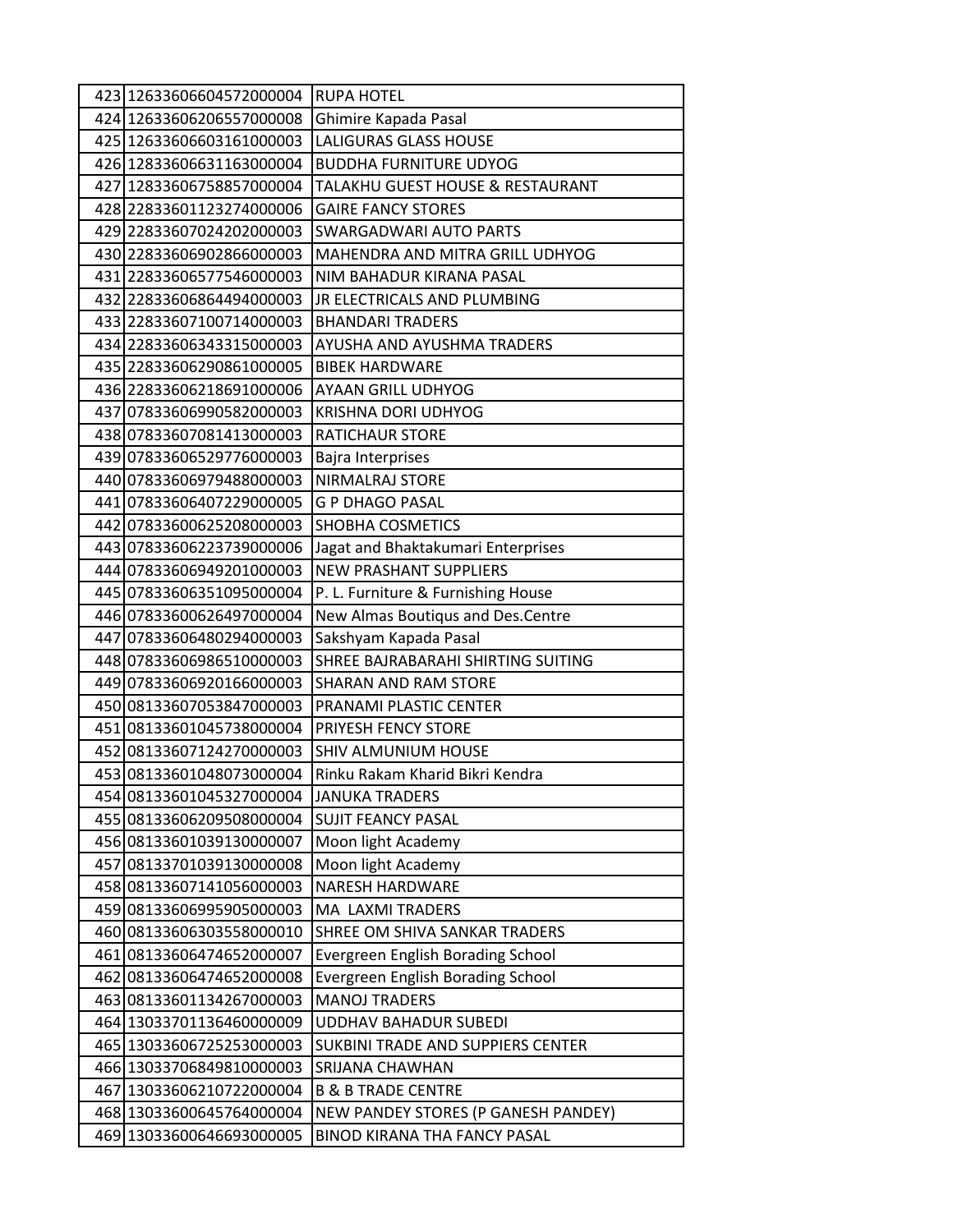| 470 13033606294995000007 | <b>ASIRBAD ELECTRONICS</b>                    |
|--------------------------|-----------------------------------------------|
| 471 13033700631930000019 | MADHYAMANCHAL MARKETING                       |
| 472 13033606472719000008 | DD TRADE LINK                                 |
| 473 13033607024718000003 | <b>RANJIB TRADERS</b>                         |
| 474 13033600646506000017 | NEW B.B.C FURNITURE TATHA FURNISHI            |
| 475 13033700637510000013 | TRIPURA GLARIOUS ACADAMY                      |
| 476 13033600640165000031 | <b>MAIYA NIRMAN SEWA</b>                      |
| 477 13033600631930000018 | MADHYAMANCHAL MARKETING                       |
| 478 13033600642670000003 | HIMALAYA KHADYA STORE AND SUPPLIERS           |
| 479 13033600631751000005 | <b>Manandhar Suppliers</b>                    |
| 480 13033606632347000004 | KALINCHWOK HARDWARE SUPPLIERS P.LTD           |
| 481 13033606441988000016 | KALINCHWOK TYRE RISOLING UDHYOG               |
| 482 13033600631921000008 | Subbhechha Hotel                              |
| 483 13033600637510000012 | TRIPURA GLARIOUS ACADAMY                      |
| 484 13033606441927000006 | LED RAINBOW T.V. ELECTRONICS PASAL            |
| 485 13033600636282000009 | OM SAIRAM HARDWARE & SUPPLIERS                |
| 486 29633606995075000003 | DHAKAL BIJULI BHANDAR                         |
| 487 29633606993413000003 | <b>INDRA AUTO PART &amp; SERVICING CENTER</b> |
| 488 29633706894560000006 | PRAKASH SUNAR                                 |
| 489 29633606995243000003 | NEW SALYANI LOKENDRA SUNCHANDI PASA           |
| 490 29633606968374000003 | <b>SHITAL HOTEL</b>                           |
| 491 29633607144905000003 | DANGALI KIRANA PASAL                          |
| 492 29633606910113000003 | <b>D.C ENTERPRISES</b>                        |
| 493 29633606968406000003 | <b>LAXMI ENTERPRISES</b>                      |
| 494 29633606891954000003 | KISMAT KIRANA STORE                           |
| 495 29633606992688000003 | <b>GIRI TRADERS</b>                           |
| 496 29633606995159000003 | PREMA AND BUDDHA STORE                        |
| 497 29633607016864000003 | NIRAJ BASTRALAY                               |
| 498 29633607012628000008 | <b>MALIKA SIDDHARTH HOTEL</b>                 |
| 499 29633606882904000004 | NIRMAN BOOKS & STATIONARY                     |
| 500 29633607003938000003 | <b>B&amp;B ENTERPRISES</b>                    |
| 501 05733700648534000005 | SOBIT MAN SHRESTHA                            |
| 502 05733706569180000003 | <b>MADHAV KARKI</b>                           |
| 503 05733607117722000003 | TIP TOP HOTEL                                 |
| 504 05733606960854000003 | <b>GIRI ELECTRIC MOBILE HOUSE AND DHUW</b>    |
| 505 05733606818211000003 | DIYA KHADYA STORE AND SUPPLIERS               |
| 506 05733606921859000003 | <b>ASHOK FURNITURE UDHYOGH</b>                |
| 507 05733607123069000003 | BALKABARI KHUDRA PASAL(KIRANA)                |
| 508 05733606991037000003 | MIN AND MINA COSMETIC CENTER                  |
| 509 05733606925263000003 | MA CHURIMURI GIFT AND KITCHEN WARE            |
| 510 05733606991940000003 | <b>BHOLA KIRANA AND COLD STORE</b>            |
| 511 05733600651750000003 | PARAJULI KHADYA STORE                         |
| 512 05733600656280000003 | SOM HASTAKALA UDHYOG                          |
| 513 26033606876276000003 | HARI FANCY TATHA BHADA PASAL                  |
| 514 06533606213812000004 | REEYAL ELECTRONICS                            |
| 515 06533606962889000003 | FOUR SYMMETRONS BUSINESS CONSULTING           |
| 516 06533606990987000003 | <b>SHREE MARGA TRADERS</b>                    |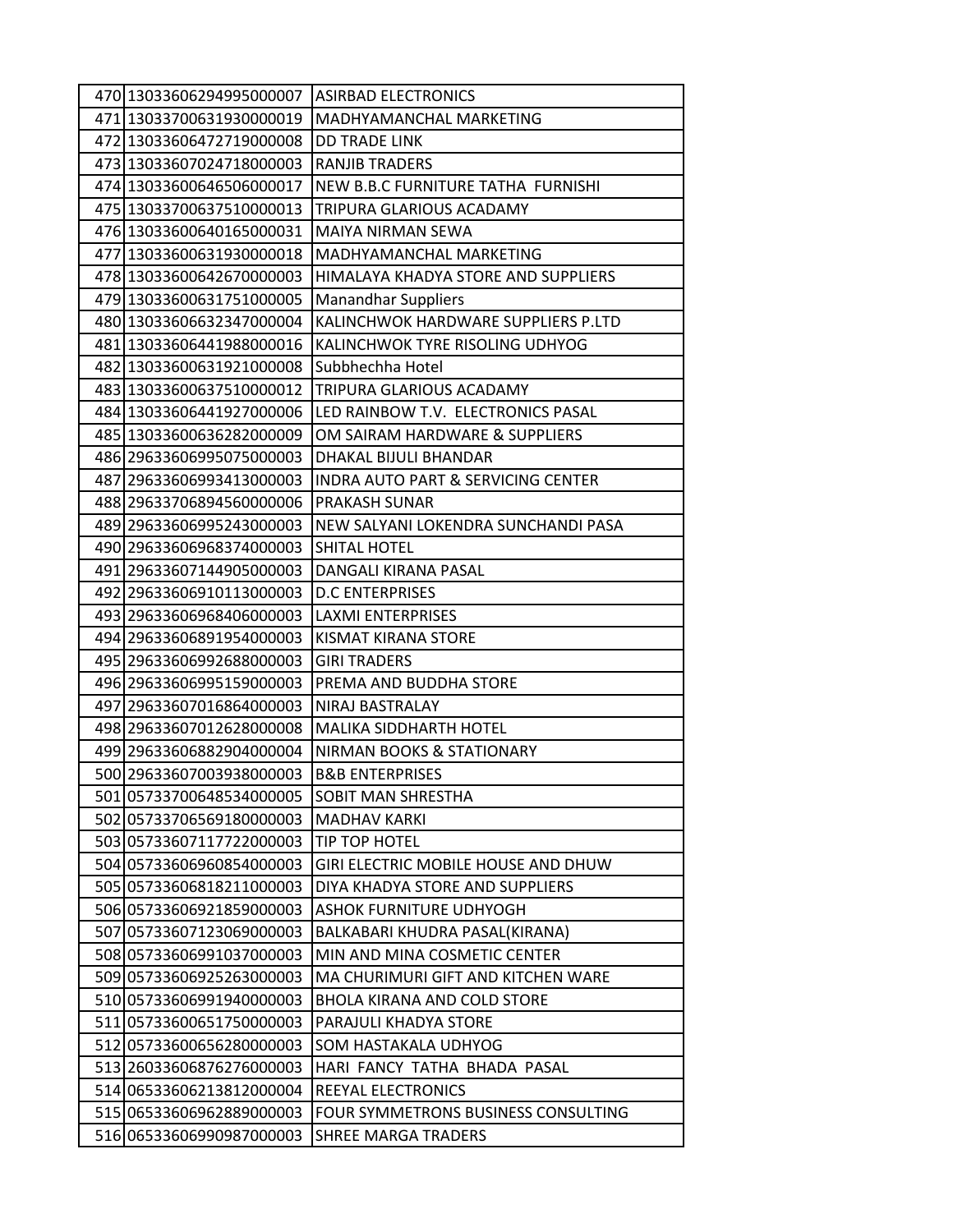| 517 06533606798226000005                             | <b>MUNANKAMI MART PVT LTD</b>                         |
|------------------------------------------------------|-------------------------------------------------------|
| 518 00933606641401000003                             | SOCH COLLEGE OF IT                                    |
| 51900933606245293000005                              | <b>BALDEV ELECTRICS WORKS</b>                         |
| 520 00933606297731000004                             | NEW HOTEL NATURELAND                                  |
| 521 00933700573462000002                             | HOTEL UTSAB HIMALAYA                                  |
| 522 00933606968883000010                             | SITA AND SONS                                         |
| 523 00933606592369000005                             | <b>M.B TRADERS</b>                                    |
| 524 00933606882980000003                             | LAXMI DEVI STATIONERY AND GENERAL S                   |
| 525 00933600572427000004                             | HOTEL LAKE WAY INN PRO . SHANTA SUBE                  |
| 526 00933600571401000004                             | LAST CHANCE SHOPPING CENTRE                           |
| 527 00933600568575000004                             | UNITED OFFSET PRESS(UMANATH BARAL)                    |
| 528 16333600803119000005                             | S.P.TRADERS                                           |
| 529 16333600803471000003                             | PATHAK BANDHU ENTERPRISES                             |
| 530 16333606983684000005                             | SHIV TRADE AND CONCERN                                |
| 531 16333606941627000003                             | DEEPAK NIRMAN SEWA CONSTRUCTION                       |
| 532 16333606440351000005                             | Ramesh Phesan Design & Tellaring C.                   |
| 533 16333606772451000004                             | <b>BIBEK NIRMAN SEWA</b>                              |
| 534 16333606888175000004                             | <b>BHAKTA DIGITAL PHOTO CONCERN</b>                   |
| 535 16333600802634000003                             | <b>KALA PATHAR GROUP</b>                              |
| 536 16333606689919000008                             | <b>NAYAL CONSTRUCTION</b>                             |
| 537 16333600803214000004                             | <b>SANOSH AND TRADERS</b>                             |
| 538 16333606949742000003                             | NAWA MAYA HOTEL                                       |
| 539 16333600803475000014                             | <b>DEUBA GROUP</b>                                    |
| 540 16333606642617000004                             | AAKASH NIRMAN SEWA                                    |
| 541 16333606608083000003                             | Sandesh Hotel & Restuarant                            |
| 542 16333700802689000009                             | <b>TANK BAHADUR CHETRI</b>                            |
| 543 16333700802363000010                             | KHADAK BAHADUR DEUBA                                  |
| 544 16333606934768000004                             | MALATI KUKHURA TATHA DANA SUPPLIERS                   |
| 545 16333700802209000006                             | NARAYAN DATTA JOSHI                                   |
| 546 16333606648047000006                             | KALPANA CONSTRUCTION                                  |
| 547 16333606467999000003                             | <b>Shree Yusuf Suppliers</b>                          |
| 548 16333600802913000008                             | <b>BHAGARATHI TRADE &amp; SUPPLIERS</b>               |
| 549 16333600802056000004                             | <b>HOTEL DAIMOND</b>                                  |
| 550 16333606474126000004                             | <b>SOMAN &amp; SUPPLIERS</b>                          |
| 551 29933607125586000003                             | <b>CHANDRA STORE AND ORDER SUPPLIERS</b>              |
| 552 29933607144943000003                             | A.P.N. AUTOPARTS AND WORKSHOP                         |
| 553 29933607032616000003                             | <b>JWALAMUKHI HOTEL</b>                               |
| 554 29933607074084000003                             | SURYA STORES AND GENERAL SUPPLIERS                    |
| 555 29933607079477000003                             | ASTHA KAPADA AND KHURDA PASAL                         |
| 556 29933607052611000003                             | SANGRILLA FANCY AND ORDER SUPPLIERS                   |
| 557 29933607128380000003                             | KAUSHAL STORE AND ORDER SUPPLIERS                     |
| 558 19633706988688000003                             | DILLU KUMAR RAI / DIPA RAI                            |
| 559 19633606925005000003                             | <b>ROSHAN STORE</b>                                   |
| 560 19633606962987000003<br>561 19633606946110000003 | <b>BAJRANG GRILL UDHYOG</b><br>CHULACHULI SHOE CENTER |
| 562 06033606884689000003                             | DAMAULI FALFUL PASAL                                  |
| 563 06033606978197000003                             | PEACE RIVER SIDE FAMILY RESTAURANT                    |
|                                                      |                                                       |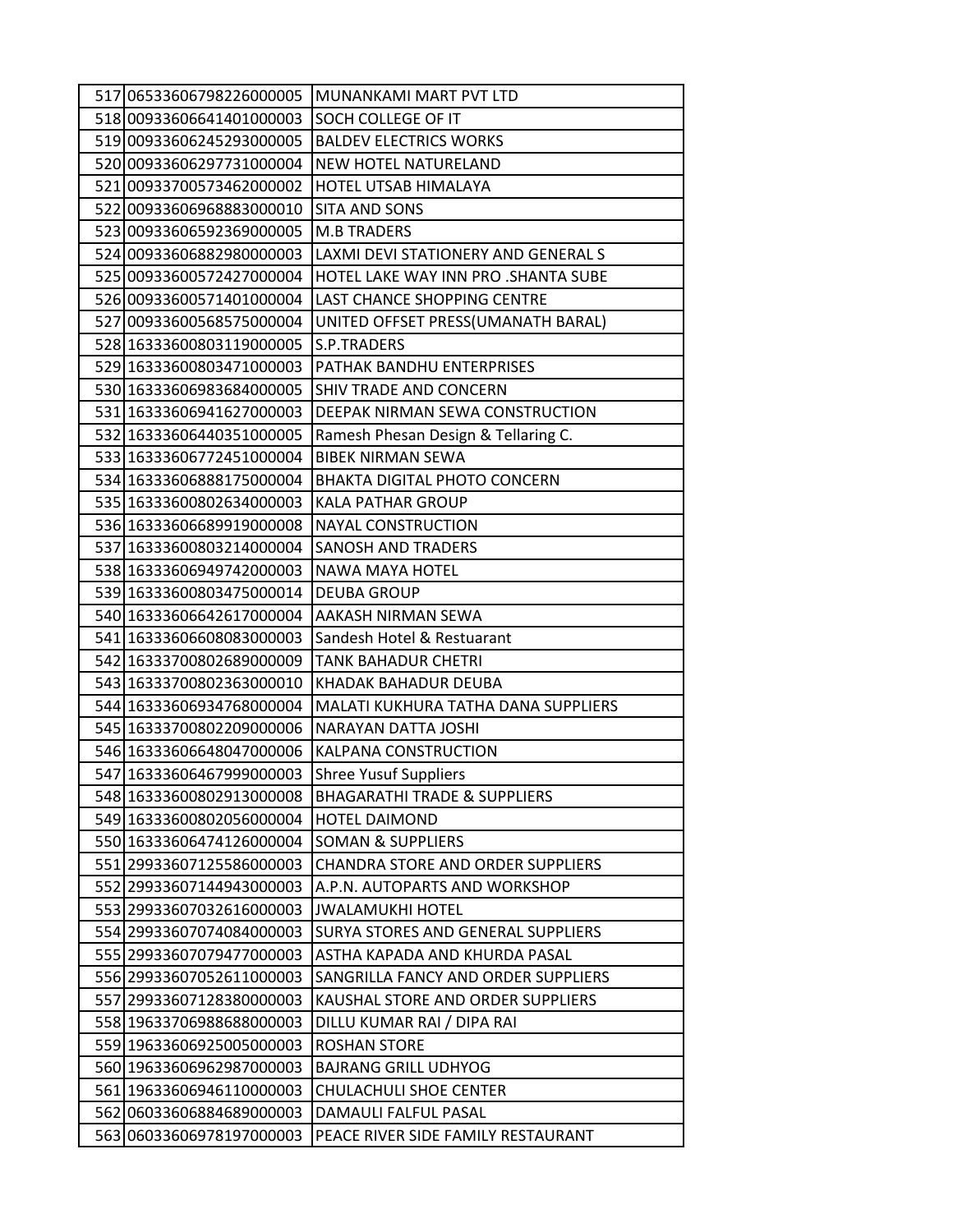| 564 06033607009213000004                             | TAJA CHOWMEIN UDHYOG                         |
|------------------------------------------------------|----------------------------------------------|
| 565 06033607036002000003                             | ROSHANI NIRMAN SEWA                          |
| 566 06033606888113000003                             | SHRESTHA ELECTRONICS                         |
| 567 06033606428757000004                             | <b>C.K.RADIO AND WATCH CENTER</b>            |
| 568 06033607078641000003                             | SIMRON GRILL UDHYOG                          |
| 569 06033607009289000003                             | RISHING STORES                               |
| 570 06033600345019000003                             | NEW SHUVA LAXMI EMPORIUM                     |
| 571 06033607141967000003                             | <b>BINOD KHAJA GHAR</b>                      |
| 572 06033600343252000005                             | SHARMA PHOTO STUDIO(PRO.BISHNU POKH          |
| 573 06033600348988000003                             | OM SHIVA SHAKTI CONCRETE BLOCK UDHY          |
| 574 06033600338379000009                             | KARUNA REDIMED STORES                        |
| 575 06033600337743000003                             | SASHI FANCY                                  |
| 576 06033606202984000007                             | <b>GOOD TASTE SAUCE PRODUCT</b>              |
| 577 06033606458132000004                             | NEW ADHIKARI BHADA PASAL                     |
| 578 06033600344518000007                             | PRINCE FASHION CENTRE                        |
| 579 02733606863737000003                             | NEW RAPTI CHAUMIN UDHYOGA                    |
| 580 02733606473453000003                             | SHUVA LAXMI FANCY COLLECTION                 |
| 581 02733606761008000003                             | RIJAL KIRANA PASAL                           |
| 582 02733600281469000004                             | <b>BIJAY FANCY STORES</b>                    |
| 583 02733606679454000004                             | <b>KHADKA SUPPLIERS</b>                      |
| 584 15933607140067000003                             | URBAR KUTANI PISANI PELANI MIAL UDY          |
| 585 15933607146208000003                             | KANCHAN CHAULANI PUSTAK PASAL                |
| 586 15933607140030000003                             | RADHA KRISHNA SAMIL KASTHA FURNITUR          |
| 587 15933607144998000003                             | <b>SAGUN GENERAL STORE</b>                   |
| 588 15933607105728000003                             | GOKUL BHUMI STEEL FURNITURE & METAL          |
| 589 09533600148484000004                             | BAGESWARI SHARDA VASTRALAYA                  |
| 590 09533606770159000003                             | PRITHAK MACHINERY & SUPPLIERS                |
| 591 09533606613871000052                             | <b>IMPERIAL TRADE CONCERN</b>                |
| 592 09533600149838000007                             | <b>NEW JANAKI-SUPPLIERS</b>                  |
| 593 09533606689577000005                             | NEPAL GREEN ZONE PVT LTD                     |
| 594 09533606636026000005                             | LAXMI NARAYAN HARDWARE AND SUPPLIER          |
| 595 13733606955209000003                             | MODERN TAYARI POSHAKH UDYOGH                 |
| 596 13733606927766000003                             | <b>DAHAL PUSTAK PASAL</b>                    |
| 597 13733600168213000003                             | MODERN TAYARI POSHAK SUITGADHI               |
| 598 13733606758188000004                             | <b>BALAJI ELECTRONIC CONCERN</b>             |
| 599 14833606994944000003                             | SHREE KRISHNA FURNISHING FLOORING S          |
| 600 14833607086814000003                             | MANAKAMANA GRILL TATHA TAARJALI UD           |
| 601 14833606971779000003<br>602 14833606990789000003 | R.S. TRADERS                                 |
|                                                      | RICHMOND MINI MART                           |
| 603 14833606938510000006                             | <b>LAXMI ENTERPRISES</b>                     |
| 604 01633607024931000003                             | <b>N.B ELECTRIC STORE</b>                    |
| 605 01633600214494000006                             | <b>CHIRANJIBI TRADERS</b>                    |
| 606 01633600214499000004                             | PASHUPATI HARDWARE.                          |
| 607 01633600215666000009<br>608 01633606644409000006 | <b>SUPRIYA SUPPLIERS</b><br>THULUNG HARDWARE |
|                                                      |                                              |
| 609 01633600215300000009                             | JESIKA TRADE AND SUPPLIERS                   |
| 610 05533606612339000003                             | PIYUSH KIRANA PASAL                          |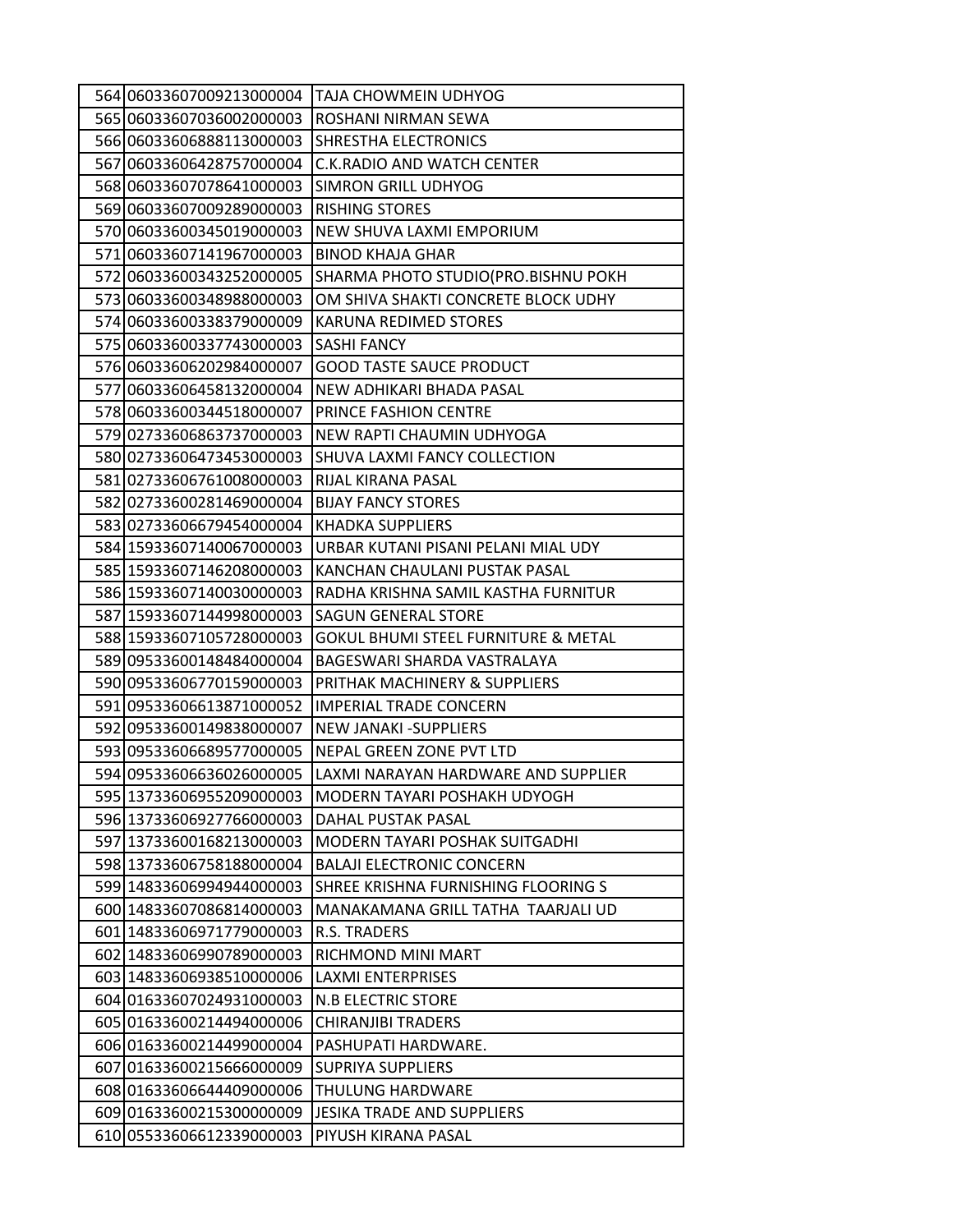| 611 05533606441551000004 | BIKASH KIRANA PASAL                 |
|--------------------------|-------------------------------------|
| 612 05533606897089000003 | SHUBHIGYA CELLING AND ALUMINUM CENT |
| 613 05533606829476000003 | PRATIMA VARIETY KIRANA BHYABASAYA   |
| 614 05533606879146000003 | PANDIT KIRANA PASAL                 |
| 615 05533707142083000003 | <b>BHIMNATH CHAMLAGAIN</b>          |
| 616 05533606440852000003 | PAW PATHIVARA FRUIT SUPPLIER        |
| 617 05533600865496000004 | <b>KHAREL IMPORIUM</b>              |
| 618 05533600864494000003 | MAHESH KRISHI KHARID BIKRY KENDRA   |
| 619 05533606883367000004 | ATHARWA VARITIES CENTER             |
| 620 11133607008952000003 | OKHAR BARI KIRANA PASAL             |
| 621 11133607004833000003 | WAIBA TARKARI AND KHUDRA PASAL      |
| 622 11133600665307000008 | <b>ASTAK STORE</b>                  |
| 623 11133606943089000003 | DEURALI HOTEL AND LODGE             |
| 624 28033607004100000003 | KALIKOTE SUN CHADI PASAL            |
| 625 28033606896579000003 | KRISMA JUTTA CHAPPAL PASAL          |
| 626 28033607016168000003 | RAMESH KAPADA STORES                |
| 627 28033607053408000003 | NIMA TENJI TRADERS & SUPPLIERS      |
| 628 28033607095232000005 | AASHISH ELECTRONIC CENTER           |
| 629 28033606898618000005 | SUPER SAUGAT SUPPLIRES & CONSTRUCTI |
| 630 28033606928480000004 | NEW HALESI GAHANA UDHYOG            |
| 631 28033606947647000005 | SARSWOTI NIRMAN SEWA                |
| 632 28033606933407000003 | SHREE CHHITA POKHARI SUN CHADI PASA |
| 633 28033607102217000003 | <b>CHAMLING FANCY STORE</b>         |
| 634 28033606859762000005 | SUSHELI SUPPLIRES PVT.LTD           |
| 635 28033606992187000003 | LAFA ART CENTER                     |
| 636 28033606998944000004 | PRASHANNA KIRANA & COSMETICS PASAL  |
| 637 28033606985761000003 | <b>SUKUNA FANCY STORE</b>           |
| 638 03233606595299000005 | NATIONAL COMPUTER & ELECTRONIC TRAD |
| 639 03233607124965000003 | <b>D.R.LIKHU SHOPING CENTER</b>     |
| 640 03233606945192000003 | <b>ILAM FANCY STORE</b>             |
| 641 25233606704980000004 | <b>JANASEWA RICE MILL</b>           |
| 642 07933706646596000003 | SRIMATI SAJO SARWARIYA              |
| 643 07933700910953000007 | HIMAL KASTHA UDHYOG                 |
| 644 07933606806752000006 | AARYUSH CONSTRUCTION AND SUPPLIERS  |
| 645 07933600911269000007 | New Pathivara Bastralaya            |
| 646 07933706764520000004 | <b>RAMESH POKHREL</b>               |
| 647 07933600911214000008 | Chandani Jutta Chappal Stores       |
| 648 07933600911044000008 | Rekha Kastha Kharid Bikri Kendra    |
| 649 07933700910208000003 | Shyam Kumari Mudiyari               |
| 650 07933606747631000005 | <b>B.N.S. CONSTRUCTION</b>          |
| 651 07933607133284000003 | SONI SABNAM BOUTIQUE                |
| 652 07933606572142000003 | <b>NIRANJAN STORE</b>               |
| 653 07933600911088000004 | Om Prakash Stores                   |
| 654 07933600911040000006 | DURGA EMPORIUM PRO PRAHALAD PD ROUN |
| 655 07933600911042000008 | Manokamana Store Tatha Kapada Pasal |
| 656 10333706482170000005 | BAGALE BROTHERS MULTIPURPOSE CO.    |
| 657 10333701076804000003 | <b>JANAK RAJ BHATTA</b>             |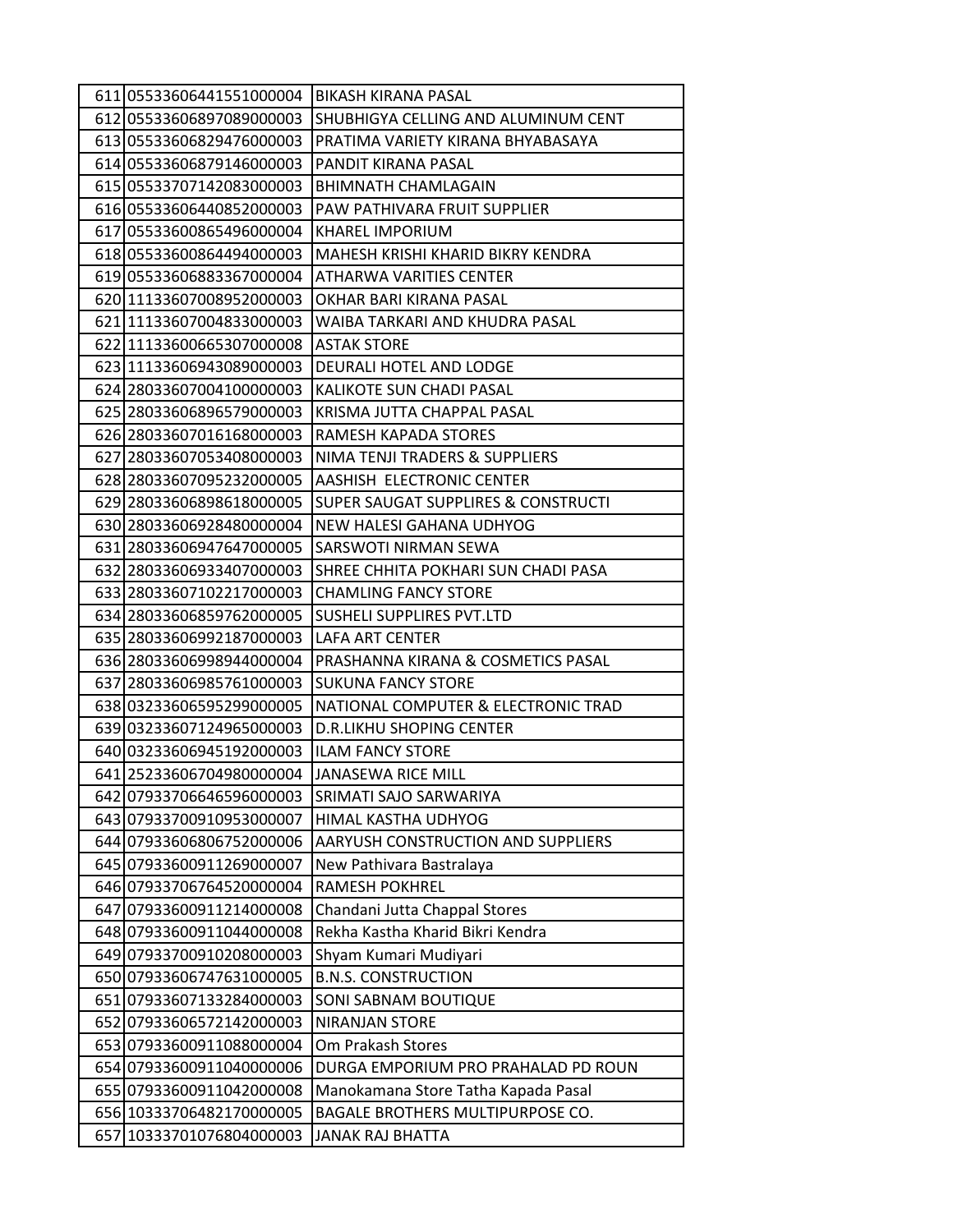| 658 10333706679196000007 | PRAKASH KUMAR SHRESTHA                     |
|--------------------------|--------------------------------------------|
| 659 10333606904626000003 | <b>SUNITA GRILL UDHYOG</b>                 |
| 660 10333601077708000027 | <b>KRISHALA COSMETIC CENTER</b>            |
| 661 10333706482170000004 | BAGALE BROTHERS MULTIPURPOSE CO.           |
| 662 10333606708687000006 | TYPICAL BAKE LAND PVT.LTD.                 |
| 663 10333601075820000010 | KALIKA GLASS HOUSE                         |
| 664 10333706708687000005 | TYPICAL BAKE LAND PVT.LTD.                 |
| 665 10333606951666000003 | <b>KANCHAN MOBILE CENTRE</b>               |
| 666 10333601075281000006 | KHADGA MAI ELCTRONIC CENTER                |
| 667 10333601076694000007 | <b>SHREE SUPE STORES</b>                   |
| 668 10333601075225000006 | Rishi Oil Stores                           |
| 669 17233607004569000003 | D.N. PUSTAK TATHA STATIONERY PASAL         |
| 670 17233606887679000003 | TANKA HARDWARE SUPPLIERS AND TRADER        |
| 671 17233606916127000003 | DREAM LAND HOTEL AND GUEST HOUSE           |
| 672 17233606938106000004 | <b>BUDHATHOKI STATIONARY AND BOOK SUPP</b> |
| 673 17233607115205000003 | <b>SUNIL BASTRALAYA</b>                    |
| 674 17233606927630000004 | PURBEY BYPAR KENDRA                        |
| 675 17233606999904000003 | <b>SUDIP HARDWARE</b>                      |
| 676 17233607058796000003 | <b>AROHI SUPPLIERS</b>                     |
| 677 17233606875379000004 | Star Body Fitness Club & Gym               |
| 678 17233606966553000003 | <b>AMIT STORE</b>                          |
| 679 17233606721845000004 | SAGARMATHA LIGHT SOLUTION                  |
| 680 17233606472304000004 | PRABHU HIMALAYAN NOODLES UDHOG             |
| 681 17233606990456000003 | <b>PATAN DEBI WORK SHOP</b>                |
| 682 17233606959558000003 | <b>BIJULI GHAR</b>                         |
| 683 17233607099598000003 | JHAMAK SISA PASAL                          |
| 684 17233606930666000004 | OMSAI COMMUNICATION                        |
| 685 17233606967797000003 | <b>HARI GENERAL STORE</b>                  |
| 686 17233607107009000003 | <b>KRISHNA EMPORIUM</b>                    |
| 687 17233606436976000004 | <b>SHIV STORE</b>                          |
| 688 17233606642858000004 | SHRESTHA ELECTRONIC SHOP                   |
| 689 17233606691369000003 | NEUPANE PUSTAK PASAL(BISHNU HARI)          |
| 690 17233606784529000006 | <b>DHRUBA MOBILE CENTRE</b>                |
| 691 12333606988862000003 | <b>NEW THAPA STORS</b>                     |
| 692 12333606995470000004 | <b>SAHANI SUPPLIERS</b>                    |
| 693 12333606710006000009 | RAMESH AND DINESH STORE                    |
| 694 00733600973090000006 | <b>AALOK TRADERS</b>                       |
| 695 00733606587281000004 | <b>SAH COLD STORE</b>                      |
| 696 00733600965513000004 | KUSHWA BHET FARMA                          |
| 697 00733600973472000006 | <b>SAHEB MALKHAD STORE</b>                 |
| 698 00733600965448000006 | DURGA JWELARS                              |
| 699 00733606335801000004 | DILIP COMPUTER & COMMU.CORNER              |
| 700 00733600976781000003 | <b>BISHWAJIT FURNICHAR UDHOG</b>           |
| 701 00733606457191000003 | <b>CHANDANI TRADERS</b>                    |
| 702 00733600973594000005 | <b>NWE SABITRI HARDWARE</b>                |
| 703 00733607133206000003 | NEW SURAJ ENGINEERING WORKSHOP             |
| 704 00733606635619000003 | RUPESH & RITESH AGRO KRISHI FARM           |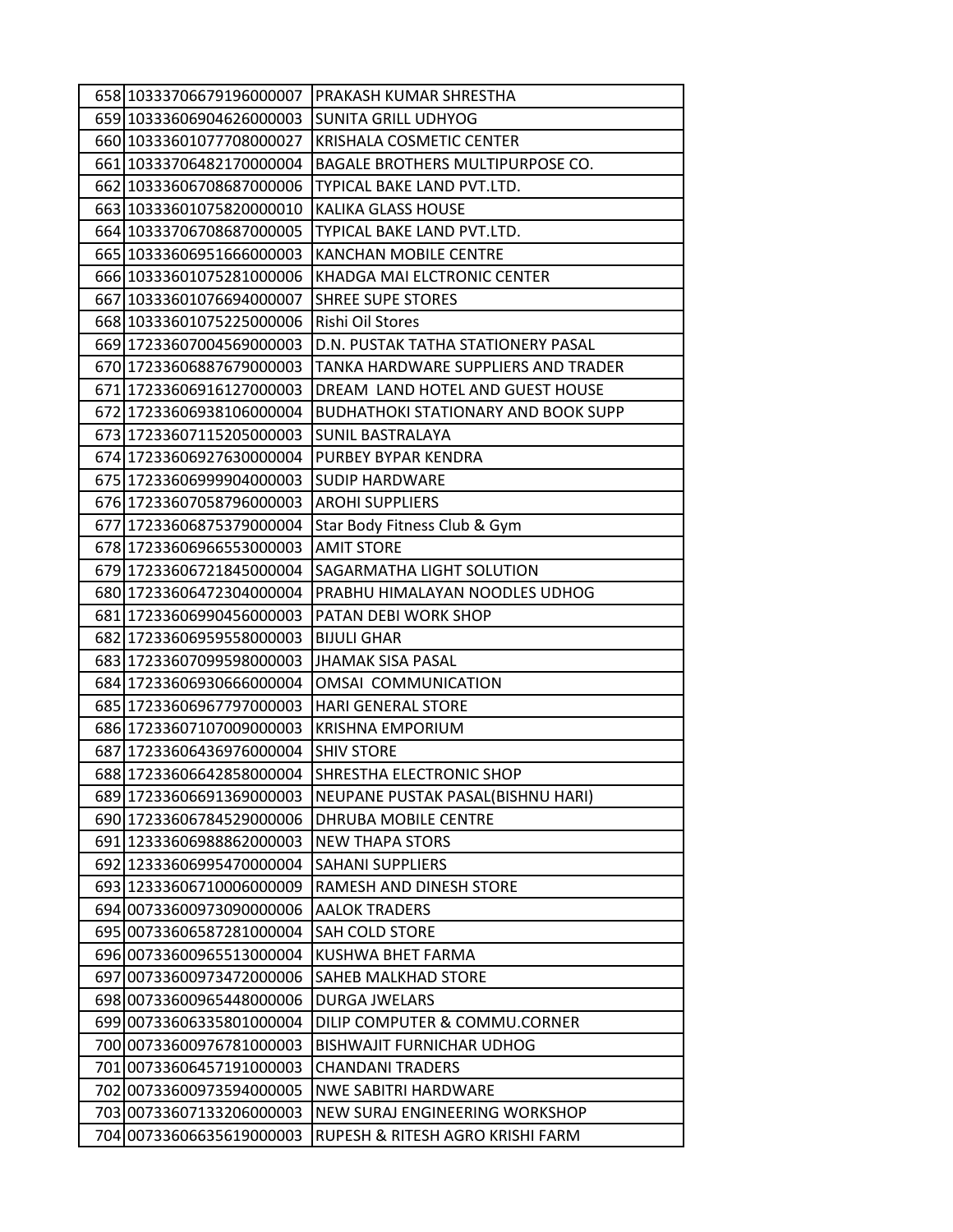| 705 00733600974702000009                             | <b>MANOJ GENERAL SUPPLIERS</b>                              |
|------------------------------------------------------|-------------------------------------------------------------|
| 706 00733600976243000005                             | PATEL JENRAL STORE                                          |
| 707 00733600975512000005                             | RAM KRIPAL KIRANA PASAL                                     |
| 708 00733606305578000004                             | ANJUN KIRANA PASAL                                          |
| 709 00733606438258000004                             | KABIR GENERAL STORES & SUPPLIERS                            |
| 710 00733606308426000004                             | <b>BIBEK BASTRALAYA &amp; GEN. STORE</b>                    |
| 711 00733600976381000005                             | JAY SHUV LAXMI JENRAL STORS                                 |
| 712 00733600976351000006                             | ANU COSMETIC & FANCY PASAL                                  |
| 713 00733607070446000003                             | OM NAVDURGA MATADI TRADERS                                  |
| 714 00733600975944000007                             | BAIJU JENARAL STORS                                         |
| 715 00733601139984000007                             | MUSHKAN DRASEJ TODAY FASSON & J. S.                         |
| 716 00733600965510000007                             | <b>Mahabir Engineering Worksoap</b>                         |
| 717 00733607014335000004                             | <b>MINTU TRADERS</b>                                        |
| 718 00733600976529000006                             | <b>PAWAN HARDWARE STORES</b>                                |
| 719 00733600976946000005                             | <b>SHIV KIRAN HADWER STORS</b>                              |
| 720 00733607049798000003                             | RAJDEVI HARDWARE TRADERS                                    |
| 721 00733600976003000007                             | <b>AMIT FANCY PASAL</b>                                     |
| 722 00733606980476000003                             | SHIVA LEAD AND BATTERY UDYOG PVT LT                         |
| 723 00733606207371000003                             | PRAMOD STATIONARY CENTRE                                    |
| 724 00733606583047000003                             | RAJA BABU HARDWARE & GLASS HOUSE                            |
| 725 00733600975845000007                             | JAY BHOLENATH FANCY STORE                                   |
| 726 00733600974969000004                             | <b>BIKESH JENERAL SUPLIERS</b>                              |
| 727 00733606302893000005                             | <b>SAMINA TRADERS</b>                                       |
| 728 00733600976115000006                             | <b>SUNIL KIRANA &amp; KASHAMTIK PASAL</b>                   |
| 729 00733600973844000007                             | <b>AADITYA SUPPLIERS</b>                                    |
| 730 00733600976394000007                             | R. N. TRADERS                                               |
| 731 08433607130190000003                             | <b>KAYA TRADERS</b>                                         |
| 732 08433607074847000003                             | NAYAK STEEL FURNITURE UDHYOG                                |
| 733 08433607145141000003                             | DAHAL KIRANA PASAL                                          |
| 734 08433606973731000003                             | SHREE KRISHNA SWEET HOUSE                                   |
| 735 08433606935689000003                             | PUJA FALFUL PASAL                                           |
| 736 08433607141443000003                             | <b>BUDHATHOKI KHADHYANNA KHARID BIKRI</b>                   |
| 737 08433606899317000003                             | DEEP MOTOR CYCLE WORKSHOP                                   |
| 738 08433606921410000004                             | SHANTA SUPARI PRASODHAN UDYOGH                              |
| 739 08433606901257000003                             | YAHVI HOTEL AND LODGE                                       |
| 740 08433607010043000003                             | <b>GHIMIRE VETERINARY</b>                                   |
| 741 08433607015764000003                             | <b>J.B TRADERS</b>                                          |
| 742 08433607156377000003                             | <b>GAJURMUKHI SUPPLIERS</b>                                 |
| 743 08433600912226000004                             | NEW ADHIKARI STORES<br><b>DIPAK GRILL UDYOG</b>             |
| 744 08433607035312000003                             |                                                             |
| 745 08433606931739000003<br>746 08433600912679000005 | <b>JYOTI SUPPLIERS</b><br>NAMUNA ANGREJI BIDYALAYA JUROPANI |
| 747 08433606299176000005                             | <b>ALISA TRADERS</b>                                        |
| 748 08433606443339000004                             | NIRAULA PUSTAK PASAL AND STATIONARY                         |
| 749 08433606218383000004                             | JENI COSMETIC & SHOE CENTER                                 |
| 750 08433600912981000004                             | <b>REJ TRADERS</b>                                          |
| 751 07333706722008000004                             | KRISHNA PRASAD TAJPURIYA                                    |
|                                                      |                                                             |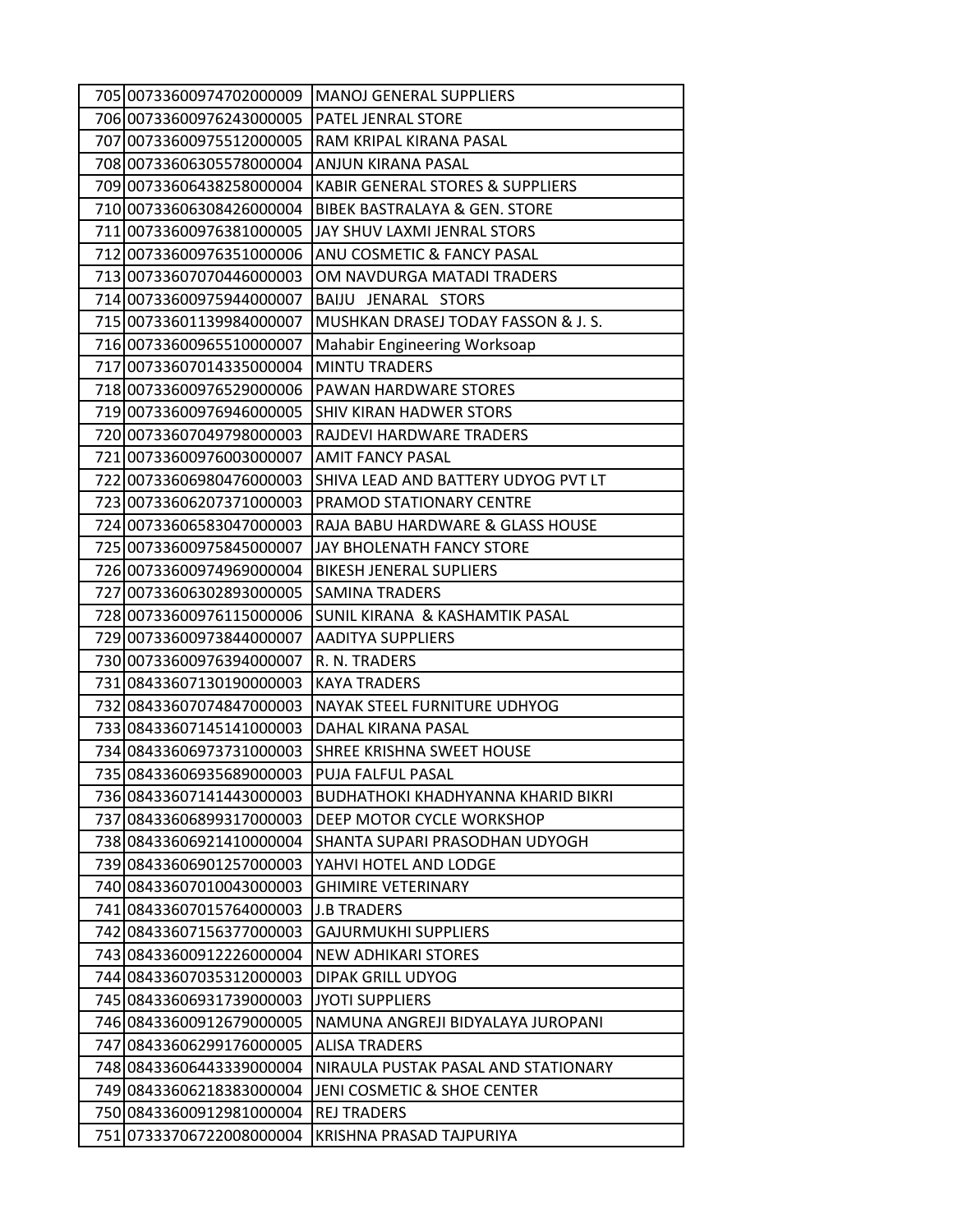| 752 07333706919030000003 | DHAN LAL RAJBANSHI                       |
|--------------------------|------------------------------------------|
| 753 07333706458942000008 | SHYAM PRASAD RAJBANSHI                   |
| 754 07333706758452000003 | CHANDRA PRASAD BARAHI SHARMA             |
| 755 07333606316112000003 | SHREE GANESH PAN PASAL                   |
| 756 07333606875366000003 | <b>IDAYA KIRANA PASAL</b>                |
| 757 07333606970526000003 | <b>NEHA FANCY STORES</b>                 |
| 758 07333606962272000003 | <b>TYAGI BATTERY PASAL</b>               |
| 759 07333606895549000003 | KRITIKA KIRANA KHUDRA PASAL              |
| 760 07333606878730000003 | ROYAL SEKUWA CORNER AND GUEST HOUSE      |
| 761 09433606634505000003 | PRINCE BASTRALAY AND READYMADE           |
| 762 09433606805103000003 | MAA RAJDEVI AUTO WORK SHOP               |
| 763 09433606931001000003 | AADITAY TALI UDYOG                       |
| 764 09433606906914000003 | PRAGAS FURNITER UDYAG                    |
| 765 09433606851105000004 | RISHATA BASTRALAY                        |
| 766 09433607151418000003 | <b>AYUSH TRADERS</b>                     |
| 767 09433606567792000003 | DHIRAJ KIRANA STORE                      |
| 768 09433607123535000003 | <b>KRISH TRADERS</b>                     |
| 769 09433606568633000004 | KUSHWAHA METAL ENGINNERING WORK SHO      |
| 77009433611150124000004  | <b>RAVI FANCY PASAL</b>                  |
| 771 09433606404258000003 | <b>SAJAN TRADERS</b>                     |
| 772 09433606214070000005 | SHREE OM NAMAH SHIVAY TRADERS            |
| 773 09433606567936000003 | <b>SANJAY HOTEL</b>                      |
| 774 09433606897317000003 | R.N. BASTRALAYA AND READYMADE CENTE      |
| 775 09433611150061000007 | <b>KRISHNA REDIMADE STORES</b>           |
| 776 09433606277688000004 | JAY HANUMAN REDIMADE                     |
| 777 09433606293757000003 | PREM PAAN AND KIRANA PASAL               |
| 778 09433606876264000003 | KHUSBU SU. CENTER                        |
| 779 09433606618085000003 | SHIVAM COLD STORE                        |
| 780 09433606905719000003 | <b>MILAN KIRAN PASAL</b>                 |
| 781 09433606905723000003 | JAY BABA BISHWOKARMA MOTARCYCEL MAR      |
| 782 09433607014127000003 | UMASIMA JENRAL STORES                    |
| 783 09433607151688000003 | <b>MANAKAMANA TRADERS</b>                |
| 784 09433611149235000005 | MAA JALPA BAKSHA AND GENERAL STORS       |
| 785 09433606609698000005 | CHAUDHARY GENERAL AND COLD STORE         |
| 786 09433606430497000003 | <b>ANKIT KIRANA &amp; GENERAL STORES</b> |
| 787 09433607090095000003 | SANDHYA KIRANA PASAL                     |
| 788 09433607142250000003 | SHREE HANUMAN READYMATE & BASTRALAY      |
| 789 09433606954673000003 | SHIV BABA KRISHI BAHUUDESAY FIRM         |
| 790 09433607110832000003 | PRAMILA ENGINEEARING WORKSHOP            |
| 791 09433606429126000004 | RANI KIRANA PASAL                        |
| 792 09433606889895000003 | JAGDAMBA KIRANA AND GENERAL STORES       |
| 793 09433606891011000003 | PANDIT KIRANA                            |
| 794 09433606910359000003 | JAY SHIV SHANKAR TRADERS                 |
| 795 09433606769661000003 | PALPALI TRACKTORS PARTS                  |
| 796 09433606980247000003 | MAA BHAWANI REMITTANCE & IRON STORE      |
| 797 09433606882701000004 | ROSHANI ENTERPRISES AND JENRAL ODA       |
| 798 09433606832266000006 | KUSHWAHA BASTRALY                        |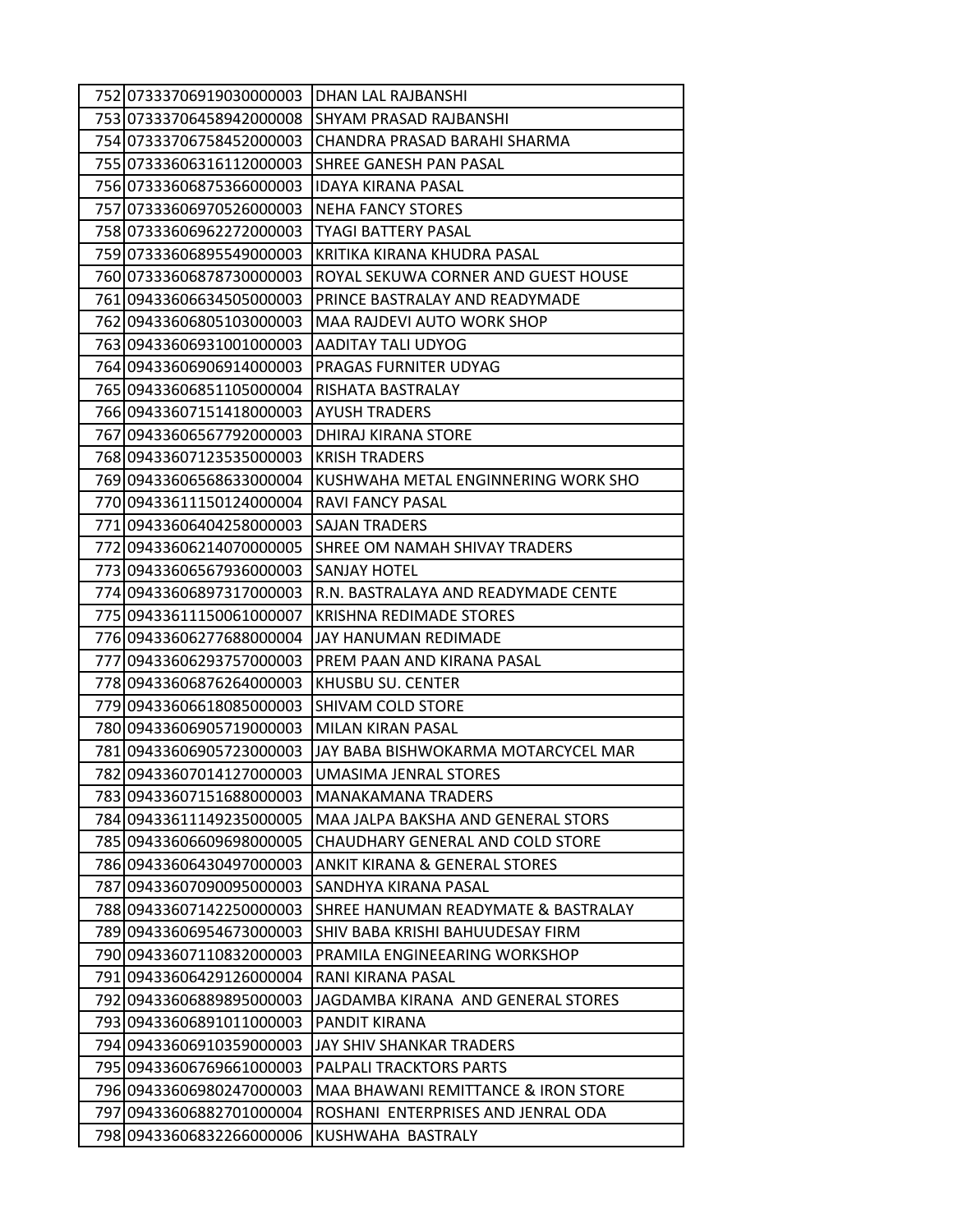| 799 09433606517625000007 | JAY SRI LAXMI TRADERS                |
|--------------------------|--------------------------------------|
| 800 09433606510045000005 | PRINCE SAW MILL                      |
| 801 16533606565166000006 | <b>BHUMIKA NIRMAN SEWA</b>           |
| 802 16533606951063000003 | R.B.STEEL UDYOG                      |
| 803 16533606873218000003 | SANJIB ELECTRIC & COMPUTER SOLUTION  |
| 804 16533606938411000003 | SHREE S.V. STORE                     |
| 805 16533607014404000003 | <b>BANTHA SHOES AND FANCY PASAL</b>  |
| 806 16533606941053000003 | <b>NEW CHAND STORES</b>              |
| 807 16533606976290000003 | TOP POINT                            |
| 808 16533606565217000004 | <b>NISHA STORES</b>                  |
| 809 10233607016797000003 | <b>B.R POULTRY SUPPLIERS</b>         |
| 810 10233607086985000003 | BINAYAK BAAL BATIKA MONTESSORI SCHO  |
| 811 10233706489651000004 | RAM CHANDRA LAMSAL                   |
| 812 10233607154920000003 | A.D BAKERY AND CAKE SHOP             |
| 813 10233607021064000003 | LOOKS LADIES TAILOR PRO. SUNITA MANA |
| 814 10233606999456000003 | SAMBHAVI ENTREPRISES (PRO.NIROJ ADH  |
| 815 10133607127634000003 | KAMAL HOTEL                          |
| 816 10133606608644000003 | BISHWOKARMA FURNITURE UDHYOG         |
| 817 10133607044507000003 | ALISAN GENERAL STORE                 |
| 818 10133607126135000003 | AMISHA FURNITURE UDHYOG              |
| 819 10133606945358000003 | SANAKSHI CEMENT TALI UDHYOG          |
| 820 10133606506610000003 | <b>GIRI ELECTRONIC CENTER</b>        |
| 821 10133607141251000003 | AATITHI SEWA GENERAL STORE           |
| 822 10133607126771000003 | SIKENDRA GENERAL STORE               |
| 823 10133607106147000003 | ANJANA MOTORCYCLE REPAIR CENTER      |
| 824 10133607142002000003 | RITIKA RITU KIRANA PASAL             |
| 825 10133606971648000003 | NEW MANOJ GENERAL STORES             |
| 826 10133606921227000003 | JAI JAI MA KAMALA NIRMAN SEWA        |
| 827 10133606974930000003 | <b>ISHA ELECTRONIC PASAL</b>         |
| 828 10133606965763000003 | DIPIKA KIRANA PASAL                  |
| 829 10133606927423000003 | PRATIMA FANCY STORE                  |
| 830 10133606477910000003 | <b>SURAJ KIRANA PASAL</b>            |
| 831 10133606562985000003 | MAMTA ENTREPRISES(PRO:RAM SNEHI)     |
| 832 10133607013024000003 | NANDA BABA RICE MILL                 |
| 833 10133607148484000003 | NEW HARI OM ENTERPRISES              |
| 834 10133607095243000003 | SHREE LAXMI JEE KIRANA PASAL         |
| 835 10133606870703000004 | SHYAM BASTRALAYA                     |
| 836 10133606479154000004 | SHUBH OXFORD E.B. SCHOOL             |
| 837 10133606390458000004 | KALIKA TRADERS                       |
| 838 10133606941392000003 | OM MINI MART DEPARTMENT STORES       |
| 839 10133606475980000004 | <b>SANJEEV TARDERS</b>               |
| 840 10133607105263000004 | <b>GAURAV READYMADE STORES</b>       |
| 841 10133606964915000003 | <b>MADINA IRON STORE</b>             |
| 842 10133607005700000003 | RASHI TRADERS AND SUPPLIERS          |
| 843 10133606799712000003 | NEW JAY MA DURGA JEWELERS            |
| 844 10133606643085000004 | <b>NEW RAKESH TRADERS</b>            |
| 845 10133606623354000004 | NISCHAL NIRMAL COLD STORE            |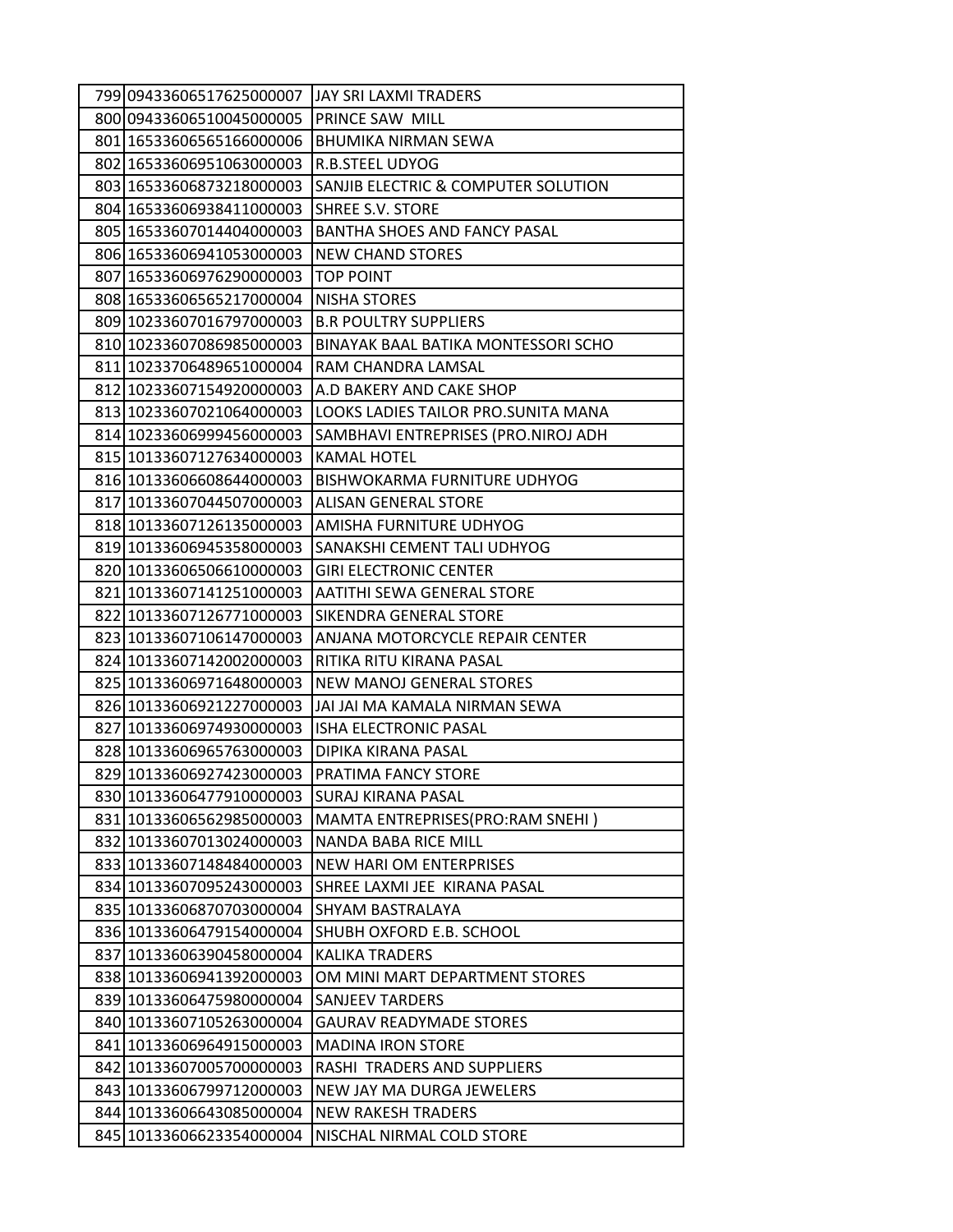| 846 12033607101288000003 | <b>S.S GENERAL STORE</b>               |
|--------------------------|----------------------------------------|
| 847 12033606738193000003 | <b>THAKUR INTERPRISES</b>              |
| 848 12033606470434000004 | <b>NIKITA HOUSE</b>                    |
| 849 12033606965781000003 | <b>ISHWOR GENERAL STORE</b>            |
| 850 12033606917526000003 | <b>SALMAN GENERAL STORES</b>           |
| 851 12033606460741000006 | SUNDAR KIRANA PASAL                    |
| 852 12033606432938000005 | SHIVSHAKTI KIRANA PASAL                |
| 853 12033606442061000005 | RAJ KALEKSAN                           |
| 854 12033606924405000003 | RABITA SA. MILL                        |
| 855 12033606975474000003 | <b>ZERRY FASHION WEAR</b>              |
| 856 12033606461372000007 | MA RAJDEBI INTERPRIJEJ                 |
| 857 12033606636892000003 | <b>OMSHRI GHANSHYAM TREDARS</b>        |
| 858 12033606288889000006 | PINTU TRADERS                          |
| 859 12033606605031000005 | <b>Shibam Electronics</b>              |
| 860 12033606983679000003 | <b>SURESH RICE MILL</b>                |
| 861 12033606994854000003 | CHAUDHARY KIRANA & GENARAL STORE       |
| 862 12033607011890000003 | <b>AAYUSH COLD SENTER</b>              |
| 863 12033607137805000004 | SABITA BASTRALAYA                      |
| 864 12033606967798000003 | <b>NANDANI GENERAL STORE</b>           |
| 865 12033600939845000008 | SAGARMATHA AGROVET                     |
| 866 12033606752759000004 | <b>SARSAWATI RICE MILL</b>             |
| 867 12033607145395000003 | <b>SONI TAILORS</b>                    |
| 868 12033607147603000003 | EKABARI GENERAL STORE                  |
| 869 12033606967167000003 | NEW SHIVAM GENERAL STORE               |
| 870 12033606980205000003 | RAMDAYAL GENERAL STORES                |
| 871 12033606918670000003 | <b>NEW FASHION TELORS</b>              |
| 872 12033606748331000005 | SHIV SHANKAR SAPLAYARS                 |
| 873 12033606419000000006 | <b>GANESH KIRANA PASAL</b>             |
| 874 12033607145365000003 | <b>ASMITA OFFSATE PRESS</b>            |
| 875 12033606273210000008 | <b>BIBEK KIRANAGENERAL STORES</b>      |
| 876 12033606915933000004 | AASHISH IMPORIUM                       |
| 877 12033600937369000012 | RAM JANAKI KRISHI JAN                  |
| 878 12033600938438000004 | <b>BISHAL ITA UDHYOG</b>               |
| 879 12033606634559000003 | <b>SHANU ENTERPRISES</b>               |
| 880 12033607016630000003 | <b>GANPATI ITA UDHOG</b>               |
| 881 12033607016632000005 | <b>PABITRA &amp; GANPATI SUPPLIERS</b> |
| 882 12033606472376000006 | <b>SIMRAN TRADERS</b>                  |
| 883 12033606368620000006 | <b>GUPTA AUTO MOBILE</b>               |
| 884 24033606666551000003 | PORAWAL ITTA UDHOG PRO BIBEK KUMAR     |
| 885 24033606950311000003 | <b>EVEREST RESTAURANT</b>              |
| 886 24033606896697000005 | DHANARATNA KALAM KOPY UDHYOG           |
| 887 24033606930469000004 | <b>DEURALI HOTEL</b>                   |
| 888 24033600818380000004 | SANGITA FANCY STORE                    |
| 889 20833606607600000004 | MONIKA COSMETIC PASAL                  |
| 890 20833606806806000003 | <b>JAUL AUTO PARTS PASAL</b>           |
| 891 20833606781092000003 | CHAUDHARY TAYAL UDHYOG                 |
| 892 20833606641534000003 | <b>CHANDAN TENT HOUSE</b>              |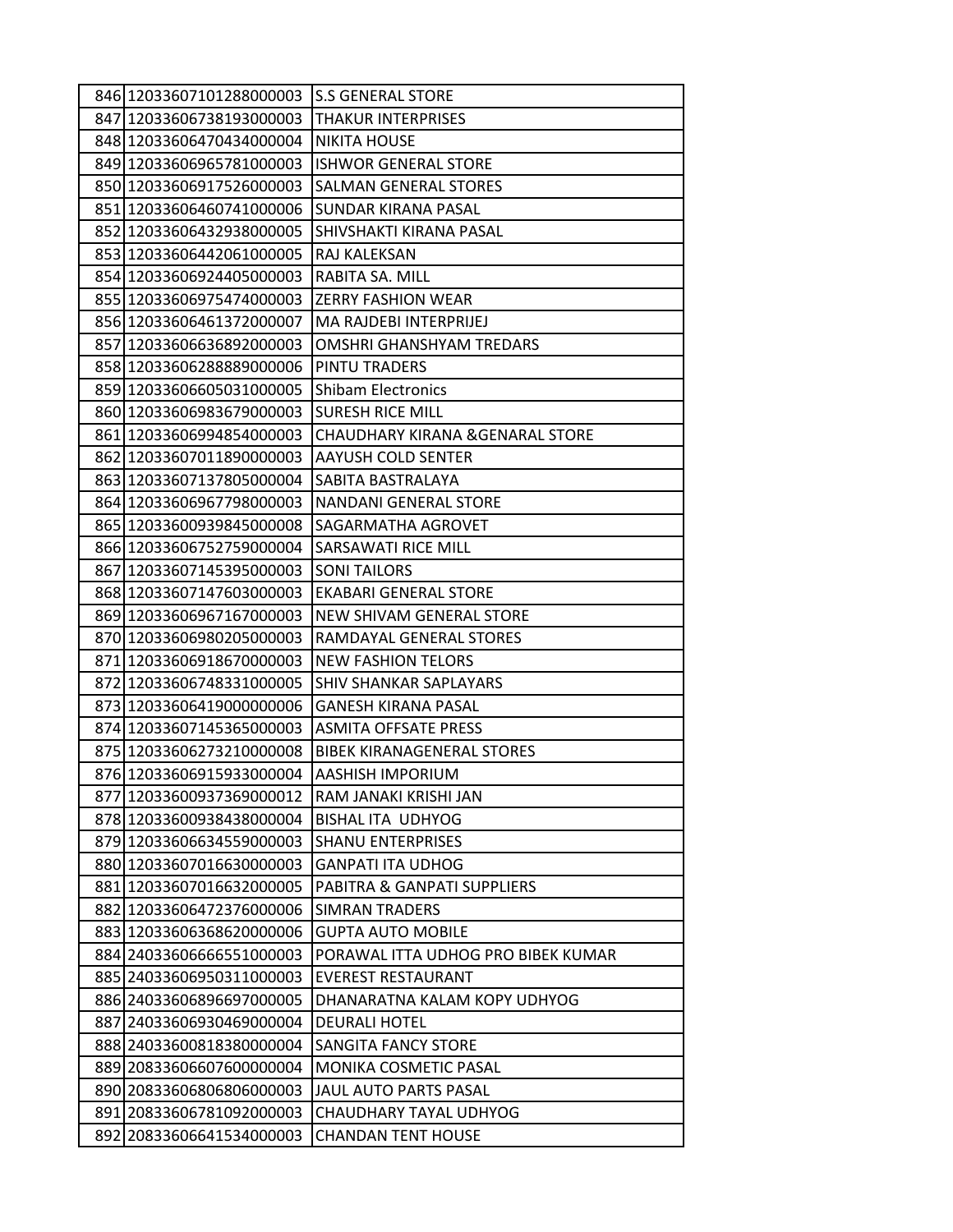| 893 20833606603179000003                             | <b>GAYATRI BASTRALAY</b>                                     |
|------------------------------------------------------|--------------------------------------------------------------|
| 894 20833607112080000003                             | ROSHAN CYCLE STORES                                          |
| 895 20833606949261000003                             | RAJIV KIRANA AND GENERAL STORE                               |
| 896 13233606798095000003                             | ANUSKA KHADHYANNA KIRANA & JENARAL                           |
| 897 13233606345519000004                             | <b>MADAN TRADERS</b>                                         |
| 898 13233606425356000005                             | <b>NABIN ENTERPRISES</b>                                     |
| 899 13233606959812000003                             | <b>AASHIK TRADERS</b>                                        |
| 900 13233606963108000003                             | PUJA COSMETIC AND FANCY PASAL                                |
| 901 13233606808327000004                             | <b>U. K. ELECTRONICS</b>                                     |
| 902 13233601080749000004                             | <b>Binod Sound Services</b>                                  |
| 903 13233606674030000004                             | ROSHAN UNI DHAGO KATAI UDHYOG                                |
| 904 13233606687778000004                             | PAWAN GIFT AND COSMETIC                                      |
| 905 13233606233304000004                             | SATYAM TRADERS                                               |
| 906 13233606932849000003                             | <b>CHATURBHUJESHWAR TRADERS</b>                              |
| 907 13233606430184000006                             | <b>KARKI TRADERS</b>                                         |
| 908 13233601077903000006                             | BHOLE BABA INVESTMENT AND MONEY TRA                          |
| 909 13233606520635000006                             | MAHALAXMI ELECTRONICS SUPPLIERS                              |
| 910 13233601081704000006                             | Om Bam Bam Shankar Ita Udhyog                                |
| 911 13233601080984000009                             | <b>RITU SUPPLERS</b>                                         |
| 912 28333607005576000003                             | <b>TRIKON ELECTRONICS CENTRE</b>                             |
| 913 28333706890156000004                             | <b>TIPREKOT RICE MILL</b>                                    |
| 914 28333606807202000003                             | TRIDEV DALMOTH UDHYOGA                                       |
| 915 28333707019264000003                             | HIMALAYAN CONCRETE BLOCK UDHYOG                              |
| 916 28333706897186000008                             | RUDRA MAHADEV CONSTRUCTION PRA. LI                           |
| 917 28333606860920000003                             | <b>MADHU SHREE KITCHEN</b>                                   |
| 918 28333607032742000003                             | AS YOU LIKE IT                                               |
| 919 28333606774047000006                             | SAYA COLLECTION                                              |
| 920 28333606774042000005                             | <b>S.S COLLECTION</b>                                        |
| 921 28333607140531000003                             | SHREE KUNWAR SUPPLIERS                                       |
| 922 28333606970317000005                             | PRAGATI HARDWARE AND SUPPLIERS                               |
| 923 28333606867137000003                             | POBLIC STATIONARY STORES                                     |
| 924 28333606764988000006                             | <b>BOOK MART POKHARA</b>                                     |
| 925 02533607101453000003                             | <b>ARUNA SUPPLIERS</b><br>OLIBHIYA ENTERPRISES AND SUPPLIERS |
| 926 02533700443493000010<br>927 02533706468658000003 | <b>BUDDHA MUKTAN</b>                                         |
| 928 02533706395534000003                             | <b>SUDIP UPRETI</b>                                          |
| 929 02533606912258000003                             | <b>KABYA TRADERS</b>                                         |
| 930 02533600454316000007                             | <b>BASTIPUR TRADERS</b>                                      |
| 931 02533606244439000006                             | RATNA KUMARI AND SANS                                        |
| 932 02533606300513000005                             | <b>HOSHANNA MUSIC SHOP</b>                                   |
| 933 02533600445652000004                             | KHANAL IMPORIYAM                                             |
| 934 02533606288714000006                             | UNIQUE CORNER                                                |
| 935 02533606278964000011                             | M.K. COLECTION                                               |
| 936 02533607115772000003                             | <b>NEW UNIQUE SHOP</b>                                       |
| 937 02533607124362000003                             | SHRINGAR BHAWANI                                             |
| 938 02533606631481000005                             | NEW JIVAN JYOTI SUPPLIERS                                    |
| 939 02533600442755000005                             | D.B. STORS                                                   |
|                                                      |                                                              |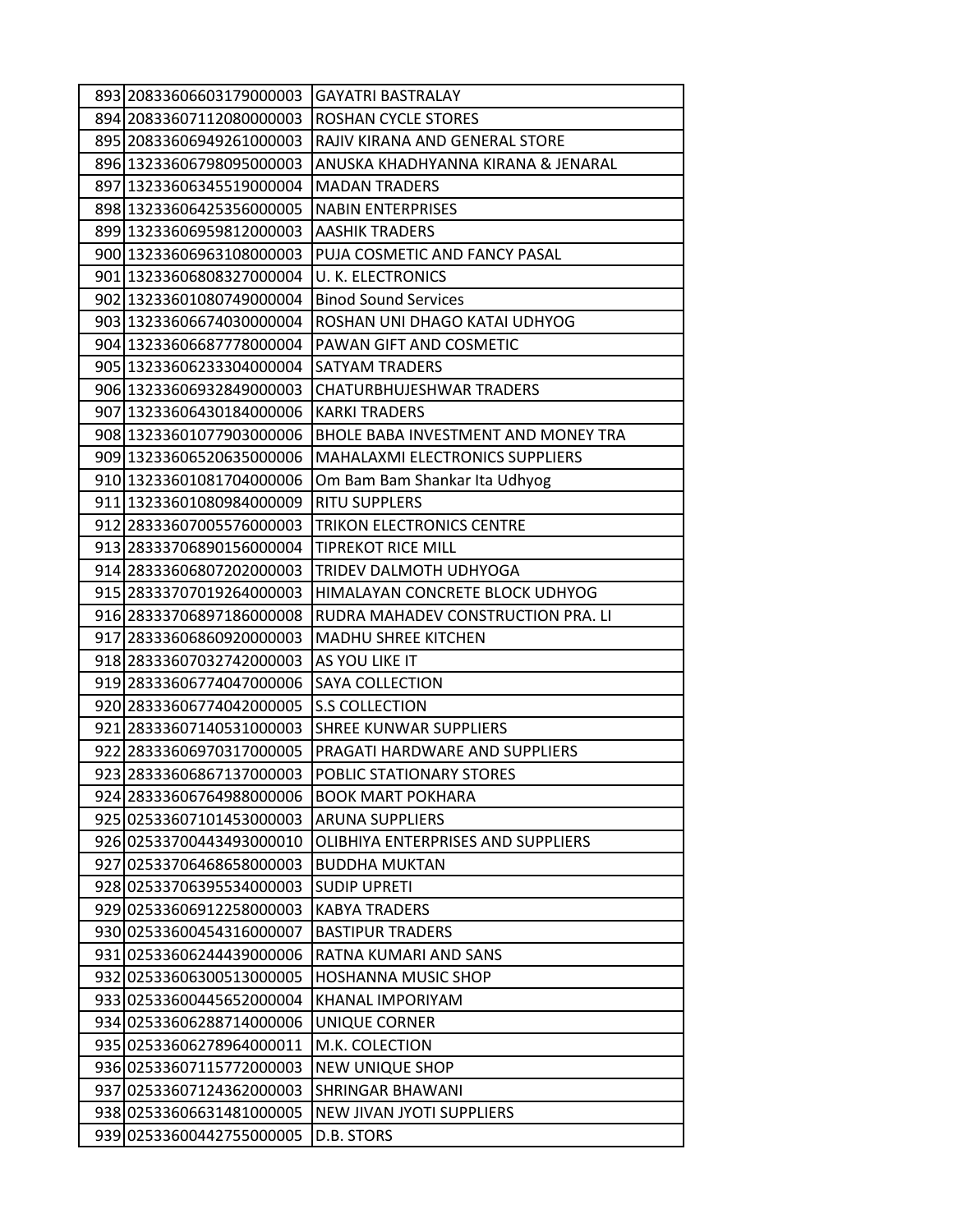| 940 02533600442135000008 | S.S. EMPORIAM                       |
|--------------------------|-------------------------------------|
| 941 02533706704352000003 | LAXMAN PRASAD GAUTAM                |
| 942 02533606471206000007 | JAY BHAIRAB NIRMAN SEWA             |
| 943 02533606251323000007 | KRISHNA CHATURBHUJ NIRMAN SEWA      |
| 944 05333700023333000005 | BINDESHWARI SHRESTHA                |
| 945 05333706605160000004 | KUMARI LAMA                         |
| 946 05333706595629000003 | <b>RAM GURUNG</b>                   |
| 947 05333606215971000004 | ASHUTOSH AUTO WORKSHOP              |
| 948 05333600022869000006 | SMARIKA STATIONARY                  |
| 949 05333600022892000006 | SUBHAKAMANA FEEDS INDUSTX           |
| 950 05333606943111000006 | KHATIWADA TRADERS                   |
| 951 05333606327834000004 | OM SIDDHABABA TRADERS               |
| 952 05333606589416000005 | BANSA GOPAL STEEL And GRILL UDYOG   |
| 953 05333600023811000004 | <b>DEVKOTA SUPPLIERS</b>            |
| 954 04033606997435000003 | <b>KATUWAL STORE</b>                |
| 955 04033600850548000002 | DHAKAL KIRANA PASAL(Pro.Rewati nand |
| 956 04033606345810000005 | KHUSBU SUPPLIERS                    |
| 957 04033606304721000003 | POUDYAL VARIETIES                   |
| 958 04033600850492000005 | SAMIKCHHA VARIETIES                 |
| 959 04033607032754000003 | BHAGAWATI MATA TYRE RISOLING CENTER |
| 960 05933607123563000003 | SMART MOBI CARE                     |
| 961 05933606965876000003 | HANGMA COSMETIC GIFT CENTER         |
| 962 05933606965853000003 | PATHIBHARA RANGA MAHAL              |
| 963 05933606642876000003 | RELAX                               |
| 964 05933606947871000003 | EDUMART BOOKS AND STATIONERY SUPPLI |
| 965 05933606974609000004 | <b>TULSI TRADERS</b>                |
| 966 05933600329348000004 | aasirbad steel work                 |
| 967 04133606744365000003 | NEW PRIYANKA IMPEX                  |
| 968 04133606975913000003 | <b>NEW SAGUN GUEST HOUSE</b>        |
| 969 04133607131113000003 | <b>HANUMAN BATH HOUSE</b>           |
| 97004133607107882000003  | Maa Ambe Fancy Stores               |
| 97104133601005114000006  | Kamlesh Kirana Pasal                |
| 972 04133601004742000007 | <b>ZEN OORJA</b>                    |
| 973 04133607096428000003 | <b>MUSKAN TRADERS</b>               |
| 974 04133606928142000003 | NEW PATHAK READYMADE                |
| 975 04133606981401000003 | <b>NEW SURAJ ENTERPRISES</b>        |
| 976 04133606930602000003 | MAA DURGA PASAL                     |
| 977 04133607142796000003 | SHREE YUWRAJ TRADERS                |
| 978 04133607010854000003 | DAKSHIN KALI SUPPLIERS              |
| 979 04133601140473000005 | New R. N. Ply & Hardwares           |
| 980 04133607125126000003 | <b>NEW AMAN ENTERPRISES</b>         |
| 981 04133606319596000008 | CHAUDHARY READYMADE AND BASTRALAY   |
| 982 04133606213117000008 | SUHAGAN BASTRALAYSUT SADI SOROOM    |
| 983 04133601003253000011 | Anjana Interprises                  |
| 984 04133606813336000004 | SANJEEV STORES                      |
| 985 04133606929086000005 | <b>BANNI NIRMAN SEWA</b>            |
| 986 04133606305821000009 | PRINCE HARDWARE, (PROP.BISHNU DEB)  |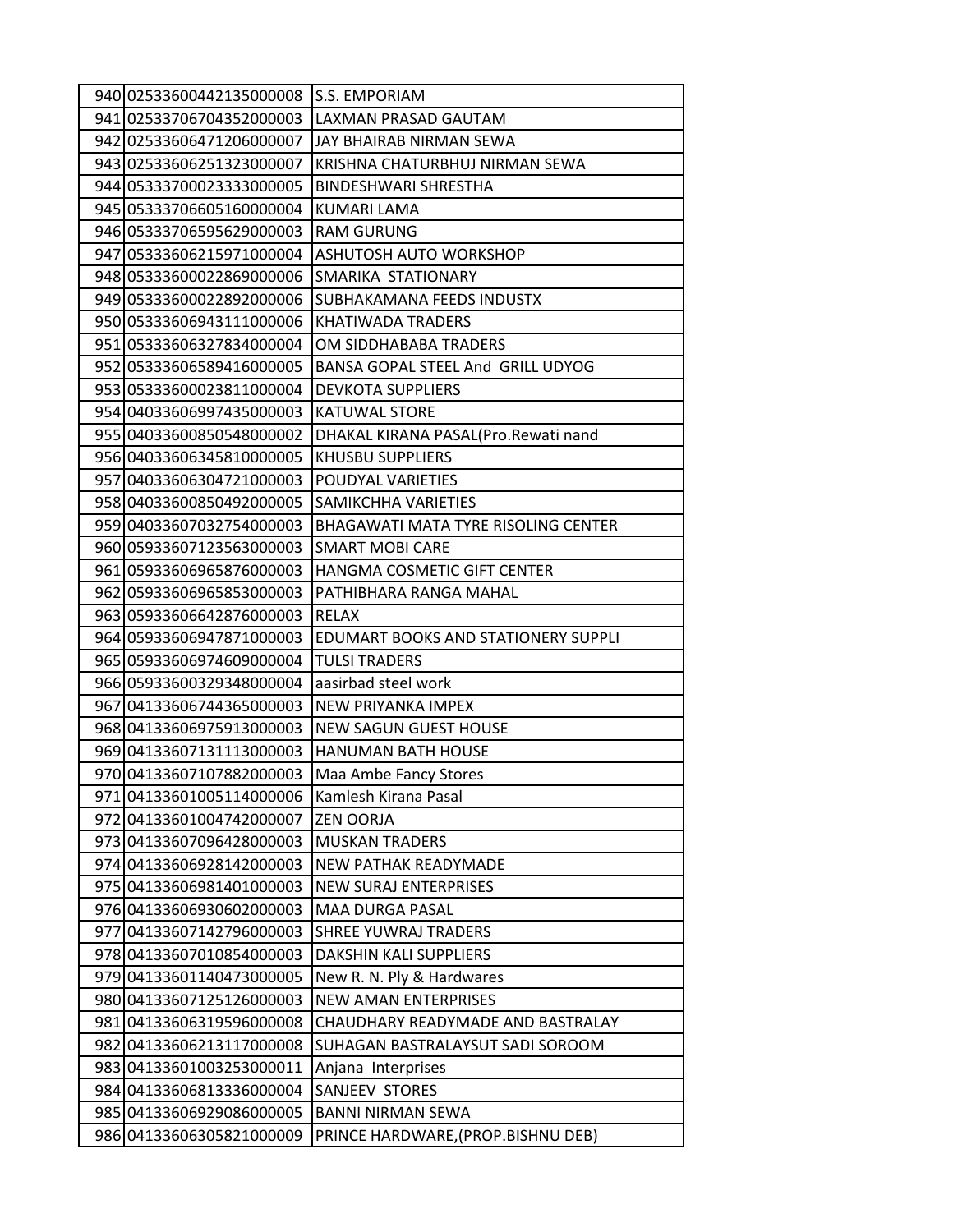| 987 04133606297525000005  | SIDDHARTH ENGINEERING WORKSHOP      |
|---------------------------|-------------------------------------|
| 988 04133706566367000010  | SITASHRAN HOTEL & PLAZA PVT. LTD.   |
| 989 04133706566367000011  | SITASHRAN HOTEL & PLAZA PVT. LTD.   |
| 990 04133706566367000012  | SITASHRAN HOTEL & PLAZA PVT. LTD.   |
| 991 04133706212577000011  | HOTEL SITASARAN PVT.LTD.            |
| 992 07533607007285000003  | <b>BHUWAN RICE MILL</b>             |
| 993 07533606864693000003  | <b>AAYUSHMA ELECTRONICS</b>         |
| 994 00833600476968000005  | NOOR KASTHA SHA MILL                |
| 995 00833606965666000003  | UMESH AND RAMESH KIRANA STORE       |
| 996 00833706460976000005  | <b>SRI KAMALSTORES</b>              |
| 997 00833600471596000007  | <b>RAHUL COID STORES</b>            |
| 998 00833606633355000005  | <b>DIPENSU ENTERPRISES</b>          |
| 999 00833607043909000003  | <b>NEW PRATIKSHA TRADERS</b>        |
| 1000 00833606883031000013 | GAURI GANESH NIRMAN SEWA            |
| 1001 00833600471555000018 | MODEL MULTIPLE COLLEGE PVT. LTD.    |
| 1002 00833600471368000013 | POOJA READYMADE & SHOE CENTER       |
| 1003 00833607044956000003 | JANAK ENGLISH BOARDING SCHOOL       |
| 1004 00833600476922000006 | MITHILA INSTITUTE OF TECHONOLOGY PV |
| 1005 00833600475952000015 | <b>BHAWANI ITTA UDYOG</b>           |
| 1006 23133607135366000003 | RABINA FENCY TATHA CUSMATIC CENTER  |
| 1007 23133607146881000003 | SULAV AND SADVI FANCY PASAL         |
| 1008 23133607035146000003 | RAJ SUPPLIYERS                      |
| 1009 19133600181238000013 | SUITE HOMES PVT.LTD (LOAN PARTY)    |
| 1010 19133700181238000017 | SUITE HOMES PVT.LTD (LOAN PARTY)    |
| 1011 19133700181238000016 | SUITE HOMES PVT.LTD (LOAN PARTY)    |
| 1012 19133600181238000014 | SUITE HOMES PVT.LTD (LOAN PARTY)    |
| 1013 19133700181238000015 | SUITE HOMES PVT.LTD (LOAN PARTY)    |
| 1014 19133600176545000006 | OM SUPREME BUD HANDICRAFTS          |
| 1015 10033607108002000003 | SIMARAN EMPORIUM                    |
| 1016 10033706681333000003 | <b>GAYA MAHATO KOIREE</b>           |
| 1017 10033606935458000003 | <b>NEHA SCRAP</b>                   |
| 1018 10033606938170000003 | <b>DILIP GLASS HOUSE</b>            |
| 1019 10033606991201000005 | <b>SAHEB STORE</b>                  |
| 1020 10033601070596000006 | <b>SUSHMA IMPORIUM</b>              |
| 1021 10033606984920000003 | <b>CHANDAN ENTERPRISES</b>          |
| 1022 10033607132064000003 | RAJU MITHAI HOTEL                   |
| 1023 10033607054883000003 | <b>KRISH COSMETIC PASAL</b>         |
| 1024 10033607134560000003 | AAYESHA EMPORIUM                    |
| 1025 10033606585121000004 | PURNIMA RICE MILL                   |
| 1026 10033607110140000003 | UMESH CHAKATI UDHOG                 |
| 1027 10033606964766000003 | SHIVA PARWATI BLOCK UDHYOG          |
| 1028 10033607069502000003 | NITANPUR ELECTRONICS                |
| 1029 10033606983907000003 | PINTU ENTERPRISES                   |
| 1030 10033607007774000003 | <b>JIWAN FRESH HOUSE</b>            |
| 1031 10033606982543000003 | O'WOMANIYA                          |
| 1032 10033606881305000003 | <b>KRISHNA HARDWARE</b>             |
| 1033 10033601071329000006 | <b>BINAY TRADERS</b>                |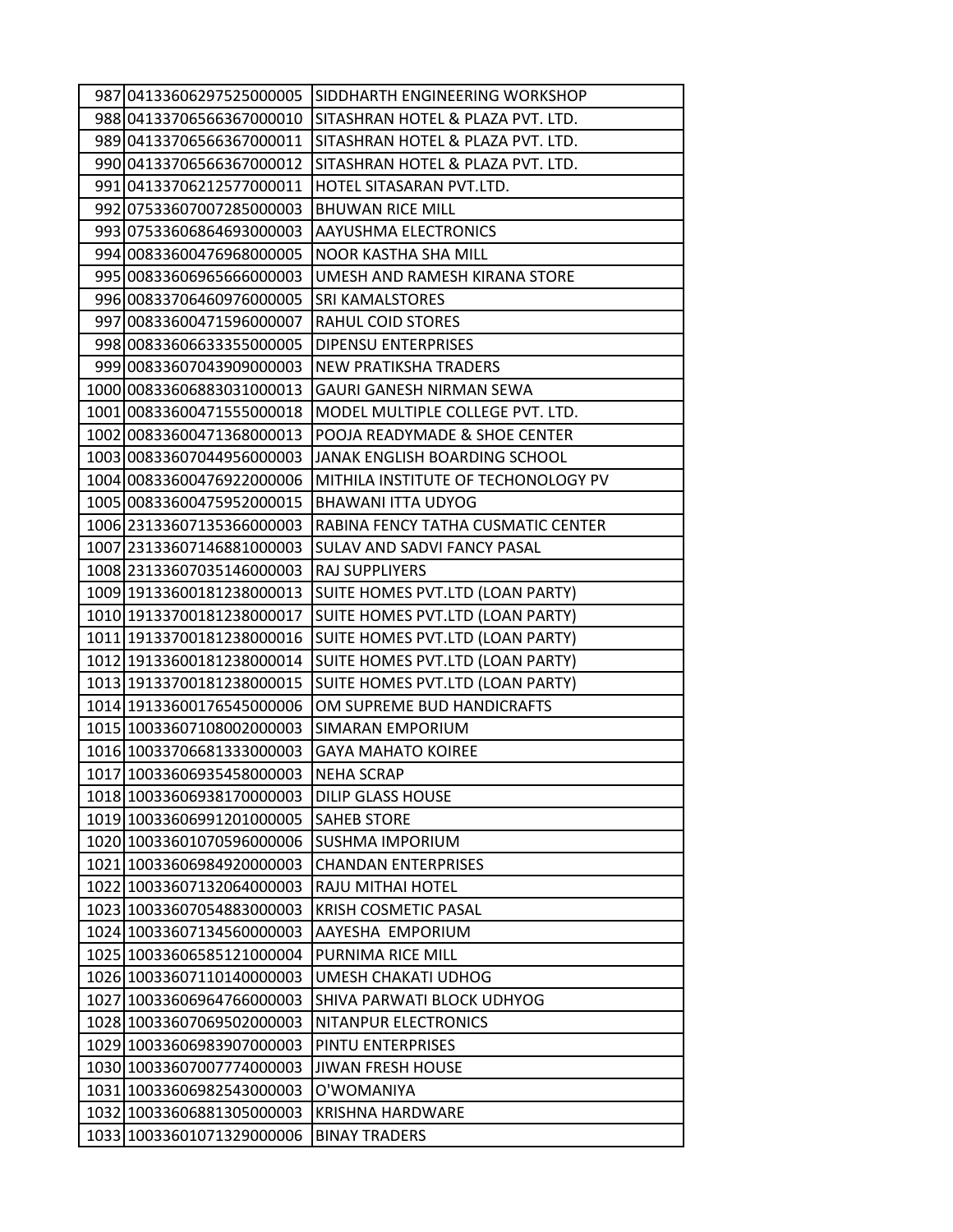| 1034 10033606303313000005 | <b>J.M.D BROTHERS</b>               |
|---------------------------|-------------------------------------|
| 1035 10033607129238000003 | <b>PATHAK FANCY</b>                 |
| 1036 10033606311142000007 | <b>R.S SUPPLIERS</b>                |
| 1037 10033606574689000005 | <b>NEW SHYAM FANCY STORE</b>        |
| 1038 10033607107404000003 | HAMRO SIMARAN KAPADA PASAL          |
| 1039 10033606895916000003 | <b>SHIVAM EMPORIUM</b>              |
| 1040 10033606361091000003 | SIMARAN BASTRALAY                   |
| 1041 10033601070601000006 | SHANKAR HARDWARE STORES             |
| 1042 10033601071452000014 | <b>MULTI ELECTRONICS</b>            |
| 1043 10033606321635000005 | NEW NEPAL SPARE PARTS AND HARDWARE  |
| 1044 12933600950904000005 | Ansari Hardware & Traders.          |
| 1045 12933600940889000003 | <b>Bishwas Agrovet Center</b>       |
| 1046 12933600940809000003 | HEMENTA RICE AND FLOUR MILL         |
| 1047 12933600949927000006 | <b>NEW FASHION FOREVER</b>          |
| 1048 12933600948364000005 | <b>Akash Construction</b>           |
| 1049 12933606602495000008 | RITU AND ROHAN CONSTRUCTION PVT.LTD |
| 1050 12933600951081000006 | Rojina Tours & Travels.             |
| 1051 12933706401206000003 | <b>BIKASH DHUNGANA</b>              |
| 1052 12933706599964000003 | <b>BIR BAHADUR BASNET.</b>          |
| 1053 12933706575725000003 | <b>BISHESHWOR YADAV</b>             |
| 1054 12933706622764000003 | AMIT KUMAR CHAUDHARY                |
| 1055 12933706631613000004 | SATYA NARAYAN YADAV                 |
| 1056 12933706690111000003 | RAM KISHAN SHAHU                    |
| 1057 12933706858790000003 | DUMESWAR LAL CHAUDHARY              |
| 1058 12933706880276000003 | SIYAWATI THARUNI                    |
| 1059 12933700944979000004 | KAMALA KUMARI RAUT                  |
| 1060 12933706689250000003 | SHIVA NARAYAN SHRESTHA              |
| 1061 12933706647353000003 | <b>MAHESH KUMAR BHATTRAI</b>        |
| 1062 24433606941449000003 | SHREE RAM KIRANA PASAL              |
| 1063 24433607139706000003 | CHANDRALATA GANERAL STORE           |
| 1064 24433606294122000004 | PANDEY BHADA PASAL                  |
| 1065 24433606907026000003 | SIDDHNATH BAIJNATH KASTHA UDHYOG    |
| 1066 24433606976785000003 | SHREE NEW MAHADEV MOBILE GELLARY    |
| 1067 24433606895257000003 | SHREE MAUVERI DILASHAINI KHUDRA PAS |
| 1068 24433606905748000003 | SAGAR ELECTRONICS PASAL             |
| 1069 24433607000654000003 | PRAMOD KIRANA PASAL                 |
| 1070 24433606896892000004 | NEW JHARANA FANCY STORE AND GIFT SH |
| 1071 24433606933091000003 | SIGASH ELECTRONICS TRADE AND SUPPLI |
| 1072 24433607010721000003 | SURPAL AND BASHULING TRADERS        |
| 1073 24433600819254000003 | <b>LAXMI TRADE &amp; SUPPLAYERS</b> |
| 1074 24433607097113000003 | ANUTARA KIRANA PASAL                |
| 1075 24433606895534000003 | ANJALI KHUDRA KIRANA PASAL          |
| 1076 24433606920333000003 | GANGESWOR KIRANA PASAL(Pro.GAURI BO |
| 1077 24433606949483000003 | DANESHWOR GENERAL STORE             |
| 1078 24433606881301000004 | BAIJANATH KHUDRA PASAL              |
| 1079 24433606280245000005 | TEDI BHADA BARTAN PASAL             |
| 1080 24433606975027000003 | DIPAK KHUDRA PASAL                  |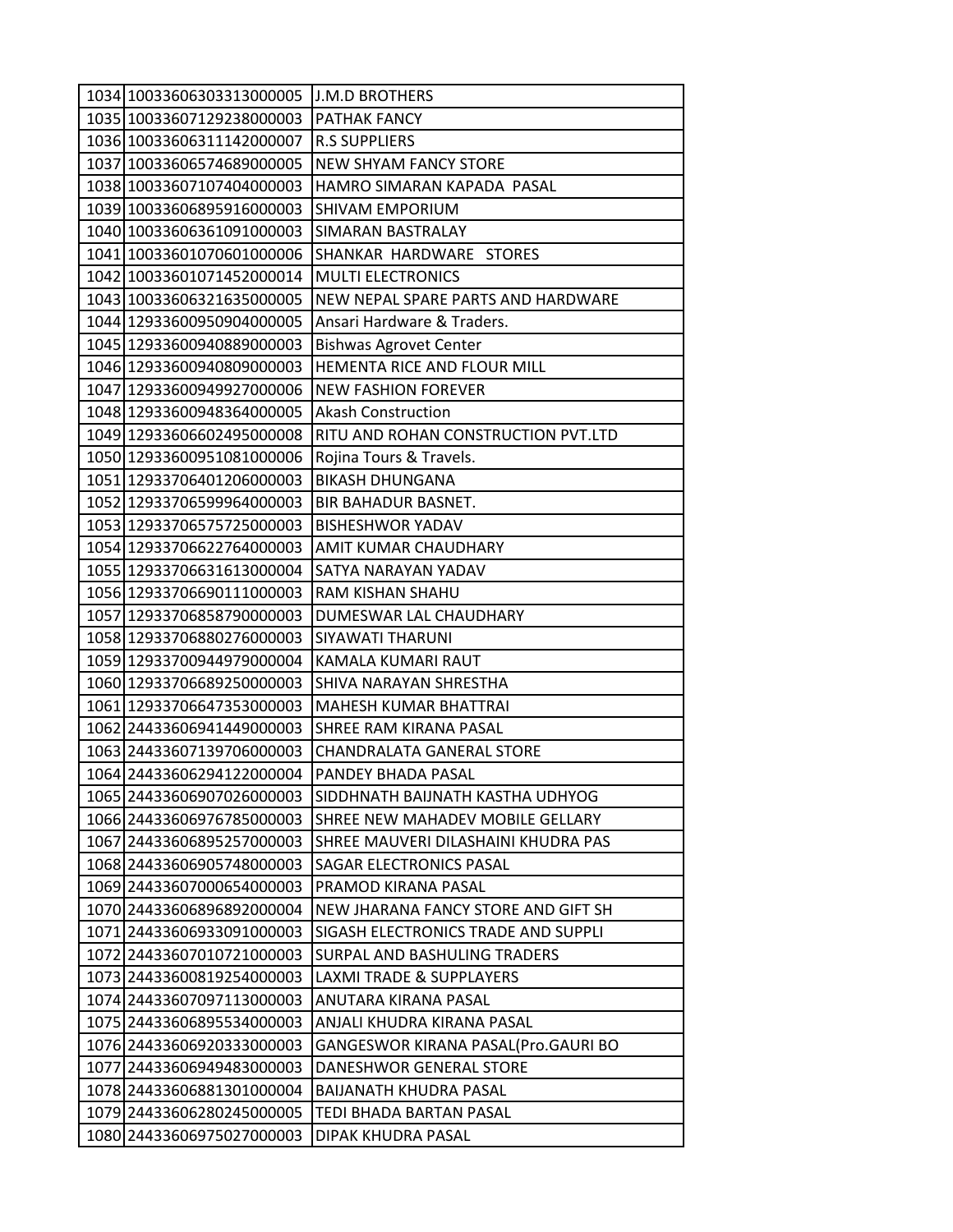| 1081 24433606994397000003 | DANESHWOR NAGARJUN ENTERPRISES                 |
|---------------------------|------------------------------------------------|
| 1082 24433606278661000004 | SIDDHANATH TRADE BASTRALAYA                    |
| 1083 24433606829264000003 | <b>MADHUR TRADERS &amp; STATIONERY SUPPLIE</b> |
| 1084 24433606297117000011 | SARADA NIRMAN SEWA                             |
| 1085 24433606895322000003 | KRISHNA RICE FLOUR AND OIL MIL                 |
| 1086 24433606996562000003 | <b>GORIL TRADE AND SUPPLIERS</b>               |
| 1087 24433606891725000004 | SHIVLING READYMADE TATHA KHUDRA PA             |
| 1088 24433607061828000003 | BARHADEV HARDWARE AND SUPPLIERS                |
| 1089 24433706632159000004 | <b>GANESH BHAT</b>                             |
| 1090 24433606901348000004 | NEW JANAK HARDWARE AND SUPPLIERS               |
| 1091 24433606961385000003 | M.D.INTERPRISES                                |
| 1092 24433606296486000006 | JAY BHAGESHWOR TRADE AND SUPPLIERS             |
| 1093 24433606955266000004 | TEDI HARDWARE AND SUPPLIERS                    |
| 1094 06833601268992000003 | <b>MANAKAMANA TAILORE</b>                      |
| 1095 09233607125328000004 | KANTI VAIRABHARDWARE                           |
| 1096 09233607113859000004 | SAJHA HARDWARE                                 |
| 1097 09233606764725000003 | AL KHALEEJ MEDICAL CENTRE                      |
| 1098 09233606669928000003 | Jaya Devkota M.F.P.Ltd(Manakamana M            |
| 1099 09233606697224000004 | <b>S.S. ELECTRONICS</b>                        |
| 1100 09233606695445000003 | RAZAM MEDICAL CENTER PVT. LTD.                 |
| 1101 09233607133134000004 | K.C. SUPPLIERS HARDWARE CENTRE                 |
| 1102 09233607157100000003 | MANAHARA HARDWARE                              |
| 1103 09233606818337000005 | <b>KHEM TRADERS</b>                            |
| 1104 29033607006913000003 | <b>SINJA FANCY STORE</b>                       |
| 1105 29033606942261000003 | <b>AAKIRTI FANCY STORE</b>                     |
| 1106 29033607035089000003 | MAHIMA MANOJ HEATER CHULO NIRMAN UD            |
| 1107 29033606962665000003 | NEW NISHA GENERAL STORE                        |
| 1108 29033607054837000003 | BIDHAN GENERAL STORE AND SUPPLIERS             |
| 1109 29033607112971000003 | YAMUNA KHUDRA PASAL JUMLA                      |
| 1110 29033606926810000003 | SHREE PRATIVA GENERAL STORE                    |
| 1111 29033607008230000003 | NITU COLLECTION AND ORDER SUPPLIERS            |
| 1112 29033607008898000003 | <b>MAHENG FANCY STORE</b>                      |
| 1113 29033606964319000003 | HOTEL MO.MO. SANSAR AND RESTURENT              |
| 1114 29033606978253000003 | SAHIL GENERAL STORE AND SUPPLIERS              |
| 1115 29033607010663000005 | <b>BARISTHA NIRMAN SEWA</b>                    |
| 1116 29033606979290000003 | <b>NEUPANE GENERAL STORE</b>                   |
| 1117 29033606941265000003 | <b>MANAKAMANA STORE</b>                        |
| 1118 29033607016693000003 | <b>BABIRO SUPPLIERS STORE</b>                  |
| 1119 29033606956130000003 | J.B.COLLECTION                                 |
| 1120 29033607032494000003 | <b>BIKRANT AUTO PARTS</b>                      |
| 1121 29033607118461000003 | NEW KARNALI STORE AND SUPPLIERS                |
| 1122 10633706460708000003 | <b>KUMAR PRADHAN</b>                           |
| 1123 10633600484819000005 | SURAJ STATIONARY GENERAL TRADERS               |
| 1124 10633607107311000003 | SAPKOTA RICE MILL                              |
| 1125 10633606981970000003 | SAIRUZ DHAKA PASAL                             |
| 1126 10633606908048000003 | THE UDAS ICECREAM PARLOR                       |
| 1127 10633706331577000007 | SOM KUMAR SHRESTHA/DAMBAR BDR                  |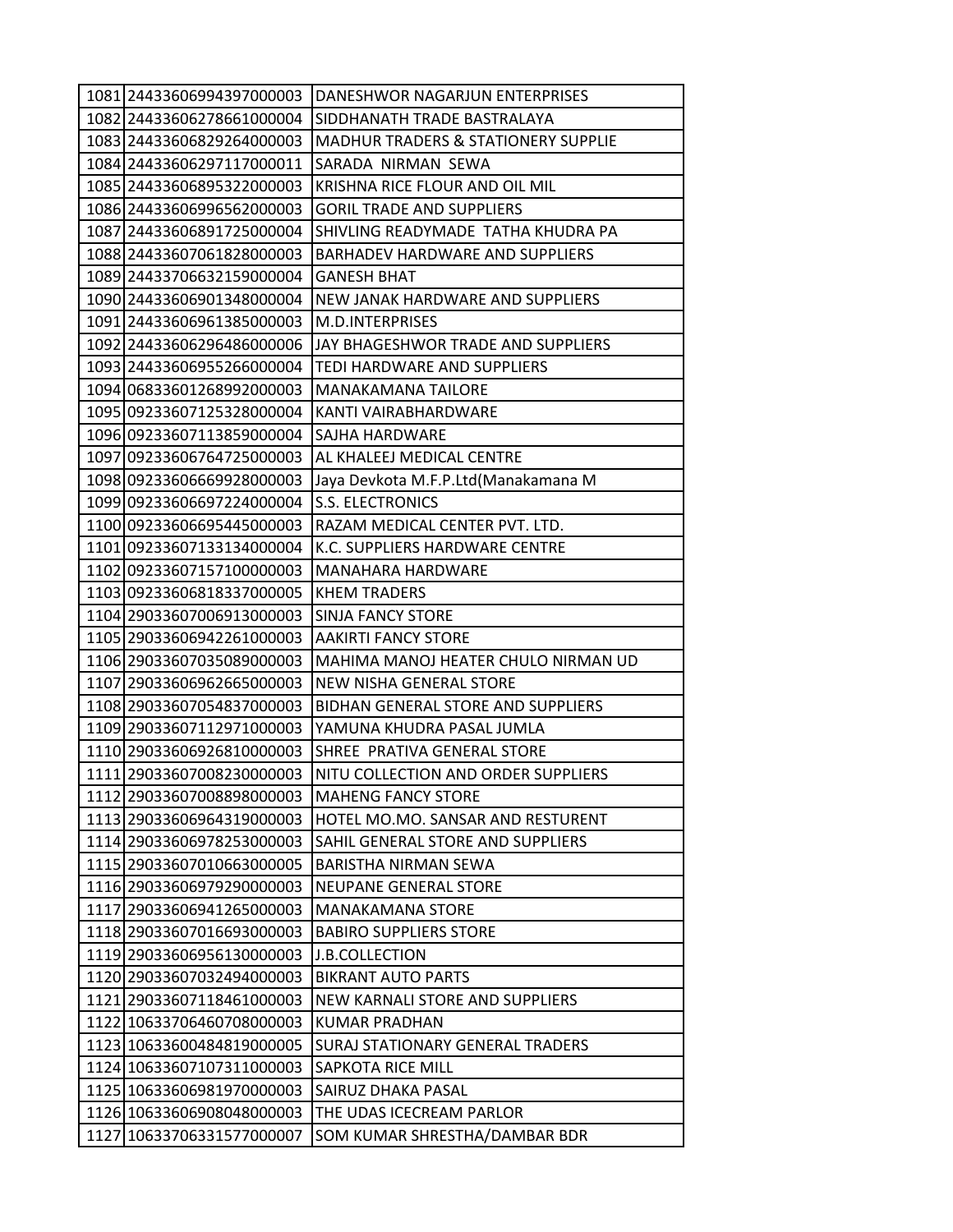| 1128 10633606908041000003 | <b>GANAPATI ENGINEERING WORKS</b>    |
|---------------------------|--------------------------------------|
| 1129 10633607070177000003 | <b>GANGA MEMORIAL ENGLISH SCHHOL</b> |
| 1130 10633606430528000004 | YUGAL TRADERS PRO GANESH KR DAHAL    |
| 1131 10633606983780000003 | <b>SAIRUZ ENTERPRISES</b>            |
| 1132 10633606724190000004 | SANITARY SOLUTION UDHYOG             |
| 1133 10633600484614000005 | <b>RAMESH FENCY STORE</b>            |
| 1134 10633600485327000005 | <b>S.S. SUPPLIERS</b>                |
| 1135 10633606768201000005 | PUMA TRADE AND CONSTRUCTION PVT LTD  |
| 1136 10633600485228000006 | MA DURGA FOOD AND VEGETALBE SUPPLIE  |
| 1137 02133607031432000003 | AHIRAJ STORE (PRO. BISHWNATH PD YA   |
| 1138 02133607132209000003 | <b>GENALAL TRADERS</b>               |
| 1139 02133607025080000004 | SHREE KANKALIMAI DALMOTH UDHYOG      |
| 1140 02133607003040000003 | DARPAN STATIONERY GENERAL STORE      |
| 1141 02133606982847000005 | JAY SHREE RAM HARDWARE PASAL         |
| 1142 04233606764310000003 | ASMIRA KAPADA PASAL                  |
| 1143 04233600093902000004 | SATUNGAL BASTRALAYA                  |
| 1144 04233600697038000005 | RAM KRISHNA SHRESTHA STORE           |
| 1145 04233600098432000020 | KRISHNA KAPI UDHYOG                  |
| 1146 23733607112657000003 | RAJAN GENERAL STORE                  |
| 1147 23733606977989000003 | <b>HOTEL BROTHERS</b>                |
| 1148 23733606246302000007 | NIKITA GREEL UDYOG                   |
| 1149 23733606212665000005 | KAILASH AND TRADARS                  |
| 1150 23733606570424000003 | KAJAL KIRANA PASAL                   |
| 1151 23733606915211000003 | <b>SUBHAKAMNA TRADERS</b>            |
| 1152 23733606940817000003 | HEM NARAYAN GENERALL STORE           |
| 1153 23733606941603000003 | SHARVAN KIRANA AND GENERAL STORE     |
| 1154 23733606890003000003 | R.P.KIRANA TATHA BHADA PASAL         |
| 1155 23733606917066000004 | JAY GOBINDA KIRANA PASAL             |
| 1156 23733606632783000004 | <b>SHREERAM TRADES</b>               |
| 1157 23733606463080000004 | <b>BASU SERVICING MARMAT CENTER</b>  |
| 1158 23733601141155000005 | SARDA FANCY & PUSTAK PASAL           |
| 1159 23733606203055000006 | JAY AUTO PARTS CENTER                |
| 1160 23733606462843000004 | <b>R.D ENTERPRISES</b>               |
| 1161 23733606322019000007 | NEW PASHUPATI SITA ENTERPRIZES       |
| 1162 23733606252600000007 | PUSHAP AUTO ENTERPRISES              |
| 1163 07133600903671000007 | <b>KRISHANA GENERAL STORE</b>        |
| 1164 07133600905390000005 | <b>SWETA MEDICAL HALL</b>            |
| 1165 07133606736803000003 | PRAKASH GENERAL STORE                |
| 1166 07133606208010000008 | RAM JANKI KHARID BIKRI KENDRA        |
| 1167 07133606922658000003 | <b>SUDINTA TRADERS</b>               |
| 1168 07133606887377000004 | UNIQUE SANA UDHYOG                   |
| 1169 07133606624204000004 | OM PRAKESH VASTRALIYA                |
| 1170007133607034155000003 | SANJIB GENERAL STORE                 |
| 1171 07133600905360000010 | <b>SHYAM KIRANA STORES</b>           |
| 1172 07133606886284000003 | <b>SUBIKSHA JENERAL STORE</b>        |
| 1173 07133606280575000009 | <b>JITENDRA MOBILE CENTER</b>        |
| 1174 07133600905117000008 | <b>CHANDRA SHREE HARDWARE</b>        |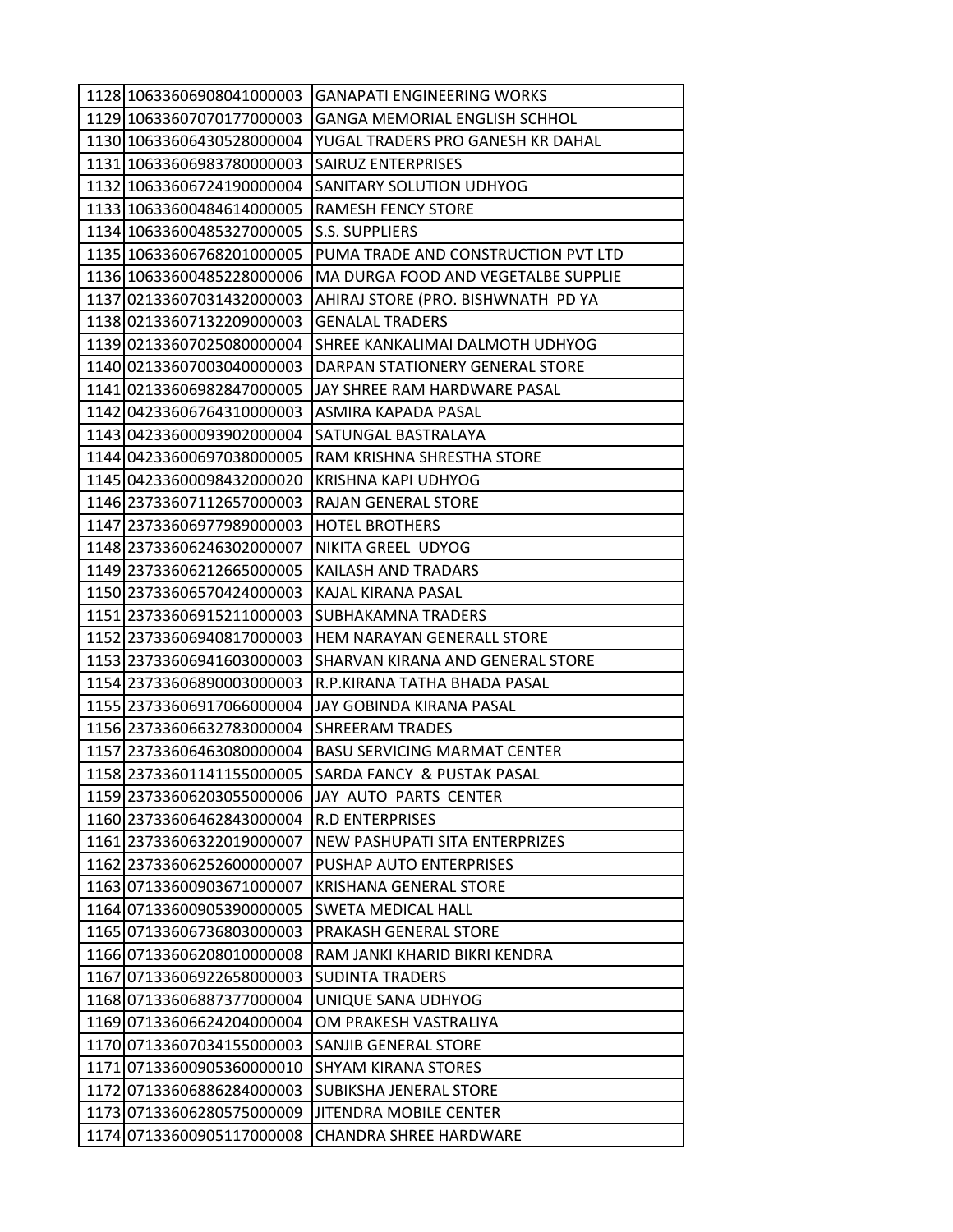| 1175 07133600905120000011 | <b>SHAH MAL KHAD &amp; BISADI PASAL</b>        |
|---------------------------|------------------------------------------------|
| 1176 07133600905157000008 | GAURAB ELECTRIC AND SUPLLIERS TRADE            |
| 1177 11033606293512000004 | KUSHWAHA BIU BIJAN MALKHAD CENTER              |
| 1178 11033606298455000003 | RAKESH KIRANA PASAL                            |
| 1179 11033606469856000006 | KRISHNA FURNITURE UDHYOG                       |
| 1180 11033606492933000003 | JAY BABA BISHWAKARMA CHIRAN UDHOYG             |
| 1181 11033606303426000004 | DURGA SAW MILL                                 |
| 1182 11033606433163000004 | <b>SHARMA WORKSHOP</b>                         |
| 1183 11033606738183000003 | ANISH AND AASHISH READYMADE KAT.               |
| 1184 11033606469418000003 | OM COSMETIC PASAL                              |
| 1185 11033606603432000003 | <b>GANESH KIRANA PASAL</b>                     |
| 1186 27833600424515000004 | <b>GHALE CHASHMA PASAL</b>                     |
| 1187 27833607075269000003 | ATITHI GIFT HOUSE                              |
| 1188 27833606921403000003 | <b>GHIMIRE PROVISIONAL STORES</b>              |
| 1189 27833606916569000003 | <b>PUBLIC ENTERPRISES</b>                      |
| 1190 27833607018621000003 | OM ALUMINIUM FURNITURE UDYOG                   |
| 1191 27833607009852000003 | ECO SILPI DESIGN PVT. LTD.                     |
| 1192 27833606971693000004 | <b>MAINA TYRE RETRADE</b>                      |
| 1193 27833607014096000003 | MAULAKALIKA AGRO CONCERN                       |
| 1194 27833606971797000004 | RADHA KRISHNA ENTERPRISES                      |
| 1195 27833606942752000003 | HAMRO NEUPANE ENTERPRISES                      |
| 1196 27833606924986000003 | VISION MART PVT. LTD.                          |
| 1197 08033607034460000003 | SAUREN MINI MART                               |
| 1198 08033606961069000003 | <b>BANIYA HARDWARE</b>                         |
| 1199 08033607097888000004 | SHIN WON AUTO CARE PVT.LTD                     |
| 1200 22533600961141000014 | Jaubari Nirman Sewa                            |
| 1201 22533606282716000009 | Khandbari Chasma Ghar                          |
| 1202 22533600960968000009 | <b>INDRA STORE</b>                             |
| 1203 22533600960877000013 | <b>BASNET STORES</b>                           |
| 1204 22533600960878000020 | PRADHAN STORES AND SUPPLIERS                   |
| 1205 22533706337085000008 | Dhan Bahadur Magar                             |
| 1206 22533700960975000030 | Sajila Cunsctruction                           |
| 1207 22533700962735000006 | <b>Bhim Shrestha</b>                           |
| 1208 22533706642004000003 | <b>BAHADUR RAI</b>                             |
| 1209 22533706647446000006 | DIPENDRA DHIMAL                                |
| 1210 22533706611698000006 | <b>Mabin Ghale</b>                             |
| 1211 22533706828267000003 | <b>GANESH KHATRI</b>                           |
| 1212 22533706935628000003 | SITA RAM LAMSAL                                |
| 1213 22533706755651000006 | <b>MAUSAM ALE MAGAR</b>                        |
| 1214 22533706213740000017 | Rabindra Khatri                                |
| 1215 22533706951558000003 | <b>BHOTE CONSTRUCTION PVT.LTD</b>              |
| 1216 22533700960975000031 | Sunil Kumar Shrestha                           |
| 1217 04533606951955000003 | <b>B.S.SLIK CONSTRUCTION &amp; SUPPLIERS P</b> |
| 1218 04533606965881000003 | MACHHEGAUN KHADHANNA STORE                     |
| 1219 04533607109576000003 | J.K. METAL INDUSTRIES PVT. LTD.                |
| 1220 04533607101948000003 | RIWAJ KHADHYA STORE                            |
| 1221 04533606720028000005 | CASTELLO CASHMERE INDUSTRIES PVT.LT            |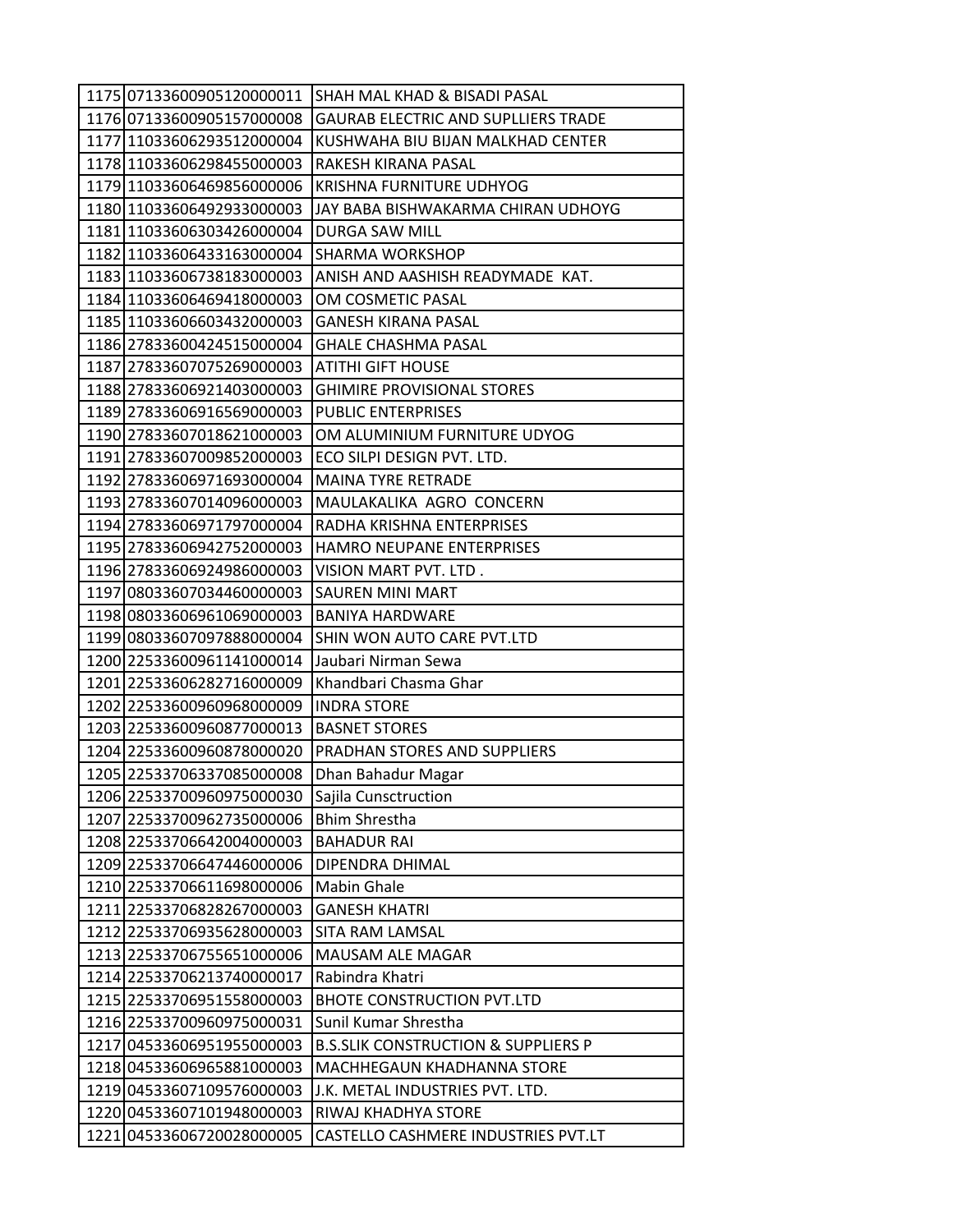| 1222 04533607084167000003 | CROMA INTERNATIONAL PVT.LTD          |
|---------------------------|--------------------------------------|
| 1223 04533607055179000003 | NP HARDWARE CENTRE                   |
| 1224 18833606624192000004 | SAMATA TRADERS AND SUPPLIERS         |
| 1225 18833606663311000003 | <b>SHIVA COLOUR HOUSE</b>            |
| 1226 18833606562594000004 | <b>RAMAN TRADERS</b>                 |
| 1227 18833607115557000003 | AYUSH EMPORIUM AND SUPPLIERS         |
| 1228 18833606949651000003 | KALIKA SINKE CHAUCHAU TATHA SAUCE U  |
| 1229 18833607001082000004 | SUBHALAXMI COLLECTION                |
| 1230 18833606817581000003 | <b>BIBEK MOBILE GALLARY</b>          |
| 1231 18833606830633000003 | <b>REGMI PLASTIC SUPPLIERS</b>       |
| 1232 18833606863421000003 | <b>GYAWALI TRADERS AND SUPPLIERS</b> |
| 1233 18833607144337000003 | <b>GANDAKI MACHINERY</b>             |
| 1234 18833606828451000004 | PRASAMSHA GAS SUPPLIERS (PRO. SARIT  |
| 1235 18833606429523000005 | <b>BAGLUNG KALIKA JWALERS</b>        |
| 1236 18833606800305000003 | <b>GANESH TRADERS</b>                |
| 1237 18833606355617000004 | JAYA SHREE KATH FURNITURE UDHYOG     |
| 1238 18833606929037000004 | NIRMAL READYMADE STORE(PRO. NIRMAL   |
| 1239 18833606728955000004 | PASHUPATI SUPPLIERS                  |
| 1240 18833606334749000006 | JAY SHREE GLASS HOUSE                |
| 1241 18833606827120000003 | ADHIKARI COLOR HOUSE AND SENETARY S  |
| 1242 01433611167865000011 | DINESH SHIVA ENTERPRISES             |
| 1243 01433611174457000005 | JAMAL KASTHA UDDHOG (PRO. BADARU JA  |
| 1244 01433606218182000004 | KADIR KASTHA UDHYOG(PRO ABDUL KADIR  |
| 1245 01433611175217000004 | LALU FURNITURE TATHA SAW MILL UDYG   |
| 1246 01433607112111000003 | YUSHUF HARDWARE CENTRE               |
| 1247 01433611174585000004 | D<br>К<br><b>TRADING</b><br>CONCERN  |
| 1248 01433611167575000004 | New Janpriya Fancy House             |
| 1249 01433607055946000003 | OM KIRANA TATHA GAS SUPPLIERS        |
| 1250 01433607081286000003 | <b>JOHARA TRADERS</b>                |
| 1251 01433607031428000003 | <b>GITA DEVI HARDWARE</b>            |
| 1252 01433606994151000005 | <b>SHIVAM HARDWARE</b>               |
| 1253 01433606823512000003 | OM SHAKTI HARDWARE PASAL             |
| 1254 01433607039290000003 | BIR COSMETIC TATHA GIFT CENTRE       |
| 1255 01433611174951000004 | R.K. OIL CENTRE                      |
| 125601433611167522000004  | <b>KANODIYA BROTHERS</b>             |
| 1257 01433611174437000008 | KISHOR ITTA UDHYOG                   |
| 1258 01433606993334000003 | AARIKA BHELI UDHYOG                  |
| 1259 00233706741680000021 | BHOTEKOSHI HELI RESORT & SPA PVT. L  |
| 1260 00233706741680000020 | BHOTEKOSHI HELI RESORT & SPA PVT. L  |
| 1261 00233706441915000038 | AAGANTUK RESORT PVT LTD              |
| 1262 00233706441915000039 | AAGANTUK RESORT PVT LTD              |
| 1263 06633601032459000010 | S K S Motar Parts                    |
| 1264 06633601032290000003 | Modi Ganga Shopping Center           |
| 1265 06633601032551000009 | SAURYA KIRAN CONSTRUCTION            |
| 1266 06633601023588000008 | KALIGANGA NIRMAN SEWA                |
| 1267 06633601031267000004 | Paudel Kitchen Corner                |
| 1268 06633606728754000004 | SAFAL POULTRY SUPPLIERS & FRESH HOU  |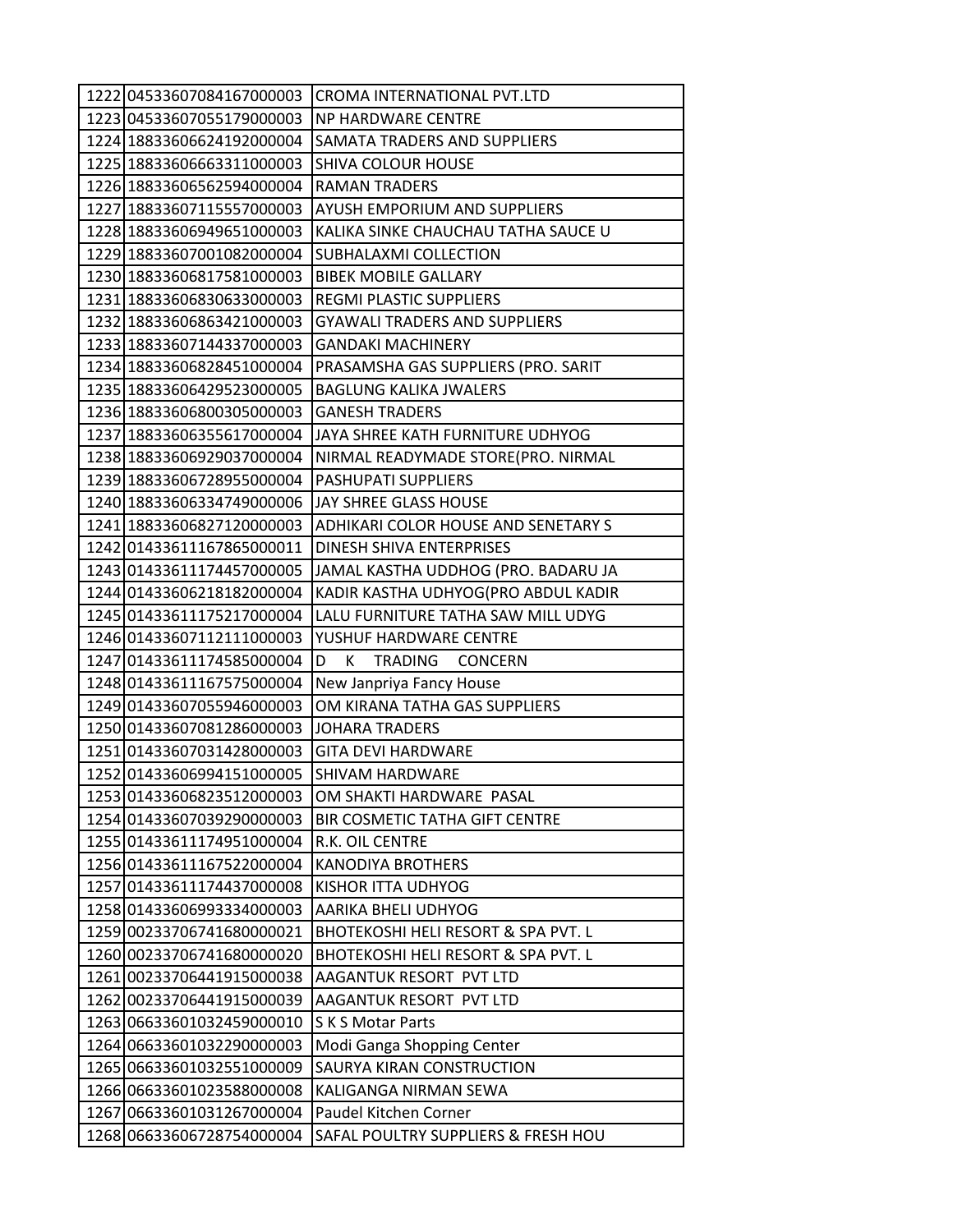|  | 1269 06633606216925000007 | L.V.D.C. CHHALA JUTTA UDHYOG               |
|--|---------------------------|--------------------------------------------|
|  | 1270 03633600296318000005 | NURI CUTPIECE CENTRE                       |
|  | 1271 03633600608678000006 | Jai Electronics Lahan                      |
|  | 1272 03633600296781000005 | SHREE KRISHNA ENTERPRISES                  |
|  | 1273 03633600296487000004 | RAJSHREE TRADERS LAHAN -8                  |
|  | 1274 03633606283691000007 | MahihardwareAnd Suplyares                  |
|  | 1275 03633600294818000006 | SHIV TREDEARS LAHAN-8, SIRAHA              |
|  | 1276 03633606317361000007 | Dipali And Aadars Treadars Lahan-1         |
|  | 1277 03633606300790000008 | Om Sai Hardweyar And Saplyarse             |
|  | 1278 03633600293759000006 | SHIV SA. MILL ITHARWA-1, MAHESHWARI        |
|  | 1279 03633606220307000005 | Om Sree Kharid Bikri, Bhagwanpur-4         |
|  | 1280 03633600290885000008 | BAJRANG KHARID BIKRI KENDR SUKHIPU         |
|  | 128103633600296254000010  | EVEREST DIGITAL PHOTO STUDIO LAHAN         |
|  | 1282 03633600291432000010 | NEW MANKAMNA TRADERS LAHAN 6               |
|  | 1283 03633600295891000005 | <b>NEW PRAKASH TRADERS &amp; SUPPLIERS</b> |
|  | 1284 03633600294910000012 | MAA BHAWANI IRON STORE                     |
|  | 1285 03633600291394000012 | MAHASHAKTI BHADA PASAL & SUPPLIERS         |
|  | 1286 03633606707981000004 | AGRIMA ACADEMY PVT LTD                     |
|  | 1287 28533607106010000003 | <b>CHHAYA ENTERPRISES</b>                  |
|  | 1288 28533607137158000003 | <b>BASYAL TRADERS</b>                      |
|  | 1289 29733606973428000004 | <b>MAYA RICE MILL</b>                      |
|  | 1290 29733607091176000006 | SODARI STEELS AND TRADERS                  |
|  | 1291 29733607069577000003 | PITA PUTRA PARIWAR PLANT RICE MILL         |
|  | 1292 29733607115519000003 | DHURBATARA STEEL TATHA KASTHA KALA         |
|  | 1293 29733607087161000003 | BP TRADE & HARDWARE SUPPLIERS              |
|  | 1294 29733606938350000003 | <b>BIKU KATHMANDU SALE</b>                 |
|  | 1295 29733607013839000003 | PRAKASH KHELUNA GIFT AND BABY SHOP         |
|  | 1296 29733607104761000004 | DHANANJAYA TRADE AND SUPPLIERS             |
|  | 1297 29733607087954000003 | <b>BABA HARDEV SINGH TRADERS</b>           |
|  | 1298 29733607106025000009 | OM GANESH TRADERS                          |
|  | 1299 29733607030053000003 | <b>NEW DAJUBHAI TRADERS</b>                |
|  | 1300 29733607077401000003 | PARBATI GRILL SATAR UDHYOG                 |
|  | 1301 05033606294131000005 | <b>BHADRAKALI HOME SERVICE DECOR</b>       |
|  | 1302 05033600112635000004 | HOTEL FLORID NEPAL PVT. LTD.               |
|  | 1303 05033600114180000004 | SHIVA GRIL WORKSHOP                        |
|  | 1304 05033600113289000008 | A.B.TRADE LINK                             |
|  | 1305 05033600114219000006 | MANUAL \WOOL CRAFTS                        |
|  | 1306 05033600112512000006 | HAMRO PURBA ANCHAL KAPADA PASAL            |
|  | 1307 05033600110819000010 | PRABESH TRADERS                            |
|  | 1308 05033607003431000003 | RATNA ALMUNIUM UDHYOG                      |
|  | 1309 05033607142168000003 | SECURED CONNECTION VEHICLE SERVICE         |
|  | 1310 05033600110755000005 | <b>NABIN HARDWARE</b>                      |
|  | 1311 05033600110712000003 | <b>LAMA FANCY STORE</b>                    |
|  | 1312 05033600114472000005 | <b>D N D SCIENTIFIC CONCERN</b>            |
|  | 1313 01033606907471000003 | <b>JAY DURGA STORE</b>                     |
|  | 1314 01033606596572000004 | ARUNA KIRANA PASAL                         |
|  | 1315 01033606893997000003 | PURWA CLOTH IMPEX                          |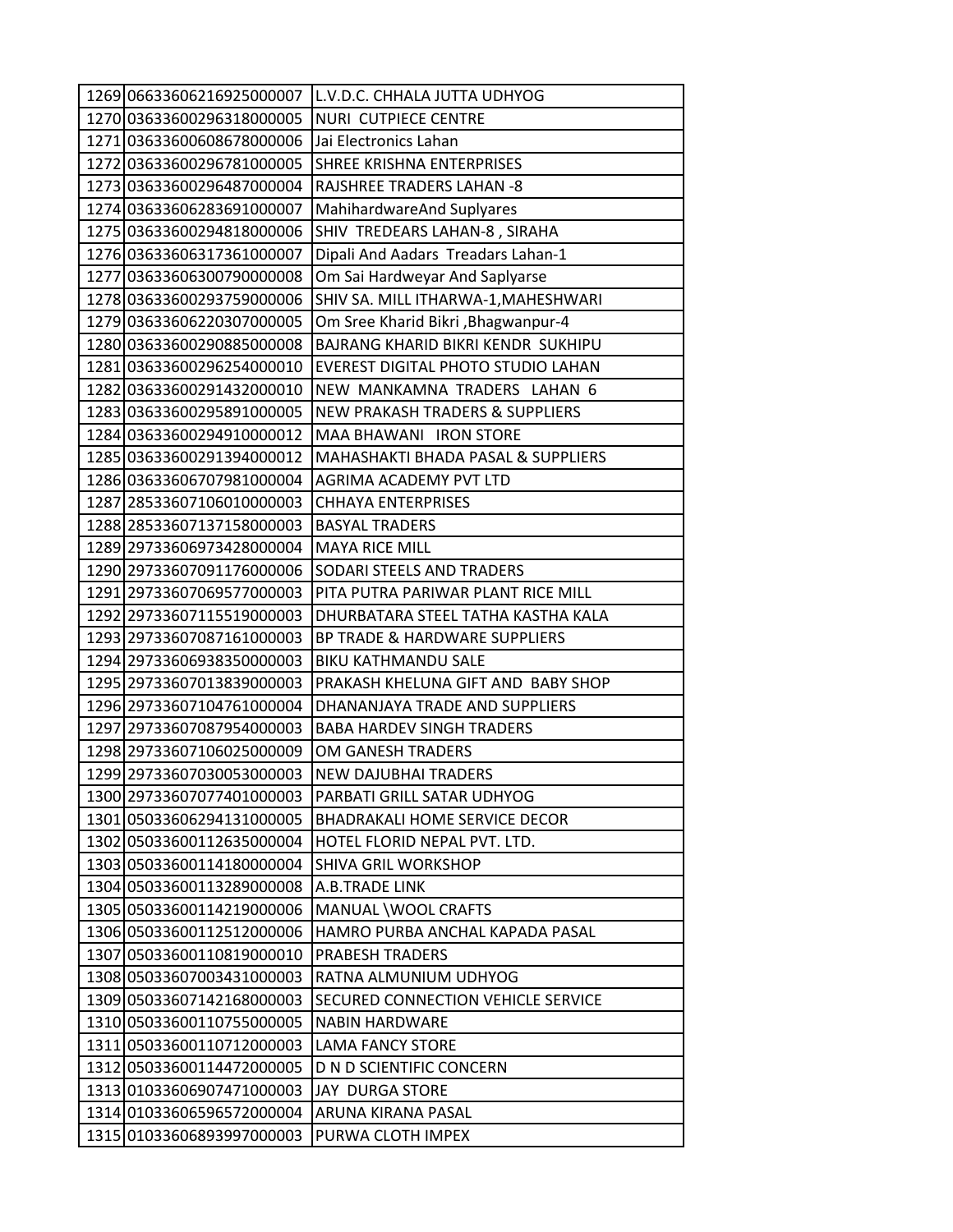| 1316 15633600800213000003 | <b>JASMIN BILDERS</b>                 |
|---------------------------|---------------------------------------|
| 1317 15633600798530000003 | Prakash Chasma Ghar Pro.Ram           |
| 1318 15633606210133000004 | Shahi Nirman Sewa Pro. Bikram Bdr S   |
| 1319 15633600800263000002 | Dipesh Kirana Pasal                   |
| 1320 15633606972811000003 | <b>D.K FANCY STORE</b>                |
| 1321 15633607028913000003 | NEW PUSKAR CHAND KIRANA STORE         |
| 1322 15633606246474000002 | <b>Bist Kirana Pasal</b>              |
| 1323 15633606986488000003 | DINESH KIRANA TATHA STATIONERY        |
| 1324 15633606692953000003 | KAILASH SABUN SODA UDHYOG             |
| 1325 15633606203529000002 | New Vounali Cycle Store               |
| 1326 15633606491359000006 | <b>MELAULI NIRMAN SEWA</b>            |
| 1327 15633606294267000002 | New Kalpana Traders & Suppliers       |
| 1328 15633606753175000005 | <b>TRISHAKTI TRADE &amp; SUPPLIRS</b> |
| 1329 15633606799697000003 | <b>BHIMSEN KHUDRA PASAL</b>           |
| 1330 15633606256675000002 | <b>Student Choice</b>                 |
| 1331 15633606866390000003 | <b>ARJUN AUTO PARTS</b>               |
| 1332 15633600797722000006 | Koshi And Morang Lodge                |
| 1333 15633601137799000003 | NEW MANOKAMANA FANCY STORE            |
| 1334 15633607014233000003 | NEW SATYAM SHIVAM TRADERS             |
| 1335 15633600797961000003 | NEW KANJAL CHASMA CENTER              |
| 1336 15633600799245000002 | Maniram Krishana Datt Chataut Stor    |
| 1337 15633606202865000002 | <b>CITY TAILORING CENTER</b>          |
| 1338 15633606242979000007 | MALIKARJUN BIKRI KENDRA               |
| 1339 15633606475016000004 | SHREE JAY LAXMI T.&S. (PRO. AMAR)     |
| 1340 15633700797837000007 | <b>KRISHNA PRASHAD PANDEY</b>         |
| 1341 15633606334457000002 | Gajendra Store & Order Suppliers      |
| 1342 15633606291339000004 | <b>J.D SUPPLIERS</b>                  |
| 1343 15633606949077000003 | <b>DURGA PUSTAK BHANDAR</b>           |
| 1344 15633607016101000003 | <b>GYAN BHANDAR</b>                   |
| 1345 15633606589809000003 | KAPHALASHAINI ELECTRONICS & ELECTRI   |
| 1346 15633607053352000003 | <b>ANTHOLA GROUP PVT.LTD</b>          |
| 1347 15633706633673000004 | <b>HOTEL LAXMI</b>                    |
| 1348 15633606772191000004 | JAGADAMBA PUBLICATION PVT.LTD.        |
| 1349 15633600800246000009 | <b>BOHARA ELECTRONICS</b>             |
| 1350 18133607031496000003 | R Y & SONS ENTERPRISES                |
| 1351 18133607110043000003 | K K COMPUTER AND MOBILE CENTRE        |
| 1352 18133606952250000003 | PARAS NATH GET GRIL                   |
| 1353 18133606906905000003 | SAH MOTORCYCLE WORKSHOP & WASHING C   |
| 1354 18133607110014000004 | K K KIRANA AND GENERAL STORE          |
| 1355 18133606988480000003 | NIRANJAN CYCLE CENTRE                 |
| 1356 18133606713863000004 | NEW MUSKAN TRADERS                    |
| 1357 18133606997796000003 | <b>B K &amp; LALITA GENERAL STORE</b> |
| 1358 18133606917505000003 | BIPIN AND BIKASH BASTRALAYA           |
| 1359 18133606917382000003 | <b>SHIV PRIYA TRADERS</b>             |
| 1360 03933606948763000005 | SHIV SHAKTI NIRMAN SEWA               |
| 1361 03933606985090000003 | LAXMI NARAYAN TRADERS                 |
| 1362 03933606924041000003 | MANAKAMANA SECONDARY SCHOOL PVT.LTD   |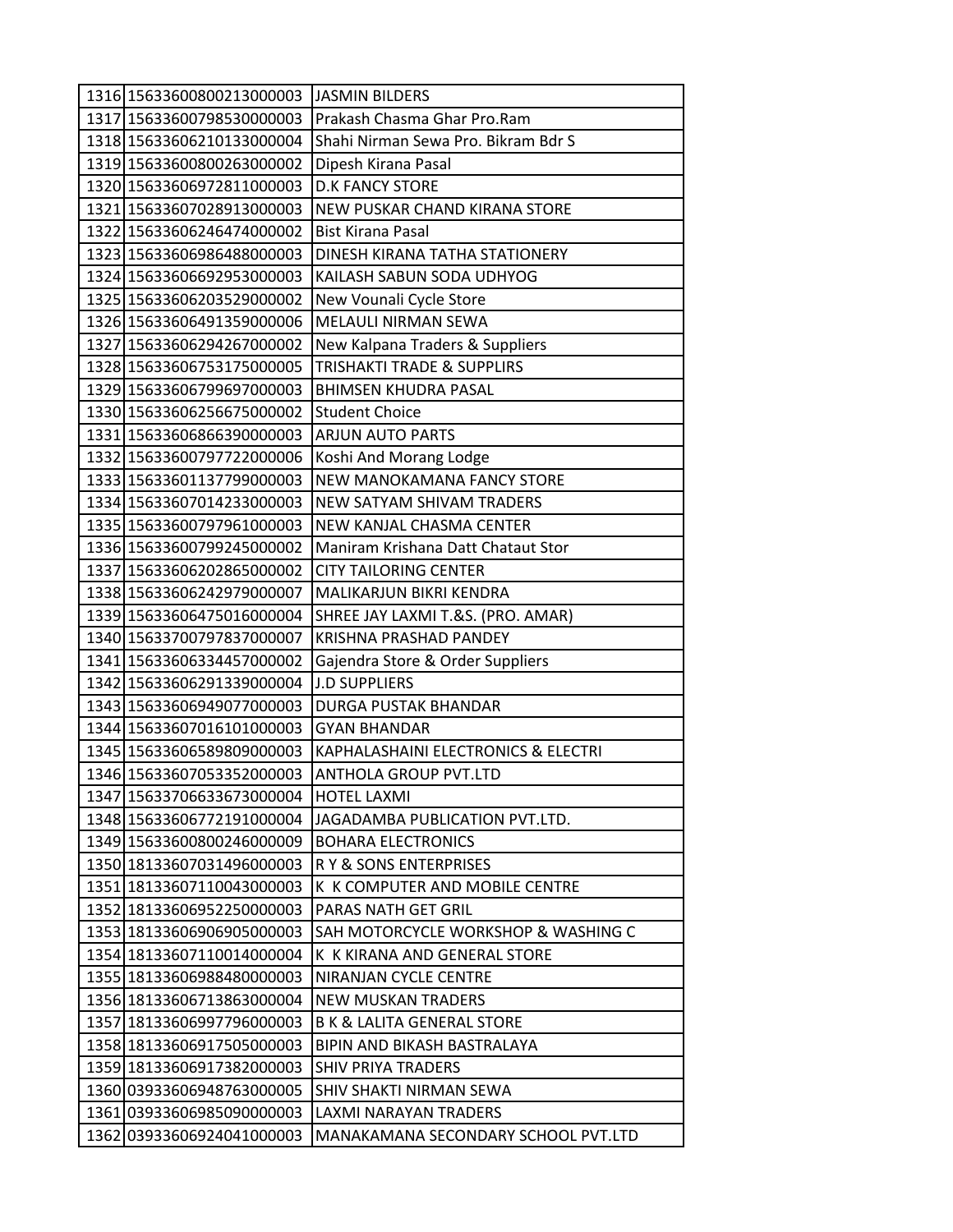| 1363 03933606909249000004 | <b>SAMAY TRADING</b>                           |
|---------------------------|------------------------------------------------|
| 1364 03933606947842000005 | <b>SHIVAM &amp; RAJ SUPPLIERS</b>              |
| 1365 03933606477329000003 | <b>NEW BHAGWATI TRADERS</b>                    |
| 1366 02933601223798000002 | <b>SUNIL GAS CENTER</b>                        |
| 1367 02933601217283000009 | NANDU NIRMAN SEWA PVT LTD                      |
| 1368 02933606204285000002 | SHREYA JEWELLERY UDHYOG                        |
| 1369 02933607002385000003 | YUBARAJ KAPADA PASAL                           |
| 1370 02933601220982000003 | <b>GYANENDRA RICE MILL</b>                     |
| 1371 02933606460913000006 | <b>SONU SACHIN GENERAL STORCE</b>              |
| 1372 02933601220657000004 | <b>NUTAN ELECTRONICS</b>                       |
| 1373 02933601225566000003 | OM HARDWARE AND MACHINERY CENTRE               |
| 1374 02933601219816000005 | <b>ANKIT CONSTRUCTION &amp; ANKIT SUPPLIER</b> |
| 1375 02933606983595000003 | BISHWAKARMA FURNITURE UDHYOG                   |
| 1376 02933601227313000005 | JAY PAHADI MATA HARDWER & GENERAL O            |
| 1377 02933606789321000003 | SHUBHKAMANA GAS CENTER                         |
| 1378 02933606415856000010 | SHREE RAM ITTA UDHYOG                          |
| 1379 14933607035559000003 | RANA FURNITURE AND SISA PASAL                  |
| 1380 14933606984494000003 | KARKI KIRANA PASAL                             |
| 1381 14933606883493000003 | <b>ARUN PASAL</b>                              |
| 1382 11233607061335000003 | <b>GULMELI ELECTRICALS AND ELECTRONICS</b>     |
| 1383 11233707012771000004 | <b>ARYAL MULTI SUPPLIERS</b>                   |
| 1384 11233606696778000015 | R.B METAL UDHYOG                               |
| 1385 11233607105629000003 | LR KIRANA PASAL                                |
| 1386 11233606949835000004 | NEW MANKAMANA HARDWARE STORES                  |
| 1387 11233600748821000006 | KRISHNA HARDWARE AND SUPPLIERS                 |
| 1388 11233606992070000003 | <b>SARATHI TRADERS</b>                         |
| 1389 11233606774990000003 | NEW LAXMI PUJA SUPPLIERS                       |
| 1390 16833606470262000003 | SITARAM KIRAN PASAL                            |
| 1391 16833606743196000003 | SAT KANYA DEVI KIRANA PASAL                    |
| 1392 16833606700982000003 | <b>KARINA STORE</b>                            |
| 1393 16833606331270000004 | <b>GAURI GANESH RICE &amp; OIL MILL</b>        |
| 1394 16833600670653000004 | PALCHOKI MAI METALS Pro Raju Mainal            |
| 1395 16833606781718000003 | GYALTHUM KAPADA PASAL                          |
| 1396 16833606471625000004 | SURYA KIRANA STORE Pro. surya Taman            |
| 1397 16833606692799000003 | <b>BAHUNEPATI AGROBHET</b>                     |
| 1398 16833600670490000004 | DANGDUBA DONG KASTHA UDHYOG                    |
| 1399 18533607103428000003 | SUSHANT ELECTRIC AND PLUMBER HOUSE             |
| 1400 18533606958662000003 | <b>MEGATECH INSTITUTE</b>                      |
| 1401 18533607000813000003 | PRADIP MOBILE                                  |
| 1402 18533606697493000003 | M/S CK BROTHERS PRINT ZONE                     |
| 1403 18533606982661000006 | NEW UNIQUE COMPUTER INSTITUTE                  |
| 1404 18533607153720000003 | UTTAM VET CENTER                               |
| 1405 18533607019493000003 | <b>BRIGHT PAINT HOUSE</b>                      |
| 1406 18533607002461000003 | <b>BOLBAM SUPPLIERS</b>                        |
| 1407 18533607141001000003 | SANYUKTA GULMELI MOBILE CENTRE                 |
| 1408 18533607022684000003 | MODERN DYING AND WASHING                       |
| 1409 18533607100983000003 | K.C BASTRALAYA AND FANCY STORE                 |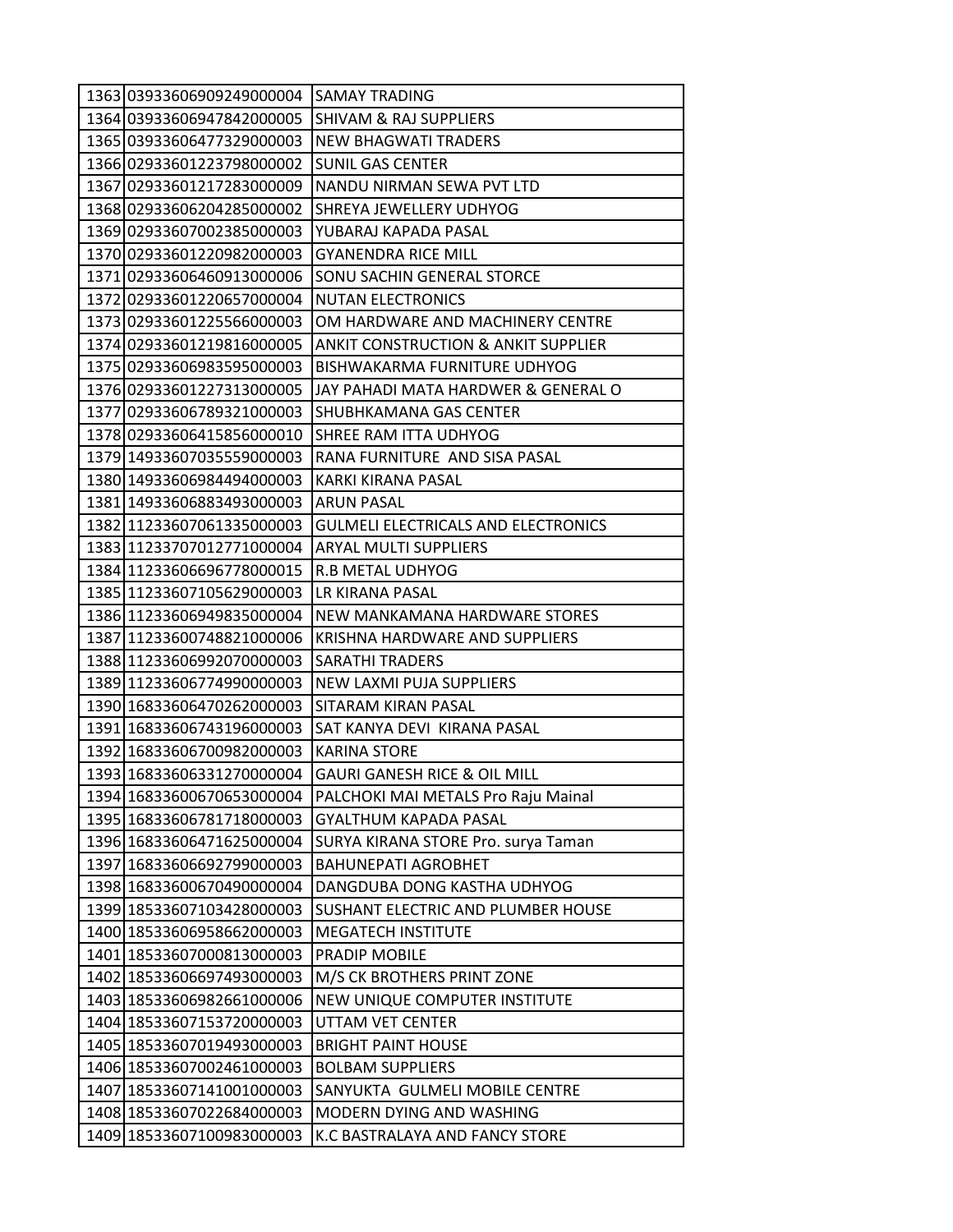| 1410 18533606971733000003                              | OM TIRUPATI TRADERS                                             |
|--------------------------------------------------------|-----------------------------------------------------------------|
| 1411 18533607060427000003                              | SUBAHA MUKTINATH SUPPLIERS                                      |
| 1412 18533607130168000003                              | <b>FASHION GALAXY</b>                                           |
| 1413 18533606707056000005                              | <b>NEW BOLBAM SUPPLIER</b>                                      |
| 1414 18533607108405000003                              | PAUDEL MAMA BHANJA TRADERS                                      |
| 1415 18533607080598000004                              | LR SUPPLIERS                                                    |
| 1416 18533607011862000004                              | <b>L.G SUPPLIERS</b>                                            |
| 1417 18533606945069000003                              | EX ARMY HARDWARE AND SUPPLIERS                                  |
| 1418 18533607159638000003                              | <b>EVA TRADE LINK</b>                                           |
| 1419 02433706479253000010                              | P.K Tyles                                                       |
| 1420 02433606717053000004                              | <b>SHUBHAM ENTERPRISES</b>                                      |
| 1421 00433701140251000008                              | KHANAL HOTEL PVT.LTD                                            |
| 1422 00433706604459000005                              | NEPALGUNJ BAHUMUKHI CAMPUS PVT.LTD                              |
| 1423 00433606604459000004                              | NEPALGUNJ BAHUMUKHI CAMPUS PVT.LTD                              |
| 1424 00433606545337000003                              | SAMABESHI ENGLISH MEDIUM SCHOOL                                 |
| 1425 00433700609774000010                              | Bageswory Chalchitra Mandir Pvt ltd                             |
| 1426 00433600609774000009                              | Bageswory Chalchitra Mandir Pvt Itd                             |
| 1427 00433700609774000008                              | Bageswory Chalchitra Mandir Pvt ltd                             |
| 1428 00433700609774000007                              | Bageswory Chalchitra Mandir Pvt Itd                             |
| 1429 00433601140251000009                              | KHANAL HOTEL PVT.LTD                                            |
| 1430 00433706784720000003                              | MAJESTIC PARTY PALACE                                           |
| 1431 30533607043761000003                              | PRAJWAL EXPORT & SUPPLIERS                                      |
| 1432 30533607034472000003                              | SUBARNA GHADI RADIO PASAL                                       |
| 1433 30533607003789000003                              | PATHIBHARA REDYMADE TATHA BHADA PAS                             |
| 1434 12433600675010000004                              | ASHWIN AND ASHWINA KIRANA STORE                                 |
| 1435 12433606316461000003                              | SITA MASAL UDHYOG                                               |
| 1436 12433606733092000003                              | <b>BINU KIRANA PASAL</b>                                        |
| 1437 25133607135328000003                              | <b>SUNSINE HOTEL</b>                                            |
| 1438 25133606989876000003                              | SABIN BHADA PASAL                                               |
| 1439 25133606928950000004                              | <b>MUSKAN KIRANA PASAL</b>                                      |
| 1440 25133606887494000006                              | SHREEKRISHNA KRI.AUJ.SUPPLIERS                                  |
| 1441 25133606949095000003                              | <b>KAFLE KISHAN PASAL</b>                                       |
| 1442 25133607065939000004                              | <b>RAJDEVI TRADE &amp; SUPPLIERS</b>                            |
| 1443 24833606879894000003                              | SHUBHA AMBARISH FURNITURE UDYOG                                 |
| 1444 24833607133508000003                              | KAMAKHYA BASTRALAY                                              |
| 1445 24833606885425000003                              | PRADIKSHYA FANCY TATHA COSMETICS E                              |
| 1446 24833606832539000003                              | <b>BISHAL TRADERS</b>                                           |
| 1447 24833606988751000004                              | <b>SIYARAM TRADERS</b>                                          |
| 1448 24833606564168000003                              | SHUBH LAXMI OIL SUPPLIERS                                       |
| 1449 01733606864835000003                              | KANTIPUR STATIONERY                                             |
| 1450 01733606884695000003                              | <b>HOTEL DIAMOND</b>                                            |
| 1451 09333607001774000003                              | NEWARI KHAJA GHAR                                               |
| 1452 09333706215961000008                              | <b>CENTRE POINT STORE</b>                                       |
| 1453 09333607000411000003<br>1454 09333606561841000003 | SAJINA COFFEE LAKESIDE KHAJA GHAR<br>NEW GOPALI SHOPPING CENTER |
|                                                        | <b>SUBHAM STORE</b>                                             |
| 1455 09033606894704000003                              |                                                                 |
| 1456 09033600675819000006                              | Mahakali Furniture udhyog                                       |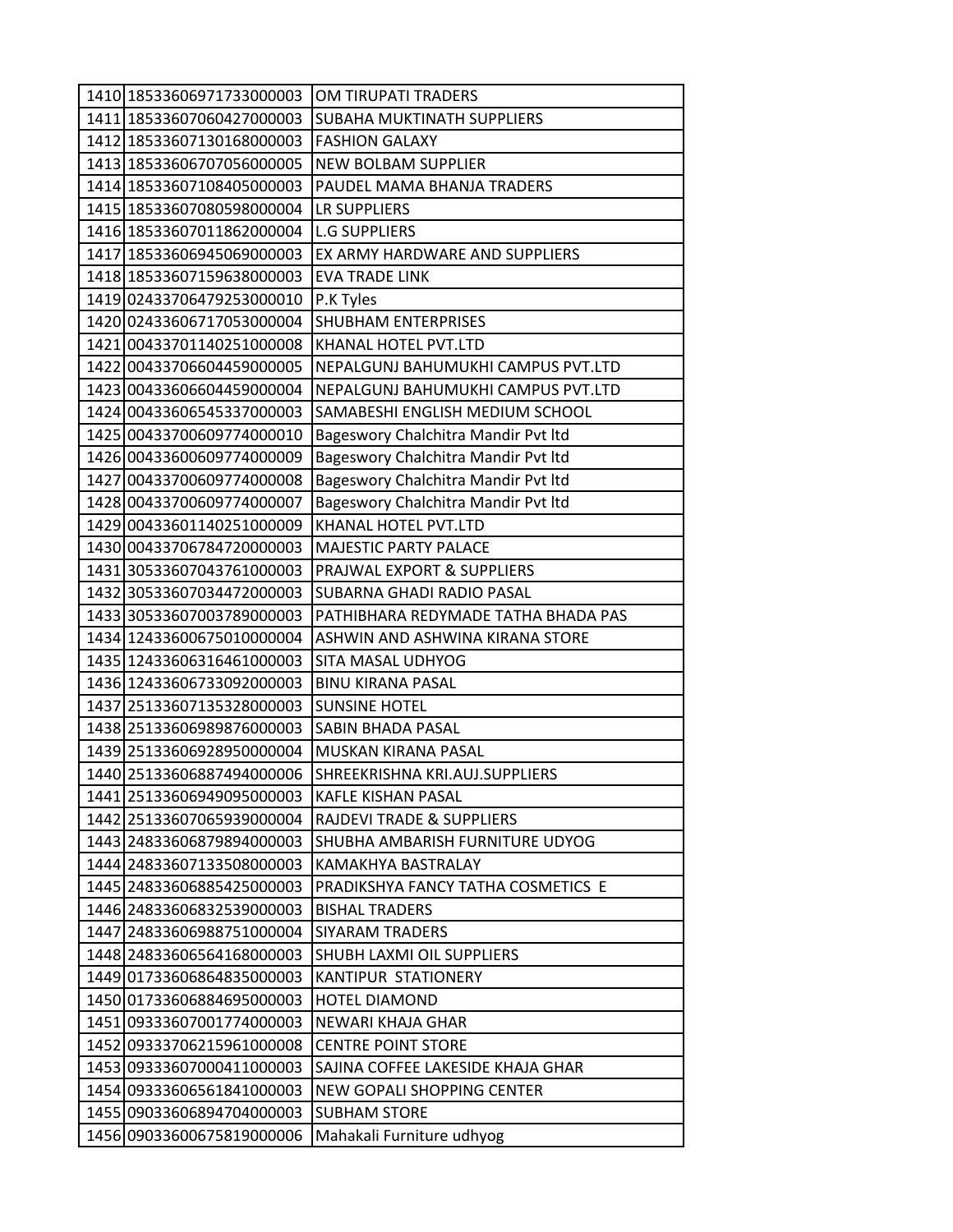| 1457 09033607023207000003 | R K WORKSHOP                            |
|---------------------------|-----------------------------------------|
| 1458 09033600677424000005 | K.C. FANCY STORE                        |
| 1459 09033600056273000003 | NEW CHANDIKA TRADERS (SUMITRA SHRE      |
| 1460 09033600676920000005 | <b>RAMESH AND SONS</b>                  |
| 1461 09033606785542000003 | KISHAN ENTERPRISES                      |
| 1462 03433700087028000022 | A S IMPORIUM                            |
| 1463 03433606233111000006 | S K Traders                             |
| 1464 03433600087028000021 | A S IMPORIUM                            |
| 1465 03433706975727000005 | PURNAS MUSEUM RESORT                    |
| 1466 03433600073111000012 | PRADHAN ENGINEERING INDUS               |
| 1467 03433606209254000009 | <b>SRISTI TRADERS</b>                   |
| 1468 03433606941439000004 | SHAH ELECTRIC AND REFRIGERATION         |
| 1469 03433600086351000004 | SIBALI HANDICRAFT                       |
| 1470 03433600072902000058 | J.S. PLASTIC UDYOG                      |
| 1471 03433606313419000006 | SIDDHI SHREE ENTERPRISES PVT.LTD.       |
| 1472 11333607130182000003 | SAIBA KAPADA PASAL                      |
| 1473 11333600931672000004 | <b>MA KALI STORES</b>                   |
| 1474 11333607000394000003 | <b>TECHNO MOBILE MARMAT CENTER</b>      |
| 1475 11333600931425000004 | <b>MAN BOOK KIRANA STORE</b>            |
| 1476 11333606907404000003 | SHAMBHU GRIL MARMAT KENDRA              |
| 1477 11333607132353000004 | M.K. JWELLERS WORKSHOP                  |
| 1478 11333606734165000004 | RASHI CHIYA NASTA PASAL                 |
| 1479 11333606290753000003 | SHREE PANCHAMI SUPPLIERS AND TRADER     |
| 1480 11333606651148000003 | ADITY BHADA PASAL                       |
| 1481 11333606934962000003 | ALE RICE MILL                           |
| 1482 11333607032642000003 | PANKAJ KIRANA PASAL                     |
| 1483 11333600931441000004 | GAURAB TYRE REPARING CENTER             |
| 1484 11333606511753000006 | SAGARMATHA AGROVET                      |
| 1485 11333606208731000005 | SHARMILA SUPPLIERS FORM                 |
| 1486 11333606205648000008 | SHREE MAHENDRA TRADERS AND SUPPLIER     |
| 1487 11333606628106000003 | POKHRELI BOOK & STATIONERY CENTER       |
| 1488 11333606301098000005 | SAUJAN AND SUNIL HARDWARE               |
| 1489 11333606302424000006 | <b>PARUHANG INTERPRISES</b>             |
| 1490 06733600880756000005 | GODAR NIRMAN SEWA                       |
| 1491 06733606571007000008 | FALELUNG KANCHANJANGHA NIRMAN SEWA      |
| 1492 06733606836822000006 | YANGYUNG NIRMAN SEWA                    |
| 1493 06733606890793000005 | ROHAN NIRMAN SEWA                       |
| 1494 06733606304491000006 | OM SAI PATHIBHARA SUPLIERS              |
| 1495 06733606666126000006 | MANDISHA AND M.S.D CONSTRU PVT LTD      |
| 1496 06733600881062000005 | NIROULA STATIONERY TATHA CHHAPAI SU     |
| 1497 06733600889083000003 | JAYA AMBE SUPPLIERS AND TRADERS         |
| 1498 19233600590168000006 | <b>GEO SPACE TRAVELS AND TOURS</b>      |
| 1499 19233706775845000009 | RANIBAN RETREAT PVT LTD                 |
| 1500 19233706586661000003 | <b>COSMIC TREKKING AND EXPEDITION P</b> |
| 1501 19233606775845000010 | RANIBAN RETREAT PVT LTD                 |
| 1502 19233706775845000008 | RANIBAN RETREAT PVT LTD                 |
| 1503 19233700584880000017 | PK HARDWARE                             |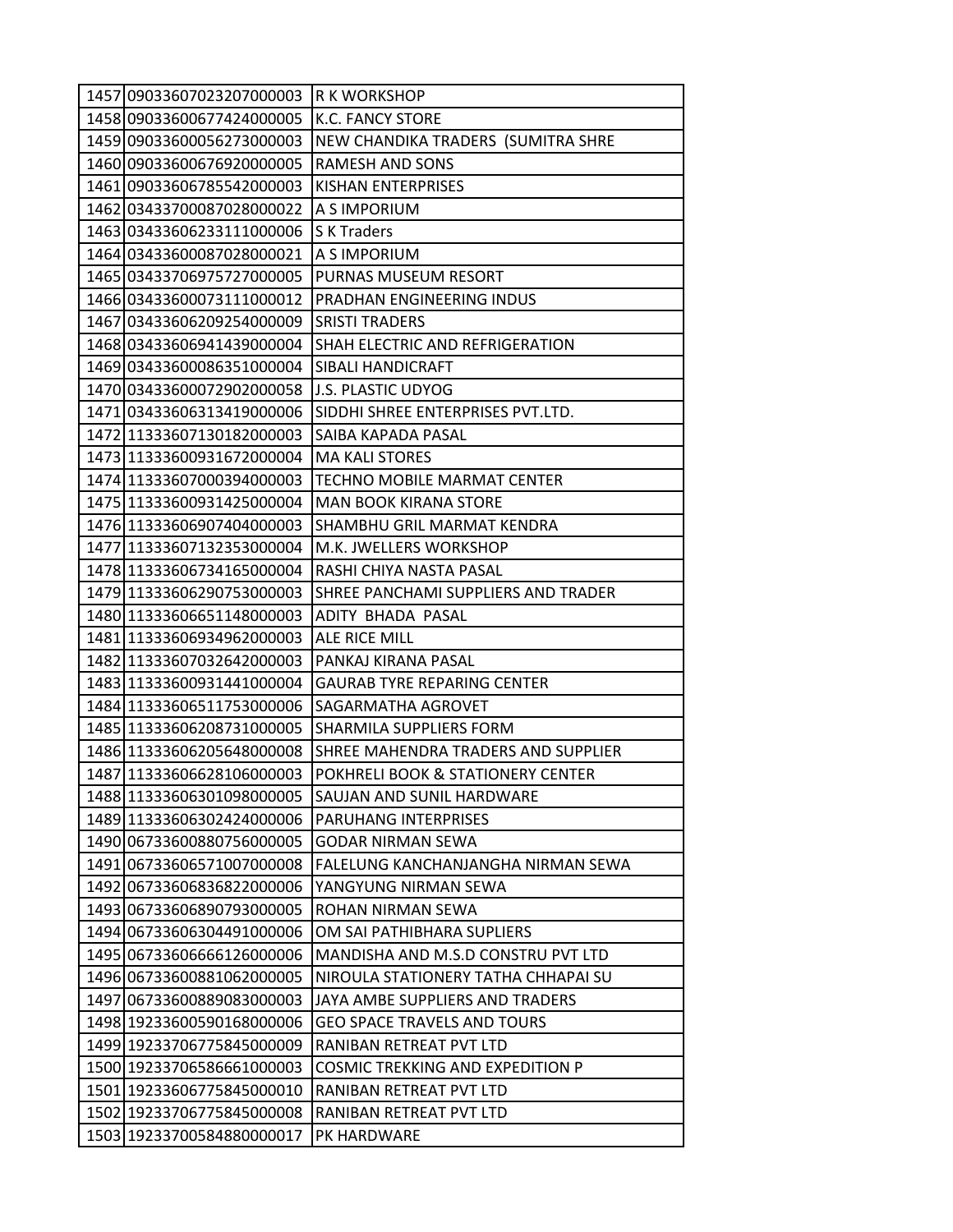| 1504 19233606549997000005 JEET BIKE PARTS |                                          |
|-------------------------------------------|------------------------------------------|
| 1505 19233600590220000005                 | SUPER QUALITY FURNITURE PRO TEJ BAH      |
| 1506 19233600587158000008                 | NEW AMAR FURNITURE UDYOG                 |
| 1507 19233600579698000012                 | <b>SHREE BHANDAR</b>                     |
| 1508 19233600696958000017                 | UPAHAR KASTHA UDHYOG                     |
| 1509 19233600589850000043                 | BHANDARI HARDWARE PROP SHUSHILA D        |
| 1510 05233600756984000009                 | MALLARANI CONSTRUCTION PVT.LTD           |
| 1511 05233700756984000008                 | <b>MALLARANI CONSTRUCTION PVT.LTD</b>    |
| 1512 05233700759340000005                 | <b>POKHREL STORES</b>                    |
| 1513 05233706613214000005                 | RACHANA TRADERS                          |
| 1514 05233607068760000003                 | <b>RIJAL STORES</b>                      |
| 1515 05233707124797000003                 | <b>MACHINDRA GENERAL STORES</b>          |
| 1516 05233606643732000006                 | SAMBHU POULTRY BANGUR TATHA KRISHI       |
| 1517 05233600761128000004                 | KRISHNA ORDER AND SUPPLIERS              |
| 1518 05233607008873000003                 | <b>SARSWOTI ENTERPRISES</b>              |
| 1519 05233600759340000006                 | <b>POKHREL STORES</b>                    |
| 1520 05233600757777000005                 | SAGARMATHA PUSTAK PASAL                  |
| 1521 05233606613214000006                 | RACHANA TRADERS                          |
| 1522 05233600750431000007                 | <b>ISHAAN CONSTRUCTION</b>               |
| 1523 05233600761034000004                 | BHARATI CHHAPAKHANA TATHA STATIONAR      |
| 1524 05233600758567000005                 | OM EMPORIUM                              |
| 1525 05233600758013000007                 | PAUDEL OIL STORES                        |
| 1526 05233600758553000007                 | POKHREL VET CENTER                       |
| 1527 05233600756447000013                 | <b>BISHOWKARMA ORDER &amp; SUPPLIERS</b> |
| 1528 05233606593992000007                 | <b>RGP NIRMAN SEWA</b>                   |
| 1529 15033606956568000003                 | <b>Sworup Stores</b>                     |
| 1530 02833607133980000003                 | EMENJELINA SHRINGAR TATHA ELECTRON       |
| 1531 02833607158029000003                 | <b>SUMIT TRADERS</b>                     |
| 1532 02833606993273000005                 | DIP TRADERS AND SUPPLIERS                |
| 1533 02833607056466000003                 | SWAKSHA BOOKS AND GENERAL ORDER SUP      |
| 1534 02833601147489000002                 | <b>JEKAP TRADERS</b>                     |
| 1535 01333606804385000003                 | SANTOSH KHADHBIJ BHANDAR                 |
| 1536 01333606602055000004                 | SITAL CONSTRUCTION                       |
| 1537 01333600712488000005                 | Habib Karid Bikri Kendra                 |
| 1538 01333600712246000005                 | Sanjeev Priyanka Traders                 |
| 1539 01333600710525000007                 | <b>Bahar General Suppliers</b>           |
| 1540 01333600711407000003                 | Om Kharid Bikiri Kendra                  |
| 1541 01333606685281000004                 | <b>BHOLA TRADERS</b>                     |
| 1542 01333600710998000005                 | Setu Kharid Bikri Kendra                 |
| 1543 01333606819554000003                 | <b>SUNIL KIRANA PASAL</b>                |
| 1544 01333600710757000007                 | <b>Pratima Traders</b>                   |
| 1545 01333600711393000006                 | Om Shiv Sanjivani Traders & Supplie      |
| 1546 01333606645827000003                 | OM KHARID BIKRI KENDRA                   |
| 1547 01333600712873000006                 | <b>AMIT TRADERS</b>                      |
| 1548 01333600712481000005                 | Payal Sweet and Cold Center              |
| 1549 01333600712485000005                 | Sita Pharmacy                            |
| 1550 01333606448586000003                 | <b>SWETA TRADERS</b>                     |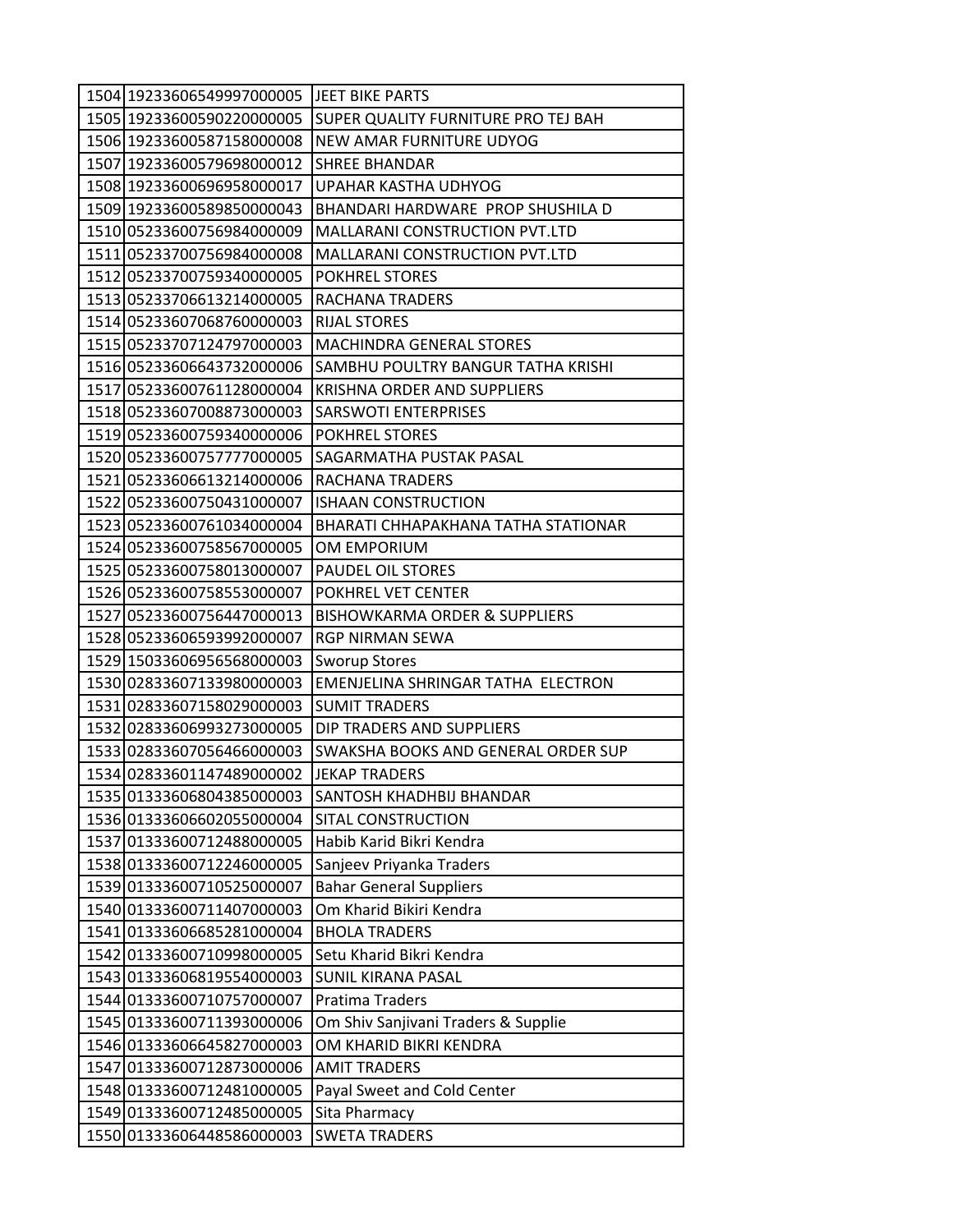| 1551 01333606617789000003                              | <b>SWEETY FANCY AND GENERAL STORE</b>      |
|--------------------------------------------------------|--------------------------------------------|
| 1552 01333606280987000007                              | <b>SHREE BAJARANG TRADERS</b>              |
| 1553 01333600709823000004                              | RADHA KRISHAN CON TRANSFER                 |
| 1554 01333606216972000006                              | NEW R.K. FANCY AND JENERAL STORE           |
| 1555 08533606801021000003                              | SAPKOTA CONCRETE BLOCK UDHYO               |
| 1556 08533606857461000003                              | <b>KHAREL FANCY</b>                        |
| 1557 08533606489356000004                              | ONGDI READY MADE KAPADA P.MINA LAMA        |
| 1558 08533601200073000003                              | <b>GURUNG FURNITURE UDHYOG</b>             |
| 1559 08533606972345000003                              | BHANDARI PUSTAK TATHA STATIONERY PA        |
| 1560 08533601200149000004                              | <b>QUALITY FASHION COLLECTION</b>          |
| 1561 08533606999376000003                              | <b>MOON STAR FANCY STORES</b>              |
| 1562 08533607022500000003                              | SACHITA ENTERPRISE                         |
| 1563 08533606767452000008                              | REAL PIUNE PANI UDHYOG                     |
| 1564 08533606815032000003                              | R.N. FURNITURE                             |
| 1565 08533606971818000003                              | <b>ASMITA ENTERPRISES</b>                  |
| 1566 08533606894395000003                              | <b>ABHIN SUPPLIERS</b>                     |
| 1567 08533706767452000007                              | <b>REAL PIUNE PANI UDHYOG</b>              |
| 1568 08533601200380000010                              | JAY DEV ENTERPRISES (PRO.DEV KUMAR         |
| 1569 08533606908941000003                              | <b>BRANDS FUSION</b>                       |
| 1570 08533606639865000005                              | P.K Electronics Suppliers                  |
| 1571 08533607017700000003                              | <b>DARSHAN FURNITURE</b>                   |
| 1572 03133606784044000003                              | <b>SAH TRADERS</b>                         |
| 1573 03133607016310000003                              | SONU AGROVET BIU KHAD                      |
| 1574 03133606443284000005                              | <b>MAHATO HOTEL</b>                        |
| 1575 03133606908153000003                              | <b>SANTOSH FANCY STORE</b>                 |
| 1576 03133607117939000004                              | <b>SOMIKA KHAJA GHAR</b>                   |
| 1577 03133606930595000003                              | SHREE RAM JANAKI BHUJA MILL                |
| 1578 03133606954910000003                              | ROHAN RAJ SEKUWA KARNAR                    |
| 1579 03133606959726000003                              | <b>SUSANTA PAN BHANDAR</b>                 |
| 1580 03133606454201000004                              | PUNAM CYCLE STORE (RINKU DEVI)             |
| 1581 03133606456712000004                              | <b>KUSESHOR MAHATO</b>                     |
| 1582 03133607077336000003                              | ADITYA AGRO VET                            |
| 1583 03133606933056000003                              | <b>SHYAM SUNDAR KIRANA PASAL</b>           |
| 1584 03133607109243000003                              | <b>SHIV KIRANA PASAL</b>                   |
| 1585 03133607134892000003<br>1586 03133606899752000003 | LAXMI COSMETIC PASAL<br>LAL BABU BASTRALAY |
| 1587 03133606298365000005                              | <b>GANESH ENTERPRISES</b>                  |
| 1588 03133606313429000006                              | <b>RUPESH STORE</b>                        |
| 1589 04833601022310000003                              | <b>SURYA PRAKASH SUPPLIERS</b>             |
| 1590 04833601019145000005                              | SHRESTHA ELECTRIC CENTER                   |
| 1591 04833606726828000005                              | TRINETRA SAW MILL                          |
| 1592 04833601015440000003                              | <b>BHATTARAI SAW MILL</b>                  |
| 1593 04833606807184000004                              | <b>INDOOR RESTAURANT</b>                   |
| 1594 04833607130806000003                              | WOODKING FURNITURE & HOME DECOR            |
| 1595 04833606954021000003                              | <b>BISHOWKARMA WORKSHOP</b>                |
| 1596 04833601021718000002                              | <b>AJAY MACHINERY STORES</b>               |
| 1597 04833607086313000003                              | <b>KSHITIZ SUPPLIERS</b>                   |
|                                                        |                                            |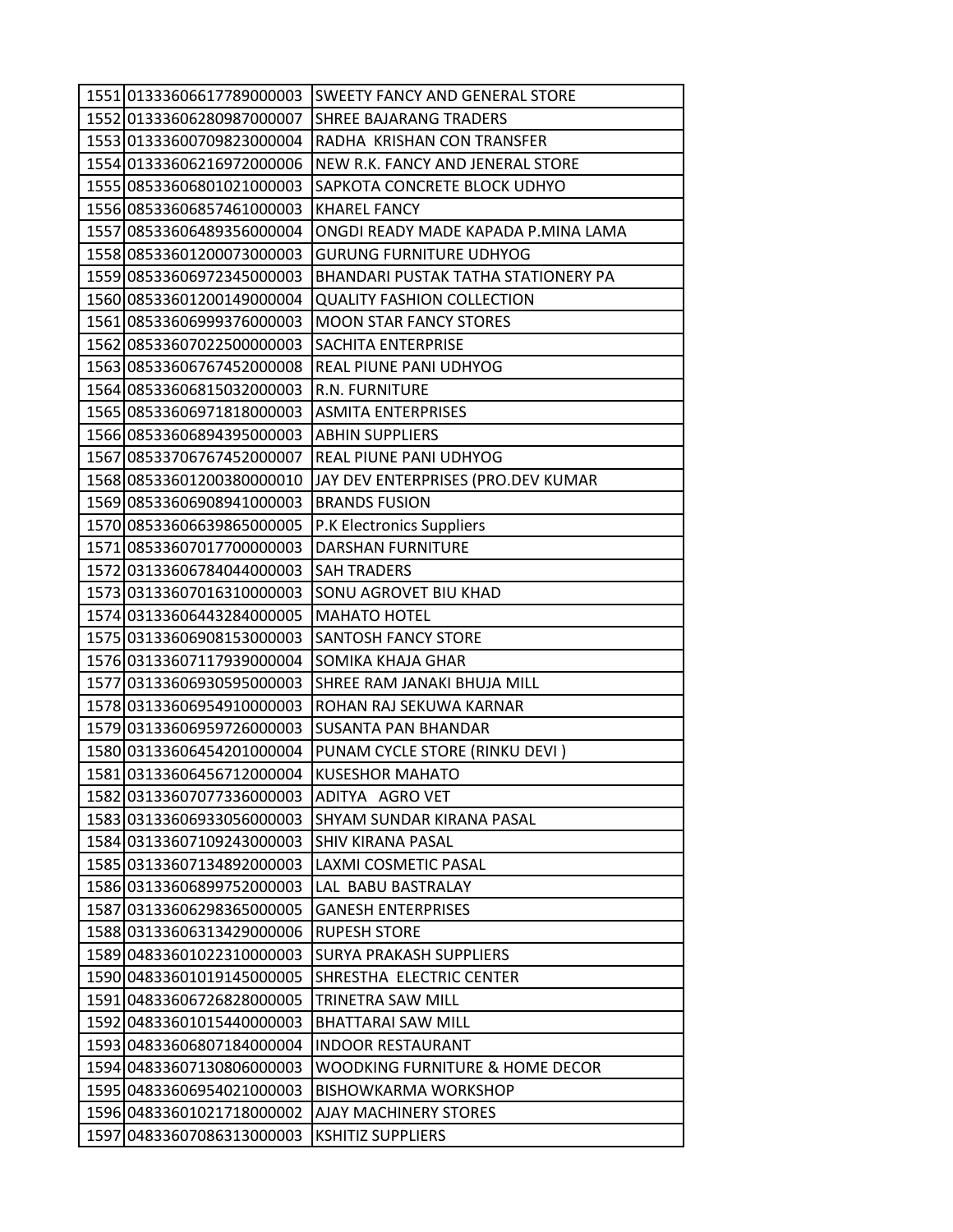| 1598 04833606911631000003 | <b>JAGADAMBA SALES POINT</b>         |
|---------------------------|--------------------------------------|
| 1599 04833601022199000003 | JAYA SHREE GANESH MOTOR PARTS        |
| 1600 04833607021736000003 | LAXMI IRON UDHYOG                    |
| 1601 04833607127583000003 | NEW DAKSHINKALI KAPADA PASAL         |
| 1602 04833607005370000003 | TANDI PANCHAKANYA POLYCLINIC PVT LT  |
| 1603 04833701016405000002 | <b>CENTER PARK RESORT PVT.LTD</b>    |
| 1604 04833601017335000005 | <b>CENTER PARK RESORT PVT.LTD</b>    |
| 1605 04833701016296000002 | CENTRE PARK RESORT PVT.LTD           |
| 1606 07633606881705000003 | RONISH PUSTAK PASAL AND GIFT HOUSE   |
| 1607 07633606885658000003 | PUN KIRANA PASAL                     |
| 1608 07633607005376000003 | NEW IRIWANG RIMIX FANCY STORE        |
| 1609 07633606894331000003 | <b>BHU.PU.SAINIK WORKSHOP</b>        |
| 1610 07633601241881000002 | Dipen Stores & Suppliers, Libang-5   |
| 1611 07733606293746000003 | <b>BASANTA FANCY STORE</b>           |
| 1612 07733606971361000003 | ANUPAM MOTAR CYCLE MARMAT CENTER     |
| 1613 07733606969952000003 | <b>GAURAB KIRANA PASAL</b>           |
| 1614 07733607056297000003 | EVA SOPPING CENTER                   |
| 1615 07733606910539000003 | PREM KIRANA PASAL                    |
| 1616 07733607074980000003 | <b>GRISMA FANCY AND KAPADA PASAL</b> |
| 1617 07733607034886000003 | HEMRAJ KHADDHANNA TATHA KIRANA PASA  |
| 1618 07733606952085000003 | LAXMI KIRANA PASAL                   |
| 1619 07733606910093000003 | N.M.B.COPY UDHOG                     |
| 1620 07733607044102000003 | SANTOSH KIRANA PASAL                 |
| 1621 07733606912200000003 | JAYARAM KIRANA PASAL                 |
| 1622 07733606935372000003 | BD ORGANIC MULTIPURPOSE PVT.LTD      |
| 1623 07733607126169000003 | PRAKASH ELECTRONIC AND REPAIRING CE  |
| 1624 07733607007392000003 | SIJAN KIRANA TATHA TARKARI PASAL     |
| 1625 07733606988368000003 | JASTINA KIRANA & TARKARI PASAL       |
| 1626 07733606575770000004 | <b>NEW STAR TELARS</b>               |
| 1627 07733606971174000003 | KIRAN KAPADA PASAL                   |
| 1628 07733607016912000003 | DEBAHARI KHADKA RICE MIL             |
| 1629 07733600746770000003 | <b>PANDAB ENTERPRISES</b>            |
| 1630 07733606940730000003 | SHREE GANESH SANOVERI BHADA PASAL    |
| 1631 07733606258645000002 | NATIONAL HARDWARE & SUPPLIERS        |
| 1632 30633607146644000003 | SHERPA FURNITURE UDHYOG              |
| 1633 30633607057153000003 | SANGITA STORE AND ORDER SUPPLIERS    |
| 1634 07433601140011000003 | Pandey Kapada Pasal                  |
| 1635 21133606947823000003 | AYUSH MOBILE REPAIRING CENTER        |
| 1636 21133606959171000003 | D.K. S. MILL                         |
| 1637 21133607125052000003 | <b>JAY SAWAL HOTEL</b>               |
| 1638 21133706943207000004 | <b>GITA DEVI</b>                     |
| 1639 21133607143501000005 | SHREEPREM TRADERS AND SUPPLIERS PVT  |
| 1640 21133606999044000003 | PRABHU KIRANA PASAL                  |
| 1641 21133606983545000003 | KANCHAN JENERAL STORE                |
| 1642 21133607006214000003 | JAYSWAL BSTRALAY                     |
| 1643 21133707124838000005 | SONU SURAJ STORE                     |
| 1644 21133607070103000003 | NANDANI SA. MIL AND FURNITURE UDYOG  |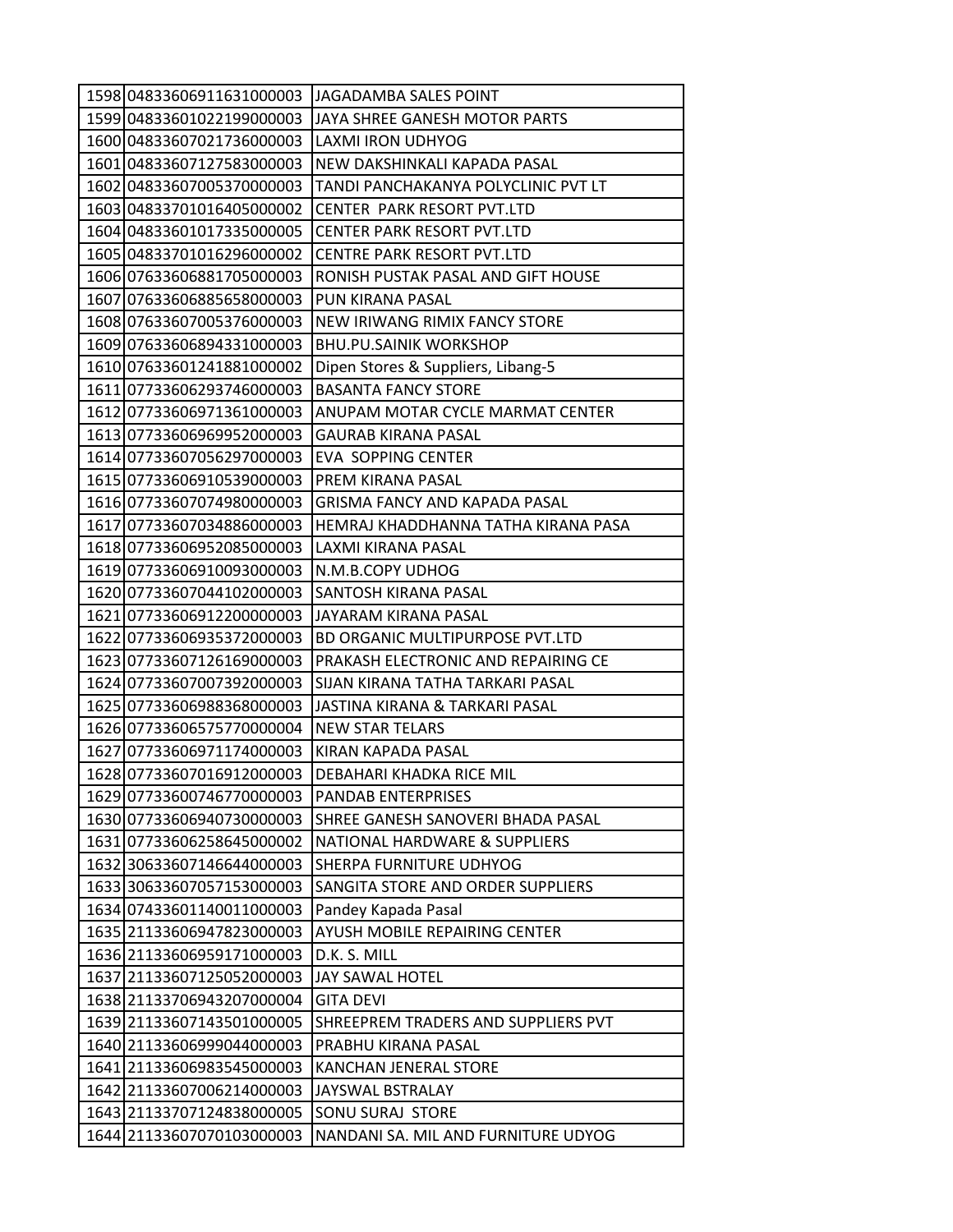| 1645 21133607127815000003 | DHIRAJ TAYAL UDHYOG                 |
|---------------------------|-------------------------------------|
| 1646 21133607033680000003 | LAXAMI KAPADA PASAL                 |
| 1647 21133607081299000003 | <b>GANPATI BASTRALAY</b>            |
| 1648 31433607122120000003 | <b>K.B.S.FANCY STORE</b>            |
| 1649 31433607117473000003 | <b>K.B.S TRADERS AND SUPPLIERS</b>  |
| 1650 04733600684728000004 | <b>MOON LIGHT TAILORS</b>           |
| 1651 04733606896880000003 | <b>UTSAV FANCY STORE</b>            |
| 1652 15133607037163000003 | <b>BAISHNAVI GENERAL STORE</b>      |
| 1653 15133607097647000003 | <b>TARA RICE MILL</b>               |
| 1654 15133611144051000004 | <b>EKANTA COTTAGE</b>               |
| 1655 15133607146301000003 | ARUN DUGDH KHARID BIKRI KENDRA BIKR |
| 1656 15133607146919000003 | MANAKAMANA CONCRETE UDHYOG          |
| 1657 15133606939498000004 | K.C. TRADERS                        |
| 1658 15133606580912000003 | <b>BIRAJ TRADERS</b>                |
| 1659 15133606429731000004 | S.B. TRADERS AND SUPPLIERS          |
| 1660 15133606807808000005 | M/S ULTAHU TREAD & SUPPLIRES        |
| 1661 15133607042769000003 | LOCHAN BHADA PASAL                  |
| 1662 15133606652653000006 | MANAKAMANA GRILL UDYOG              |
| 1663 26333606830910000003 | <b>BHAWNA GENERAL STORES</b>        |
| 1664 26333606874280000003 | SHYAM KIRANA PASAL                  |
| 1665 26333606921316000003 | <b>SNEHA SUPPLIERS</b>              |
| 1666 26333606939638000003 | SOBHA SAADI CENTRE                  |
| 1667 26333606700159000006 | SUBHA LAXMI TRADERS AND SUPPLIERS   |
| 1668 23533607097398000003 | <b>CHANDRAKOT FURNITURE UDYOG</b>   |
| 1669 23533606872784000003 | RANA KIRANA PASAL                   |
| 1670 23533606888626000004 | PIYAR FANCY & COSMETICS             |
| 1671 14533600786285000006 | Ganesh Laxmi Abhusanalay            |
| 1672 14533606577918000007 | <b>BISHAL GENERAL STORE</b>         |
| 1673 14533600785358000007 | Guddu hotel & Cold Stores           |
| 1674 14533606573716000006 | SANJEEB GENERAL STORE               |
| 1675 14533606990611000003 | SWOSTIKA GENERAL STORE              |
| 1676 14533606933308000003 | <b>MANOJ MOBILE CENTRE</b>          |
| 1677 14533606577077000006 | NEW MAHABIR & GENERAL ORDER SUPPLIE |
| 1678 14533600786210000007 | Ritik Kirana & Jeneral Store        |
| 1679 14533606876717000003 | prakash kirana and cold stores      |
| 1680 14533606564271000006 | SHAH TRADERS(SANJAY SAH)            |
| 1681 14533606784024000003 | NEW CHANDAN KIRANA PASAL            |
| 1682 14533607126480000003 | NEW SHANKAR BASTRALAYA              |
| 1683 14533606600342000006 | JAY MATA DI MARMAT SENTAR           |
| 1684 14533607013001000003 | JAY SHANKAR NIRMAN SEWA             |
| 1685 14533606288233000005 | <b>BHAGBATI COLD CENTER</b>         |
| 1686 14533600783928000007 | HANUMAN TRADE CENTER                |
| 1687 14533600783996000004 | Shubhashanti Saikal stor            |
| 1688 14533606284360000006 | <b>KRISHNA SHOE CENTER</b>          |
| 1689 14533607102919000003 | <b>KRISHANA GENERAL STORES</b>      |
| 1690 14533606878448000003 | <b>GANESHI MOBILE CENTRE</b>        |
| 1691 14533606585789000007 | <b>GHANSHYAM FOOD PRODUCTION</b>    |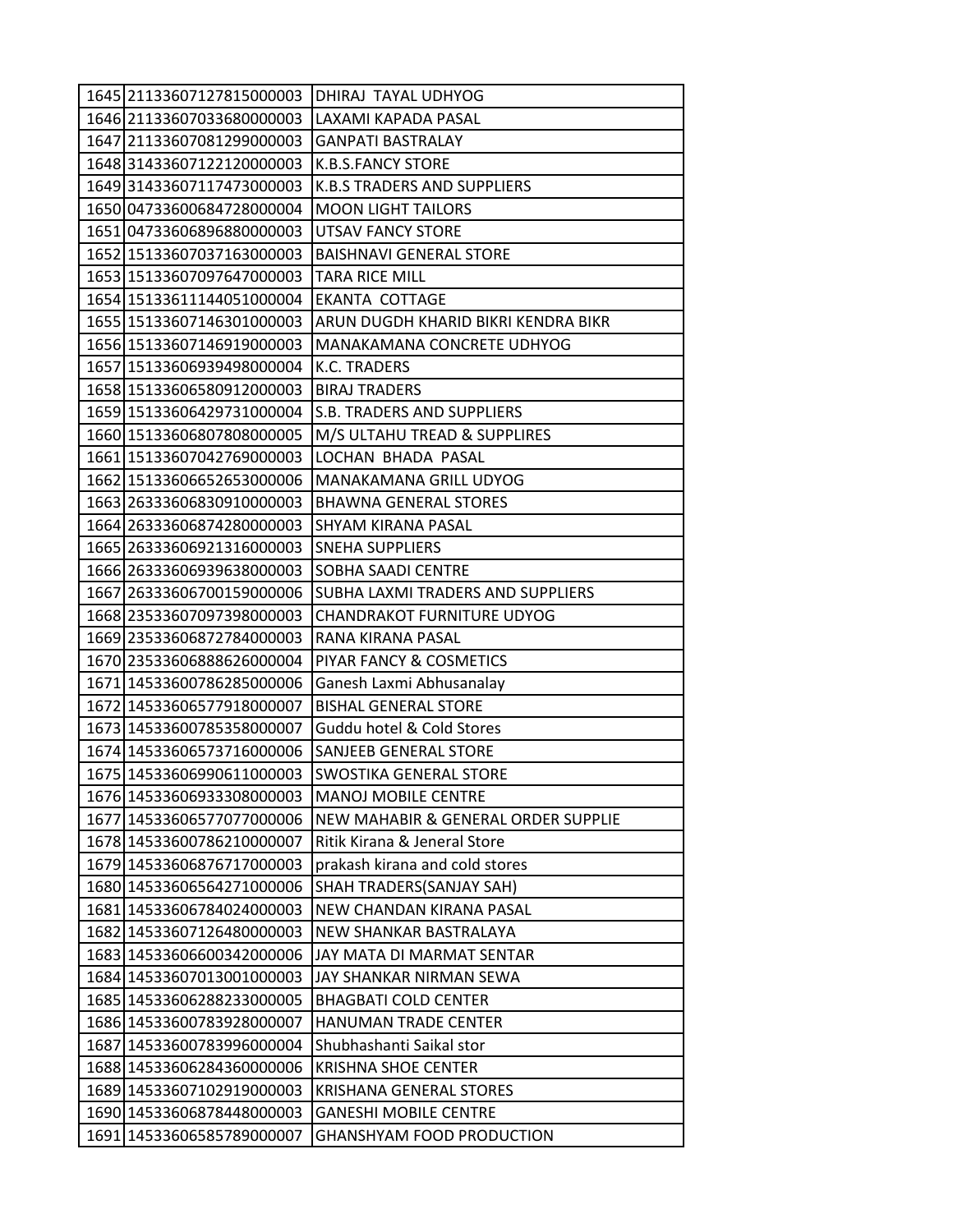| 1692 14533606571813000007 | <b>BALRAM KIRANA PASAL</b>          |
|---------------------------|-------------------------------------|
| 1693 14533600783909000009 | Mahato Kirana Pasal                 |
| 1694 14533606816134000005 | NEW AADITYA GENERAL STORE           |
| 1695 14533600784789000009 | Ma Gayatri Interprises              |
| 1696 14533607012168000003 | SONUNISHA FANCY PASAL               |
| 1697 14533600783915000007 | Gatri sa mil                        |
| 1698 14533600786117000006 | Puja Bastralai                      |
| 1699 14533606773316000005 | RAMAN AUTO MOBILE CENTRE            |
| 1700 14533600785960000009 | <b>Mahato Fuel Center</b>           |
| 1701 14533600784781000008 | Dayal Veterinri                     |
| 1702 14533606211439000006 | Om Shiv jwelers                     |
| 1703 14533606466848000005 | <b>BISHAL COLD STORES</b>           |
| 1704 14533600785658000009 | Durga Jenral Stor                   |
| 1705 14533601141175000009 | ROSHANI GENERAL STORE               |
| 1706 14533606768311000004 | <b>RUPESH GENERAL STORES</b>        |
| 1707 14533606692163000005 | OM PRAKASH GENERAL KIRANA PASAL     |
| 1708 14533600786576000005 | Aasutosh Baba Dairy Udhog           |
| 1709 14533606608034000005 | <b>SUMIT TRADERS</b>                |
| 1710 14533606219913000007 | Roshan Fancu Jeneral Store          |
| 1711 14533606607374000004 | RAMJANKI GENERAL STORE              |
| 1712 14533606301945000007 | HANUMAN READYMADE KAPDA PASAL       |
| 1713 26133606736940000003 | <b>PAUDEL STORES</b>                |
| 1714 29333706888558000004 | <b>KRISHNA RICE MILL</b>            |
| 1715 29333606943632000003 | <b>PUJA SHOE CENTER</b>             |
| 1716 29333606896870000004 | HASTA SHREE SAW MILL                |
| 1717 29333606806766000003 | PRABHU SUPPLIERS                    |
| 1718 04933606517209000003 | <b>ANUJ TENT HOUSE</b>              |
| 1719 15333607028747000004 | <b>SUBIL NIRMAD SEWA</b>            |
| 1720 15333606221651000003 | NEW MARSYANGDI ELECTRONICS(PRO.SHAN |
| 1721 15333606209262000004 | EARTHLINK COMMUNICATION SOLUTION    |
| 1722 15333611157478000002 | <b>Nilam Fancy Stores</b>           |
| 1723 15333611161087000002 | <b>NABIN STORES</b>                 |
| 1724 15333611166548000006 | NEW PUJA FURNITURE & FURNISHING CEN |
| 1725 15333606291738000003 | NABADURGA FURNITURE(KASTHA) UDHYOG  |
| 1726 19033706481331000003 | <b>BARIKUNA FURNITURE UDHYOG</b>    |
| 1727 19033706426465000003 | R.C.CONSTRUCTION                    |
| 1728 19033706652797000004 | <b>BISHNU DEVI KOIRALA</b>          |
| 1729 19033606975492000003 | DEK LAL HARDWARE                    |
| 1730 19033707147182000003 | YUBARAJ BHUSAL                      |
| 1731 19033707054848000003 | R.B.N CONSTRUCTION PVT.LTD          |
| 1732 19033606873190000003 | SHIVASHANKER ENTERPRISES            |
| 1733 14733700952392000004 | DURGA LAL BHATTARAI                 |
| 1734 14733606977261000005 | <b>AMIT TRADERS</b>                 |
| 1735 14733607067121000003 | PATHIVARA AUTO MOBILE               |
| 1736 14733706778773000007 | PARBATI AMBIKA CONSTRUCTION PVT. LT |
| 1737 07233606241573000009 | ANGER BHANGER NIRMAN SEWA           |
| 1738 07233606978753000003 | SMRITI BHADA PASAL                  |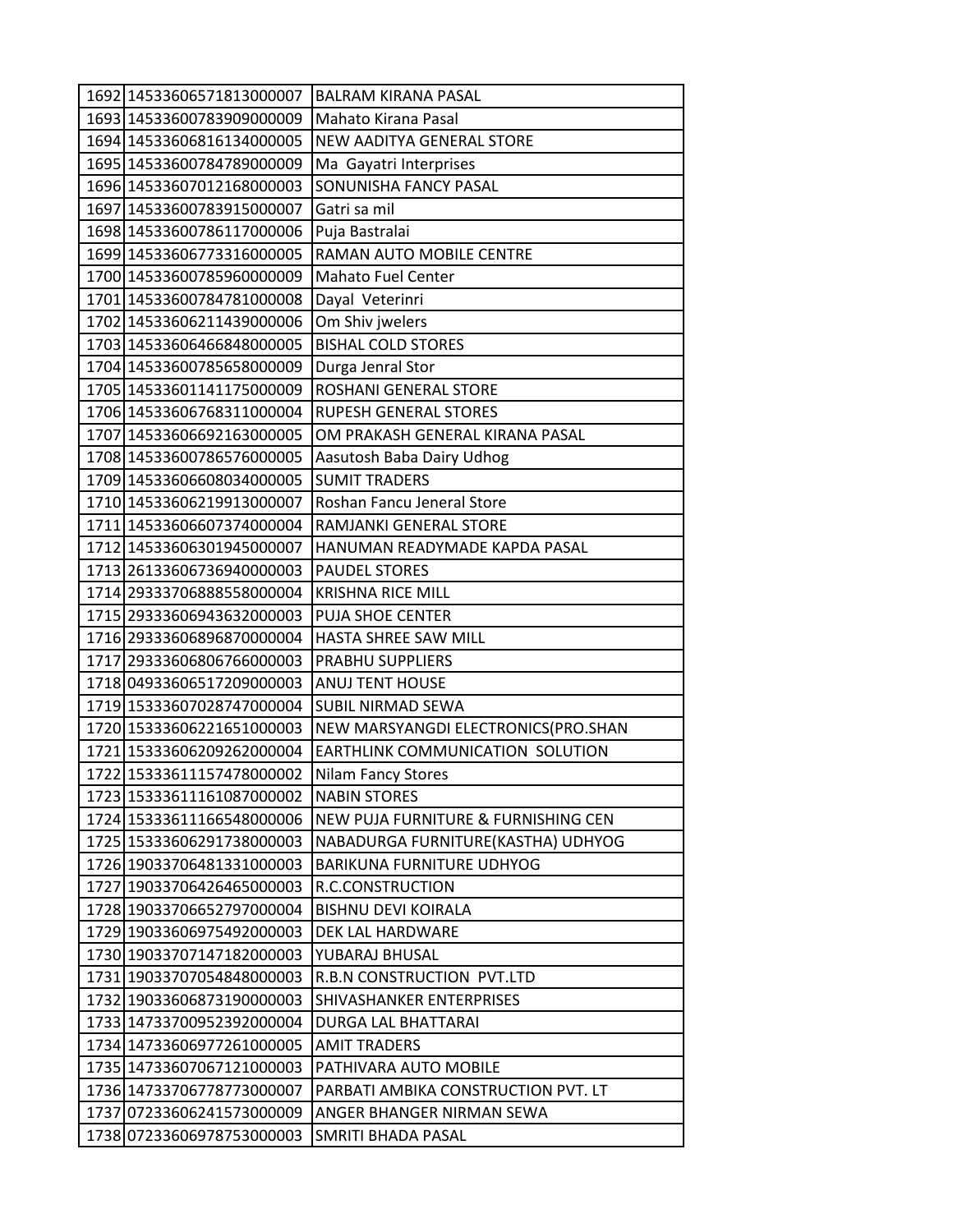| 1739 07233607155222000003 | <b>BONSHAI RESTURANT</b>                |
|---------------------------|-----------------------------------------|
| 1740 07233600368629000004 | CHUDAMANI DHAKARAM BASTRA BIKRETA       |
| 1741 07233606936903000004 | BISHWOKARMA METAL UDHYOG                |
| 1742 07233601140646000006 | <b>NEW SWOREK R R FANCY PASAL</b>       |
| 1743 07233600379059000005 | LAMICHHANE BHAADA PASAL                 |
| 1744 07233607005443000003 | KHUSI FOODS PRODUCT                     |
| 1745 07233607103380000003 | AADHIKHOLA HUKKA RESTAURANT             |
| 1746 07233606602229000005 | <b>JA.BI TAILORS POINT</b>              |
| 1747 07233606948874000004 | RASID GHADI RADIO MARMAT KENDRA         |
| 1748 07233606681034000011 | <b>J.L.C BUILDERS</b>                   |
| 1749 07233606216231000005 | <b>NABIN RESTAURANT</b>                 |
| 1750 07233706681034000013 | <b>J.L.C BUILDERS</b>                   |
| 1751 07233700368666000004 | AFJAL NIRMAN SEWA                       |
| 1752 07233706681034000014 | <b>J.L.C BUILDERS</b>                   |
| 1753 07233606925171000004 | <b>RUBY FANCY STORES</b>                |
| 1754 07233600379092000005 | <b>SAYUSH SHOPING CENTER</b>            |
| 1755 07233606275896000004 | NAMASTE RACHANA FANCY STORES            |
| 1756 07233606275596000004 | NEW KOIRALA FANCY STORE                 |
| 1757 07233606281540000005 | <b>PANCHASE OIL STORES</b>              |
| 1758 07233600378680000011 | SHRADDHA FANCY STORES                   |
| 1759 07233706681034000012 | <b>J.L.C BUILDERS</b>                   |
| 1760 07233600381115000005 | <b>BROTHERS FANCY STORES.</b>           |
| 1761 07233600370780000005 | RANJANA TRADERS                         |
| 1762 25733606971067000004 | YES BEE'S RESTAURANT                    |
| 1763 30133707013541000005 | NAIZOL NIRMAN SEWA                      |
| 1764 30133607010651000003 | <b>TAMGHAS SISHA TATHA FRAME CENTER</b> |
| 1765 30133607116222000003 | SHREE GANESH FURNITURE AND FURNISH      |
| 1766 30133606964117000004 | NSK HIPOP AND FASHION GALARY            |
| 1767 30133606980067000003 | <b>SHRESTHA COLOUR SUPPLIERS</b>        |
| 1768 06233606837327000005 | <b>K.C. CONSTRUCTION</b>                |
| 1769 06233600876860000004 | NEW JHUNU BASNET SUPPLIERS              |
| 1770 06233600876898000002 | <b>BANEM TRADE AND SUPPLIERS</b>        |
| 177106233601138905000003  | <b>NAWA RATNA STORES</b>                |
| 1772 06233600875167000007 | PINKI CONSTRUCTION                      |
| 1773 06233600875449000010 | Phungfunge Saileswari Nirman Sewa P     |
| 1774 06233600868328000006 | PATANGWA CONSTRUCTION                   |
| 1775 06233606212733000004 | TAMU STORE AND SUPPLIERS                |
| 1776 06233600867910000008 | Singhkali Nirman Sewa                   |
| 1777 06233600876911000002 | SHRESTHA FURNITURE UDHYOG               |
| 1778 05433601130503000004 | <b>AASUTOSH STORES</b>                  |
| 1779 05433601129118000004 | <b>SANDHYA STORE</b>                    |
| 1780 05433601128928000005 | KHADKA BHADA PASAL                      |
| 1781 05433601128936000003 | KALIKA PUSTAK PASAL                     |
| 1782 05433601133746000005 | KHANAL ELECTRONICS AND MARMAT CENTE     |
| 1783 05433601130297000004 | NIRAULA AND SUPPLIERS                   |
| 1784 05433606291054000004 | MANAKAMANA ENTERPRISES                  |
| 1785 05433606675559000004 | DHUNGANA BASTRALAYA                     |